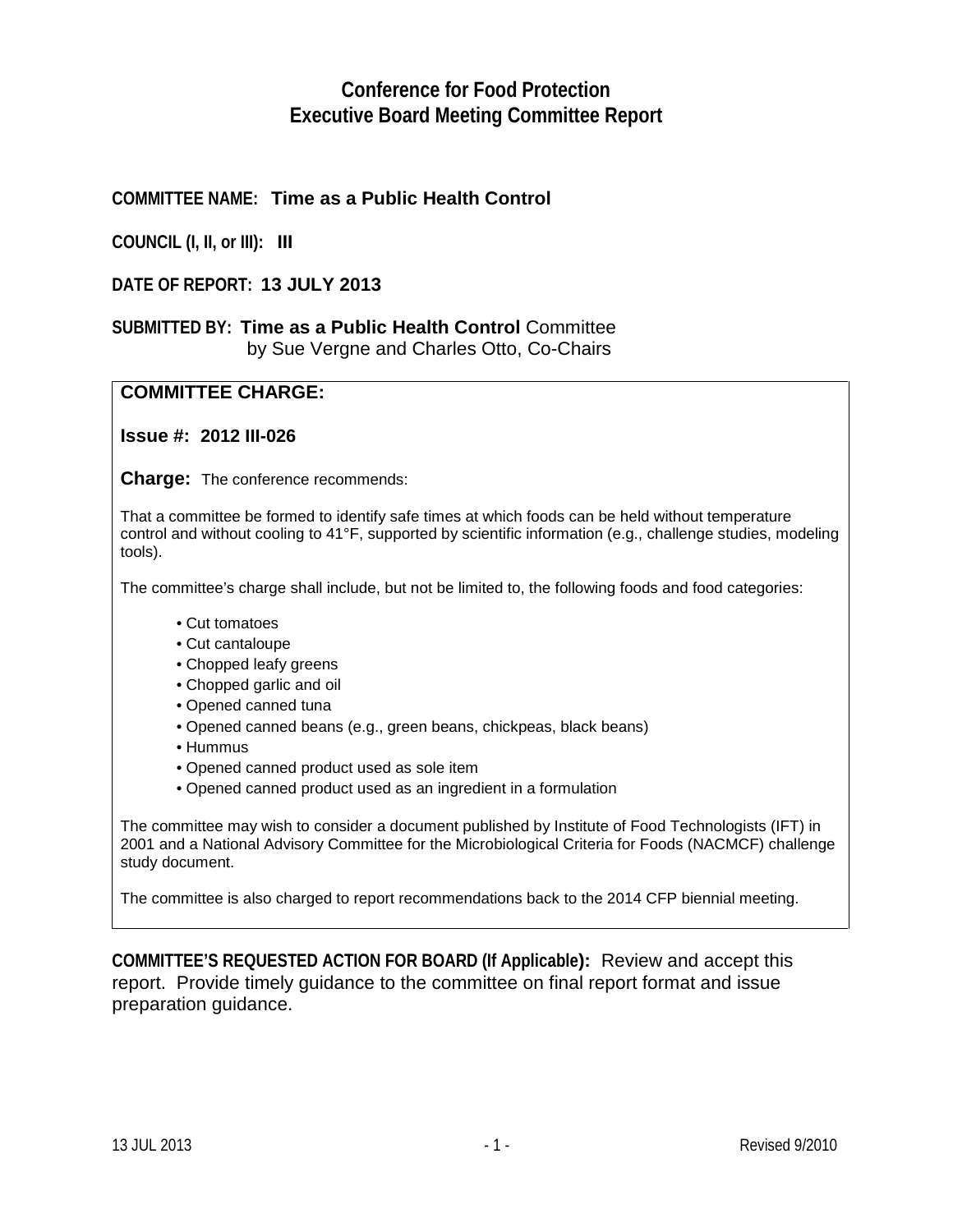# **PROGRESS REPORT / COMMITTEE ACTIVITIES WITH ACTIVITY DATES:**

|             | <b>Summary</b>                                                                  |  |  |  |  |  |  |
|-------------|---------------------------------------------------------------------------------|--|--|--|--|--|--|
| <b>Date</b> | <b>Activity</b>                                                                 |  |  |  |  |  |  |
| 08/17/2012  | Email notifying committee members of their appointment by Conference Board;     |  |  |  |  |  |  |
|             | provided charge and solicited input on date for first meeting                   |  |  |  |  |  |  |
| 09/06/2012  | Setup committee collaboration SharePoint site                                   |  |  |  |  |  |  |
| 09/07/2012  | First committee web meeting                                                     |  |  |  |  |  |  |
| 09/26/2012  | Communicated with Dean Rich Linton on 2002 Conference Committee that he         |  |  |  |  |  |  |
|             | chaired that created the current Time as a Public Health Control guidance as a  |  |  |  |  |  |  |
|             | part of the Conference Issue 2004-III-08, Time as A Public Health Control       |  |  |  |  |  |  |
| 09/28/2012  | Disseminated first committee web meeting draft minutes and agenda for second    |  |  |  |  |  |  |
|             | committee web meeting                                                           |  |  |  |  |  |  |
| 10/05/2012  | Second committee web meeting                                                    |  |  |  |  |  |  |
| 11/27/2012  | Disseminated second committee web meeting draft minutes and agenda for third    |  |  |  |  |  |  |
|             | committee web meeting                                                           |  |  |  |  |  |  |
| 11/30/2012  | Third committee web meeting                                                     |  |  |  |  |  |  |
| 11/30/2012  | Disseminated third web meeting recording link to committee members              |  |  |  |  |  |  |
| 02/26/2013  | Disseminated third committee web meeting draft minutes and agenda for fourth    |  |  |  |  |  |  |
|             | committee web meeting                                                           |  |  |  |  |  |  |
| 03/19/2013  | Fourth committee web meeting                                                    |  |  |  |  |  |  |
| 04/03/2013  | Disseminated fourth committee web meeting draft minutes and agenda for fifth    |  |  |  |  |  |  |
|             | committee web meeting                                                           |  |  |  |  |  |  |
| 04/08/2013  | Submitted Conference Board Report to Council III Chair and Co-Chair (Approved   |  |  |  |  |  |  |
|             | by Board May 2013)                                                              |  |  |  |  |  |  |
| 04/22/2013  | Fifth committee web meeting                                                     |  |  |  |  |  |  |
| 05/27/2013  | Disseminated fifth committee web meeting draft minutes and final agenda for     |  |  |  |  |  |  |
|             | sixth committee web meeting                                                     |  |  |  |  |  |  |
| 05/28/2013  | Sixth committee web meeting                                                     |  |  |  |  |  |  |
| 06/05/2013  | Disseminated sixth web meeting recording link to committee members,             |  |  |  |  |  |  |
|             | completed information collection forms discussed and sixth meeting date poll    |  |  |  |  |  |  |
| 06/18/2013  | Disseminated sixth committee web meeting draft minutes and final agenda for     |  |  |  |  |  |  |
|             | seventh committee web meeting                                                   |  |  |  |  |  |  |
| 06/19/2013  | Seventh committee web meeting (note quorum not reached but preliminary issue    |  |  |  |  |  |  |
|             | discussions held)                                                               |  |  |  |  |  |  |
| 07/02/2013  | Disseminated seventh committee web meeting draft minutes, corrected sixth       |  |  |  |  |  |  |
|             | web meeting draft minutes and poll for possible eighth web meeting dates        |  |  |  |  |  |  |
| 07/10/2013  | Selected and communicated eight web meeting date (07/30/2013) and agenda        |  |  |  |  |  |  |
|             | and draft Board Report for comment                                              |  |  |  |  |  |  |
| 07/13/2013  | Submitted Conference Board Report to Council III Chair and Co-Chair             |  |  |  |  |  |  |
|             | See following pages for detailed committee meeting minutes, subsequent to April |  |  |  |  |  |  |
|             | 2013 board report; Note that the draft fourth meeting (March 19, 2013) minutes, |  |  |  |  |  |  |
|             | previously provided as a were accepted without change.                          |  |  |  |  |  |  |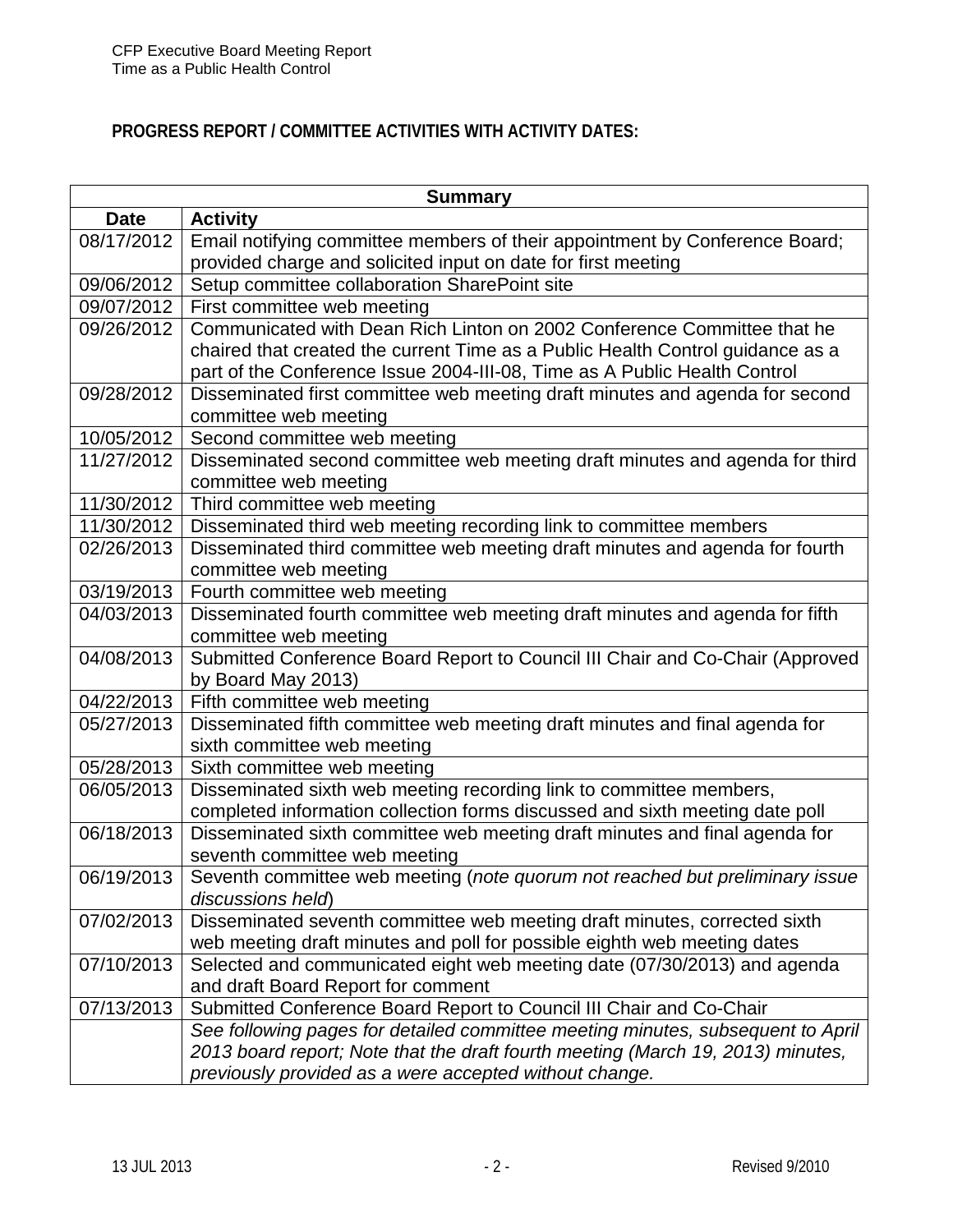## **CFP Council lll Time as a Public Health Control Committee Meeting 05 Minutes**

## **April 22, 2013 – 1:00 – 2:30 PM EDT**

### **1. Agenda Review**

### **2. Roll Call:**

| Charles Otto (Co-Chair) | X | Gina Nicholson                     | Χ |
|-------------------------|---|------------------------------------|---|
| Sue Vergne (Co-Chair)   | Χ | Vito Palazzolo                     |   |
| <b>Henry Blade</b>      | Χ | Sue Tyjewski                       |   |
| <b>Bob Brown</b>        | X | Kenneth Watt (Ken)                 | X |
| Deborah Carney (Deb)    |   | Lisa Weddig                        | X |
| <b>Hector Dela Cruz</b> |   | George Zameska                     |   |
| Amanda Douglas          | X | Girvin Liggans (FDA Consultant)    | X |
| Bob Jue                 |   | Donna Wanucha (FDA Consultant)     | X |
| <b>Tim Jenkins</b>      | X | Don Schaffner (Science Consultant) | X |
| Becky Krzyzanowski      | Χ |                                    |   |
| <b>Guests: None</b>     |   |                                    |   |

### **3. Review Committee Charge**

The Conference recommends:

That a committee be formed to identify safe times at which foods can be held without temperature control and without cooling to 41°F, supported by scientific information (e.g., challenge studies, modeling tools).

The committee's charge shall include, but not be limited to, the following foods and food categories:

- Cut tomatoes
- Cut cantaloupe
- Chopped leafy greens
- Chopped garlic and oil
- Opened canned tuna
- Opened canned beans (e.g.,

green beans, chickpeas, black beans)

- Hummus
- Opened canned product used as sole item
- Opened canned product used as an ingredient in a formulation

The committee may wish to consider a document published by Institute of Food Technologists (IFT) in 2001 and a National Advisory Committee for the Microbiological Criteria for Foods (NACMCF) challenge study document. The committee is also charged to report recommendations back to the 2014 CFP biennial meeting.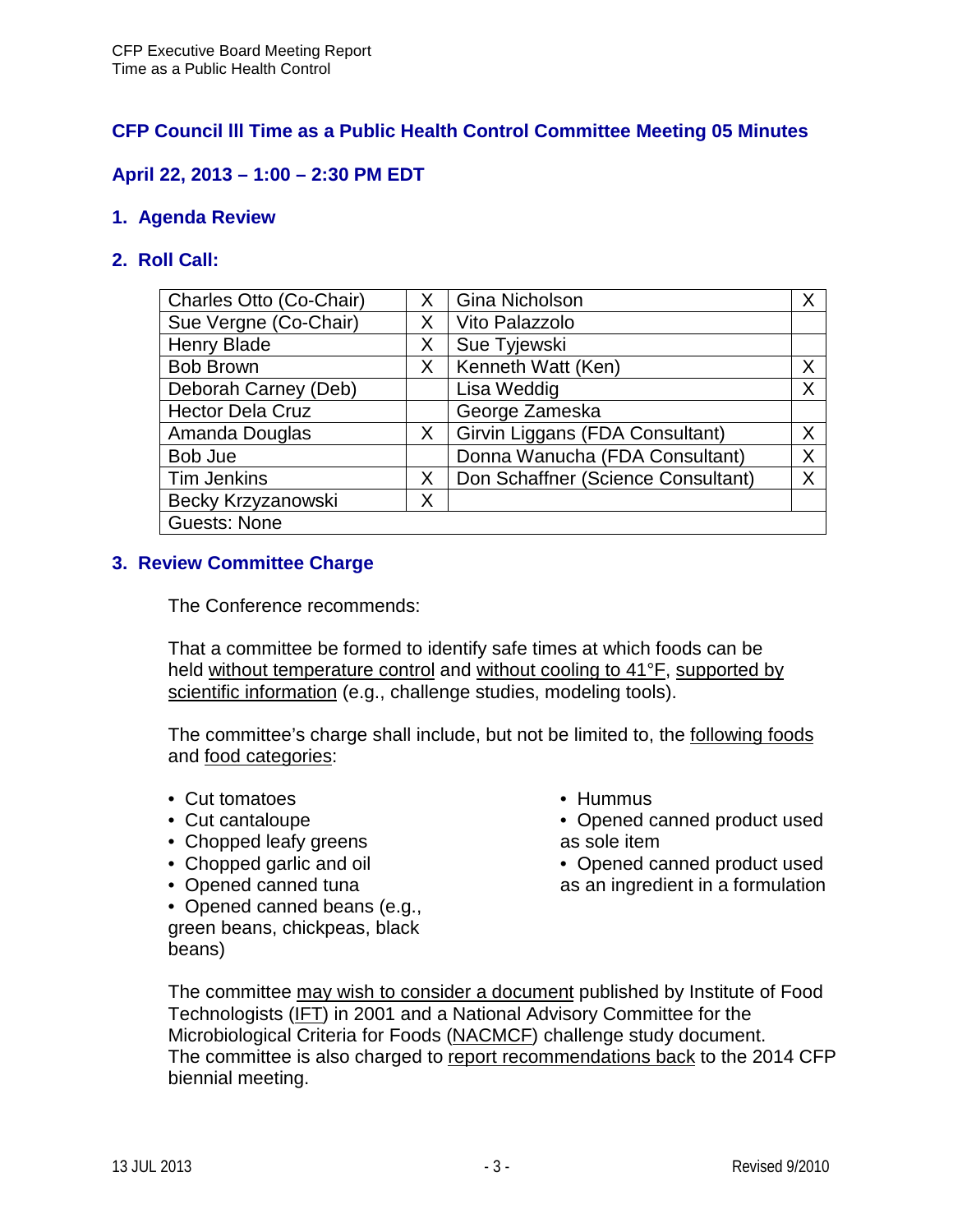Charles Otto volunteered to record the notes and prepare the draft minutes for this meeting.

#### **5. Review / Approve Minutes – 03/19/2013**

Amanda Douglas and Tim Jenkins served as the recorders for this meeting and were recognized for their diligent work on behalf of the committee. The minutes were approved as disseminated.

The web meeting recording of the meeting is available at:

Direct Viewing Link: **[View Recording](https://www.livemeeting.com/cc/cdc/view?id=QZ34S2&pw=2013-03-19-A)**

Alternate Logon Information:

| Subject:      | CFPIII Time As A Public Health Control - Meeting 04    |
|---------------|--------------------------------------------------------|
|               | Recording URL: https://www.livemeeting.com/cc/cdc/view |
| Recording ID: | QZ34S2h                                                |
| Attendee Key: | 2013-03-19-A                                           |

#### **Notes:**

Select High Fidelity format for best viewing option that uses a web browser format for a player. Select WMV option for replay in a lower quality windows media format.

Use your computer's speaker volume control to increase and decrease the recording's volume that varied with the different participant's audio connections.

### **6. SharePoint Collaboration Site Update**

Charles Otto will prepare a PPT to provide to better assist the members with logon and use of the Committee's SharePoint Collaboration Site. The new materials and references will also be added to the site before the next meeting.

### **7. Committee Discussion – Products and Commodities**

• Cantaloupe – Bob Jue & Charles Otto

The following committee data chart was reviewed by committee members: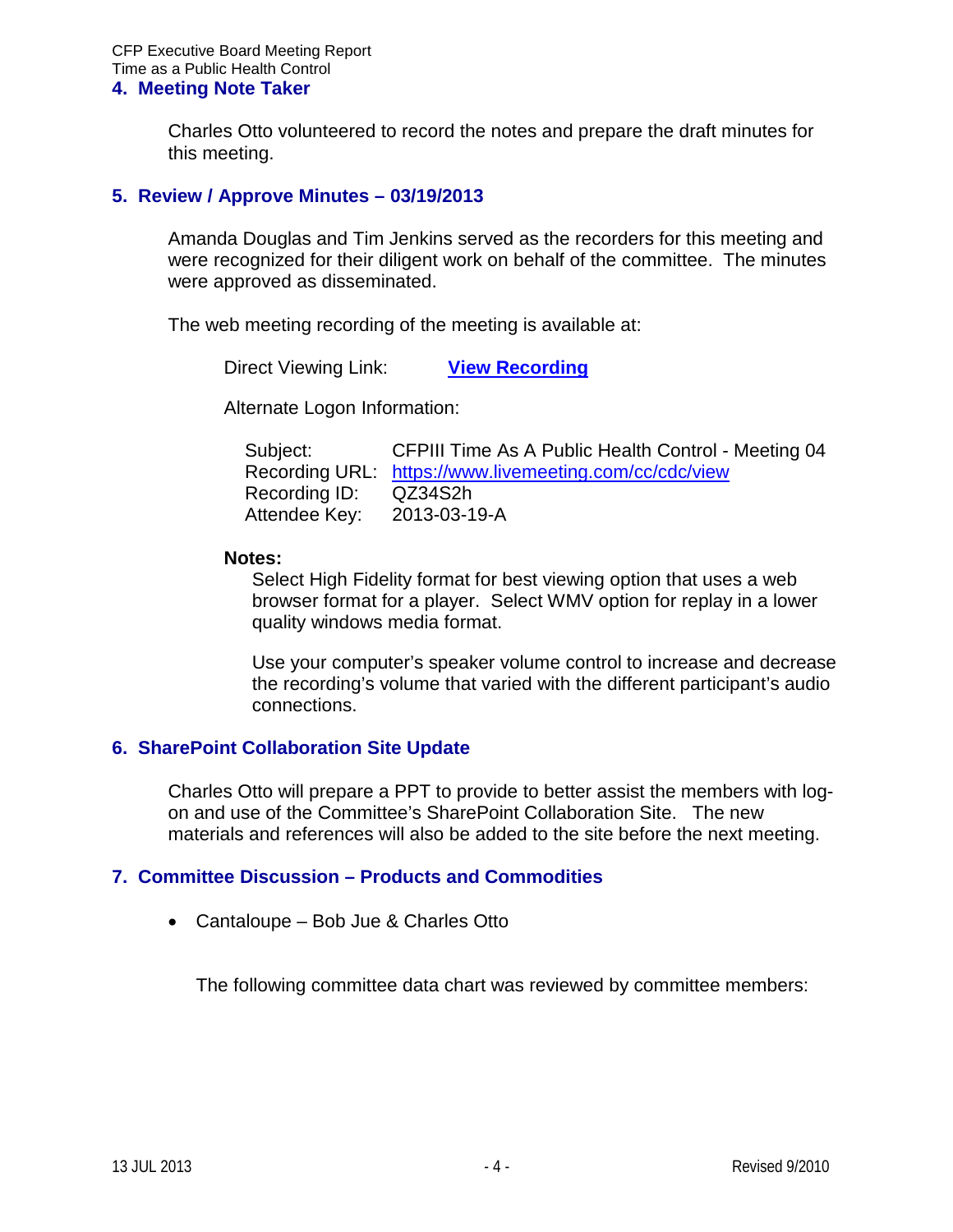|                                                                                    | <b>Members:</b> | Group   | Bob Jue & Charles Otto |                  |                                                                                        |              |                                                                                                                       |                                                                                                                                                                                                                                                                                                                                |                                  |              |             |  |
|------------------------------------------------------------------------------------|-----------------|---------|------------------------|------------------|----------------------------------------------------------------------------------------|--------------|-----------------------------------------------------------------------------------------------------------------------|--------------------------------------------------------------------------------------------------------------------------------------------------------------------------------------------------------------------------------------------------------------------------------------------------------------------------------|----------------------------------|--------------|-------------|--|
| <b>Examples &amp;</b><br><b>Description:</b><br>Sliced, chopped, diced cantaloupes |                 |         |                        |                  |                                                                                        |              |                                                                                                                       |                                                                                                                                                                                                                                                                                                                                |                                  |              |             |  |
|                                                                                    | pH              |         | <b>Water Activity</b>  |                  | <b>Product Pathogens of</b><br>concern                                                 |              | <b>Contamination Pathogens</b><br>of concern                                                                          |                                                                                                                                                                                                                                                                                                                                | <b>Outbreak Information/data</b> |              |             |  |
|                                                                                    | $6.1 - 6.6$     |         | $0.991 - 0.970$        |                  | Listeria monocytogenes;<br>Salmonella spp.; E. coli<br>O157:H7; Norovirus;<br>Shigella |              | All human pathogens and<br>environmental<br>contaminates from<br>improper retail processing<br>of ready to eat foods. | See Chart Below.<br>Notes: Italicized line listings had other<br>products in addition to cantaloupe<br>that were served (ie. Multiple fresh<br>fruit salads that were also reported.<br>Multistate outbreaks where private<br>homes were listed usually involved a<br>source problem that often were sold<br>by retail stores. |                                  |              |             |  |
| <b>Cut Cantaloupe</b>                                                              | Year            |         | Location               | Organism         |                                                                                        | Where        |                                                                                                                       |                                                                                                                                                                                                                                                                                                                                | $\mathbf{III}$                   | Hospital     | <b>Died</b> |  |
|                                                                                    | 2012            |         | Multistate             | Salmonella       |                                                                                        | Private Home |                                                                                                                       |                                                                                                                                                                                                                                                                                                                                | 261                              | 94           | 3           |  |
|                                                                                    | 2011            |         | Multistate             |                  | Listeria monocytogenes                                                                 | Private Home |                                                                                                                       |                                                                                                                                                                                                                                                                                                                                | 147                              | 143          | 33          |  |
|                                                                                    | 2011            | Georgia |                        | <b>Norovirus</b> |                                                                                        |              | <b>Banquet Facility</b>                                                                                               |                                                                                                                                                                                                                                                                                                                                | 22                               | 0            | $\Omega$    |  |
|                                                                                    | 2011            |         | Multistate             | Salmonella       |                                                                                        |              |                                                                                                                       |                                                                                                                                                                                                                                                                                                                                | 20                               | 3            | 0           |  |
|                                                                                    | 2011            |         | Multistate             | Salmonella       |                                                                                        |              |                                                                                                                       |                                                                                                                                                                                                                                                                                                                                | 25                               | 4            | 0           |  |
|                                                                                    | 2011            |         | Multistate             | Salmonella       |                                                                                        |              | <b>Private Home</b>                                                                                                   |                                                                                                                                                                                                                                                                                                                                | 20                               |              |             |  |
|                                                                                    | 2008            |         | Colorado               | E. coli          |                                                                                        |              | Private home                                                                                                          |                                                                                                                                                                                                                                                                                                                                | 5                                | 3            | 0           |  |
|                                                                                    | 2008            |         | California             | Norovirus        |                                                                                        |              | Restaurant - other or unknown type                                                                                    |                                                                                                                                                                                                                                                                                                                                | $\overline{23}$                  | $\mathbf 0$  | 0           |  |
|                                                                                    | 2008            |         | Multistate             | Salmonella       |                                                                                        |              |                                                                                                                       |                                                                                                                                                                                                                                                                                                                                | 10                               |              |             |  |
|                                                                                    | 2008            |         | Colorado               | Salmonella       |                                                                                        |              | Private home                                                                                                          |                                                                                                                                                                                                                                                                                                                                | 3                                | 1            | 0           |  |
|                                                                                    | 2007            |         | Michigan               |                  |                                                                                        |              | <b>Banquet facility</b>                                                                                               |                                                                                                                                                                                                                                                                                                                                | 8                                | $\mathcal O$ | 0           |  |
|                                                                                    | 2007            |         | Multistate             | Salmonella       |                                                                                        |              | Hospital; Private home; Restaurant<br>- other or unknown type                                                         |                                                                                                                                                                                                                                                                                                                                | 53                               | 17           | 0           |  |
|                                                                                    | 2007            |         | New Jersey             | Salmonella       |                                                                                        |              | Restaurant - other or unknown type                                                                                    |                                                                                                                                                                                                                                                                                                                                | 30                               | 5            | 0           |  |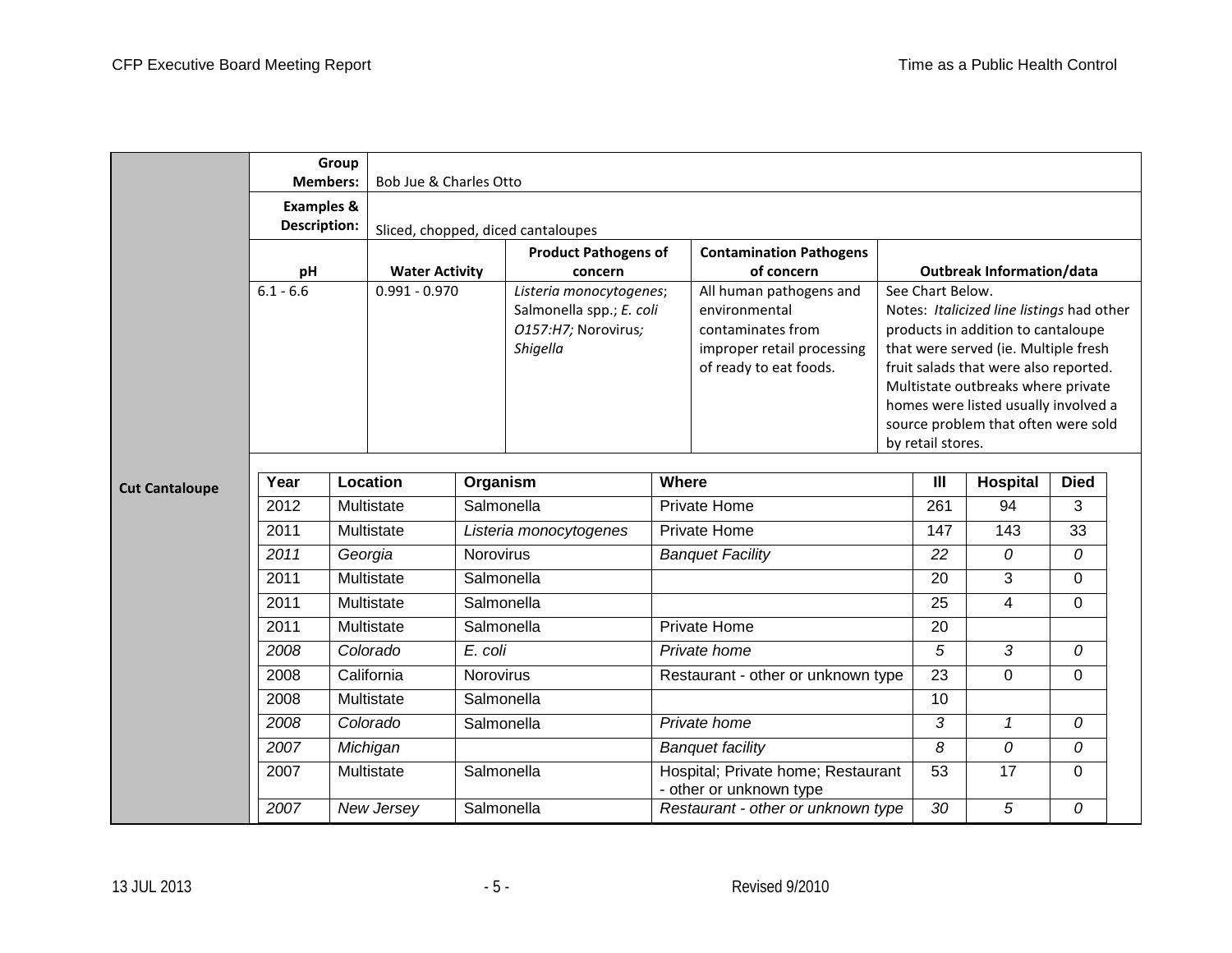|                                         | 2005 | Utah                   | Salmonella                                             | Private home                                                                                                                                                                                                                                                                                                                                                                                                                                           | 126             | 15             | 0              |  |
|-----------------------------------------|------|------------------------|--------------------------------------------------------|--------------------------------------------------------------------------------------------------------------------------------------------------------------------------------------------------------------------------------------------------------------------------------------------------------------------------------------------------------------------------------------------------------------------------------------------------------|-----------------|----------------|----------------|--|
|                                         | 2005 | Colorado               | Salmonella                                             | Unknown or undetermined                                                                                                                                                                                                                                                                                                                                                                                                                                | 24              | $\overline{7}$ | $\mathbf{1}$   |  |
|                                         | 2004 | Kansas                 | Norovirus                                              | Other                                                                                                                                                                                                                                                                                                                                                                                                                                                  | 100             | $\mathcal I$   | 0              |  |
|                                         | 2004 | California             | Norovirus                                              | Other                                                                                                                                                                                                                                                                                                                                                                                                                                                  | 30              | 0              | 0              |  |
|                                         | 2003 | Multistate             | Salmonella                                             | Day care center; Private home                                                                                                                                                                                                                                                                                                                                                                                                                          | 58              | 15             |                |  |
|                                         | 2002 | Multistate             | Salmonella                                             | Nursing home, assisted living<br>facility, home care; Private home                                                                                                                                                                                                                                                                                                                                                                                     | $\overline{26}$ |                |                |  |
|                                         | 2002 | Washington             | Salmonella                                             | Church, temple, etc                                                                                                                                                                                                                                                                                                                                                                                                                                    | $\overline{29}$ |                |                |  |
|                                         | 2001 | Washington             |                                                        | Restaurant - other or unknown type                                                                                                                                                                                                                                                                                                                                                                                                                     | $\overline{4}$  | 0              | 0              |  |
|                                         | 2001 | Kansas                 | Norovirus                                              | Restaurant - other or unknown type                                                                                                                                                                                                                                                                                                                                                                                                                     | $\overline{36}$ | 0              | 0              |  |
|                                         | 2001 | Minnesota              | Norovirus                                              | Workplace, not cafeteria                                                                                                                                                                                                                                                                                                                                                                                                                               | 42              | 0              | 0              |  |
|                                         | 2001 | Oregon                 | Salmonella                                             | Nursing home, assisted living<br>facility, home care; Restaurant -<br>other or unknown type                                                                                                                                                                                                                                                                                                                                                            | $\overline{2}$  | $\mathbf{0}$   | $\Omega$       |  |
|                                         | 2001 | Multistate             | Salmonella                                             | Private home                                                                                                                                                                                                                                                                                                                                                                                                                                           | 50              | 9              | $\overline{2}$ |  |
|                                         | 2000 | Minnesota              | Norovirus                                              | Workplace, not cafeteria                                                                                                                                                                                                                                                                                                                                                                                                                               | 33              | 0              | 0              |  |
|                                         | 2000 | Multistate             | Salmonella                                             | Nursing home, assisted living<br>facility, home care; Private home;<br>Restaurant - other or unknown<br>type; School                                                                                                                                                                                                                                                                                                                                   | 46              | 11             | 0              |  |
|                                         | 1999 | Minnesota              | Norovirus                                              | Workplace, not cafeteria                                                                                                                                                                                                                                                                                                                                                                                                                               | 5               | $\overline{0}$ | $\mathbf{0}$   |  |
|                                         | 1999 | lowa                   | Norovirus                                              | Restaurant - other or unknown type                                                                                                                                                                                                                                                                                                                                                                                                                     | 61              |                |                |  |
|                                         | 1998 | Canada                 | Salmonella                                             |                                                                                                                                                                                                                                                                                                                                                                                                                                                        | 22              |                |                |  |
|                                         | 1997 | California             | Salmonella                                             |                                                                                                                                                                                                                                                                                                                                                                                                                                                        | 24              |                |                |  |
|                                         | 1991 | Multistate +<br>Canada | Salmonella                                             |                                                                                                                                                                                                                                                                                                                                                                                                                                                        | >400            |                |                |  |
|                                         | 1990 | Multistate             | Salmonella                                             |                                                                                                                                                                                                                                                                                                                                                                                                                                                        | 245             |                |                |  |
|                                         |      |                        |                                                        |                                                                                                                                                                                                                                                                                                                                                                                                                                                        |                 |                |                |  |
| literature<br>reviewed &<br>references: |      |                        | Water Activity of Fresh Foods, Chirfe and Fontan, 1982 | Guidance for Industry: Guide to Minimize Microbial Food Safety Hazards of Melons - Draft Guidance -July 2009<br>UC - Davis - Cantaloupe: Safe Methods to Store, Preserve and Enjoy - Publication #8095 - 2003<br>FDA Guidance for Industry: Guide to Minimize Microbial Food Safety Hazards for Fresh Fruits and Vegetables - 1998<br>FDA Guidance for Industry: Guide to Minimize Microbial Food Safety Hazards of Melons - Draft Guidance -July 2009 |                 |                |                |  |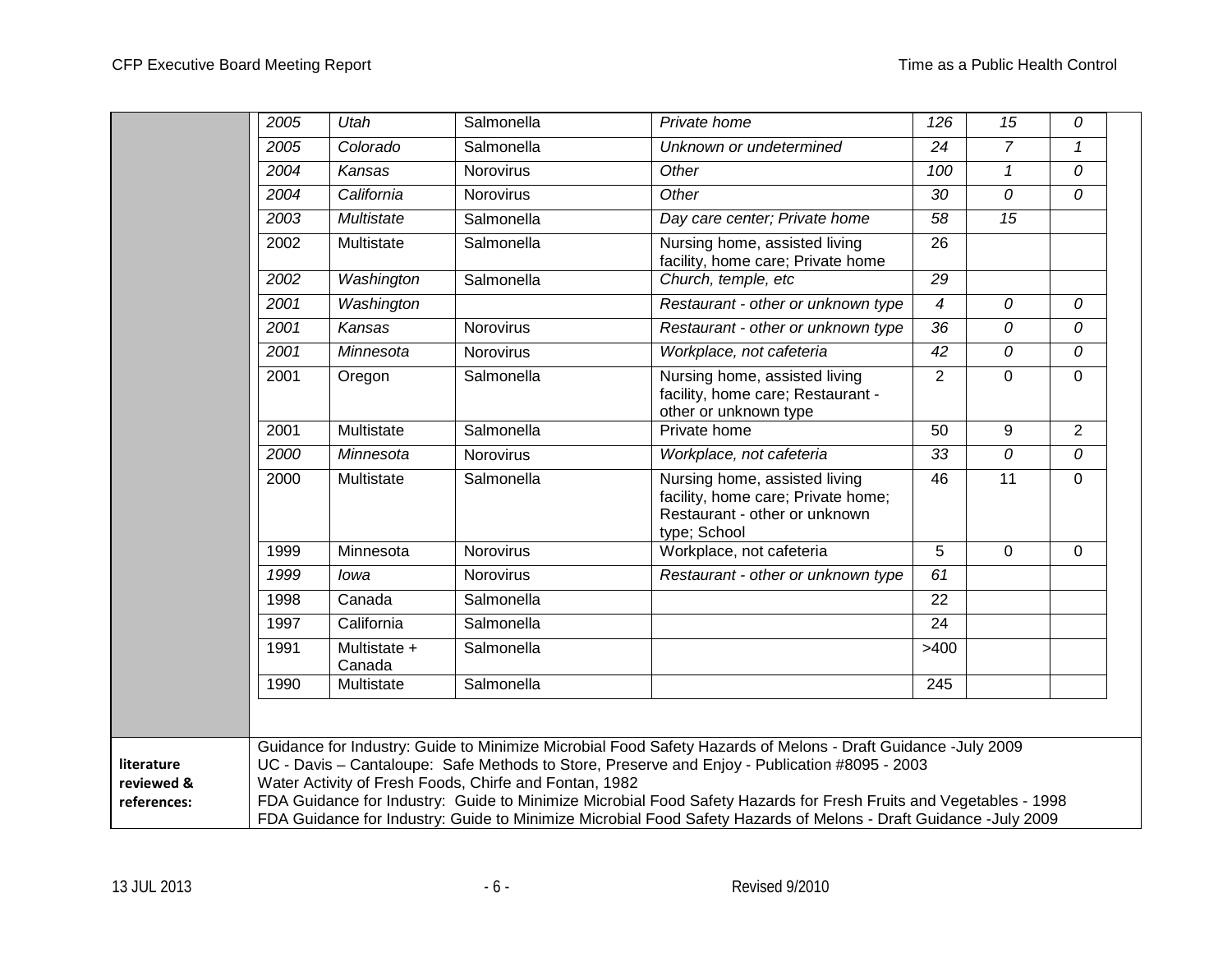| FDA-Retail Food Safety PIM - Safe Handling Practices for Melons - 2001                                                  |
|-------------------------------------------------------------------------------------------------------------------------|
| Growth kinetics of Listeria monocytogenes and spoilage microorganisms in fresh-cut cantaloupe – 2013                    |
| FDA Bacteriological Analytical Manual - Chapter 25. Investigation of Food Implicated in Illness-2001                    |
| FDA Safe Practices for Food Processes - FDA-Chapter IV. Outbreaks Associated with Fresh and Fresh-Cut Produce           |
| FDA Safe Practices for Food Processes - Chapter V. Methods to Reduce-Eliminate Pathogens from Produce and Fresh-Cut     |
| Produce                                                                                                                 |
| Development and Validation of a Mathematical Model for Growth of Pathogens in Cut Melons - 2012 (in press)              |
| NACMF - Parameters for Determining Inoculated Pack/Challenge Study Protocols - 2009                                     |
| PMA-UFFVA Commodity Specific Food Safety Guidelines for the Melon Supply Chain - 2005                                   |
| CDC Food Outbreak Data - 1998 - 2011                                                                                    |
| An Outbreak of Salmonella Serogroup Saphra Due to Cantaloupes from Mexico - 1997 - good discussion on storage practices |
| $-1999$                                                                                                                 |
| CDC Multistate Outbreak of Salmonella Typhimurium and Salmonella Newport Infections Linked to Cantaloupe - 2011 (Final  |
| $Update) - 2012$                                                                                                        |
| CDC Epidemiologic Notes and Reports MultistateOutbreak of Salmonella poona Infections -- United States and Canada, 1991 |
| CDC Multistate Outbreak of Listeriosis Linked to Whole Cantaloupes from Jensen Farms, Colorado - 2011                   |
|                                                                                                                         |

Link for Downloading - Meeting 05 Documents / References to avoid overloading Inboxes. <https://www.yousendit.com/download/WFJXL0dNTkxiV3hqQTlVag>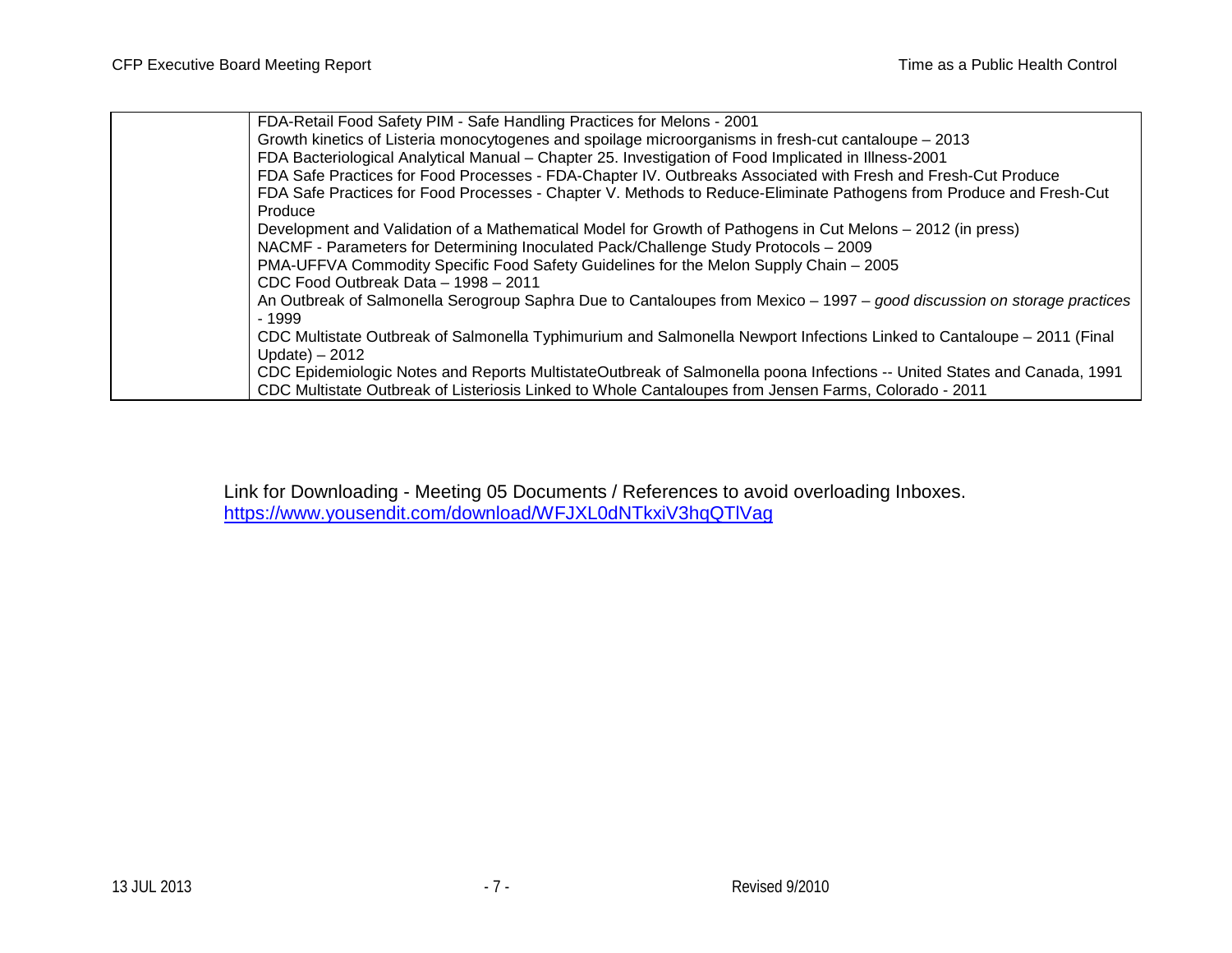First, Dr. Donald Schaffner, the new scientific consultant for the committee provided a self-introduction before he provided the committee with valuable scientific information on today's topics. He is a faculty member at Rutgers University specializing in predicative microbial growth modeling and risk assessment. He worked with the Institute of Food Technologists (IFT) committee on the 2001 report to FDA on *Analysis and Evaluation of Preventive Control Measures for the Control and Reduction/Elimination of Microbial Hazards on Fresh and Fresh-Cut Produce* and with the National Advisory Committee for the Microbiological Criteria for Foods (NACMCF) *Parameters for Determining Inoculated Pack/Challenge Study Protocols*. He had also provided a number of informative references for the committee from his and other's work.

Discussion on cantaloupe included the following points:

- This modeling contour plot shows less than 1 log increase with Salmonella with no lag phase in four hours.



Salmonella in cut melons Li et al, (in press)

- The corrected SDA/ARS model shows a close match with this model in growth.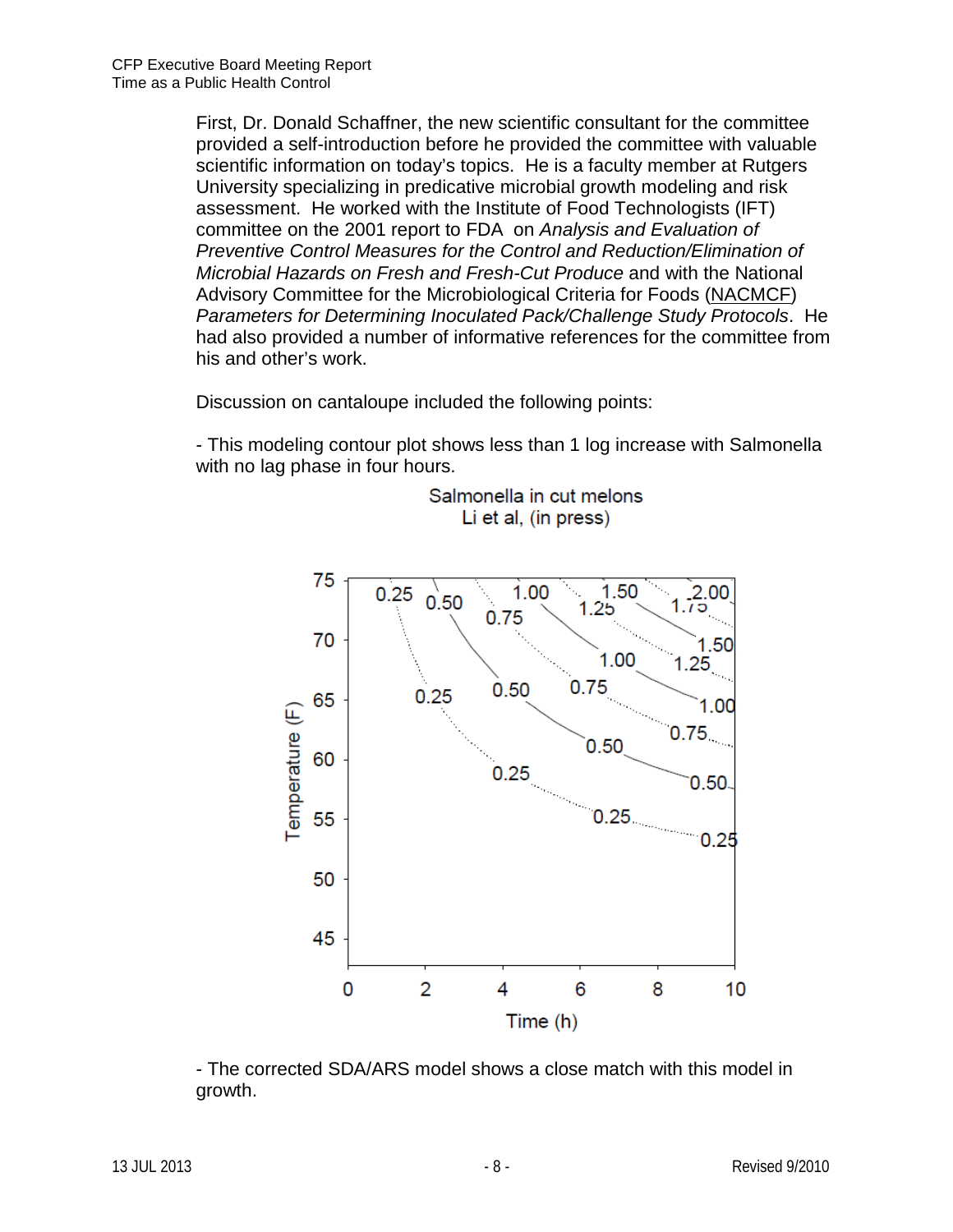



Lm in cut melons

- With listeria, the increase is a little faster than salmonella at the temperatures between 41°F and 75°F.

- Noted that the rates of increase are much greater at temperatures greater than 75°F.

- Reviewed earlier committee assumption that ambient temperature for these discussions of holding food with time rather than temperature control would be 75°F or less.

- Reminded that we are not charged with proposing changes to FDA's potentially hazardous food definition that includes 'cut melons'.

- Verified that the modeling information for cantaloupe also extends to other cut melons including honey dew and watermelons.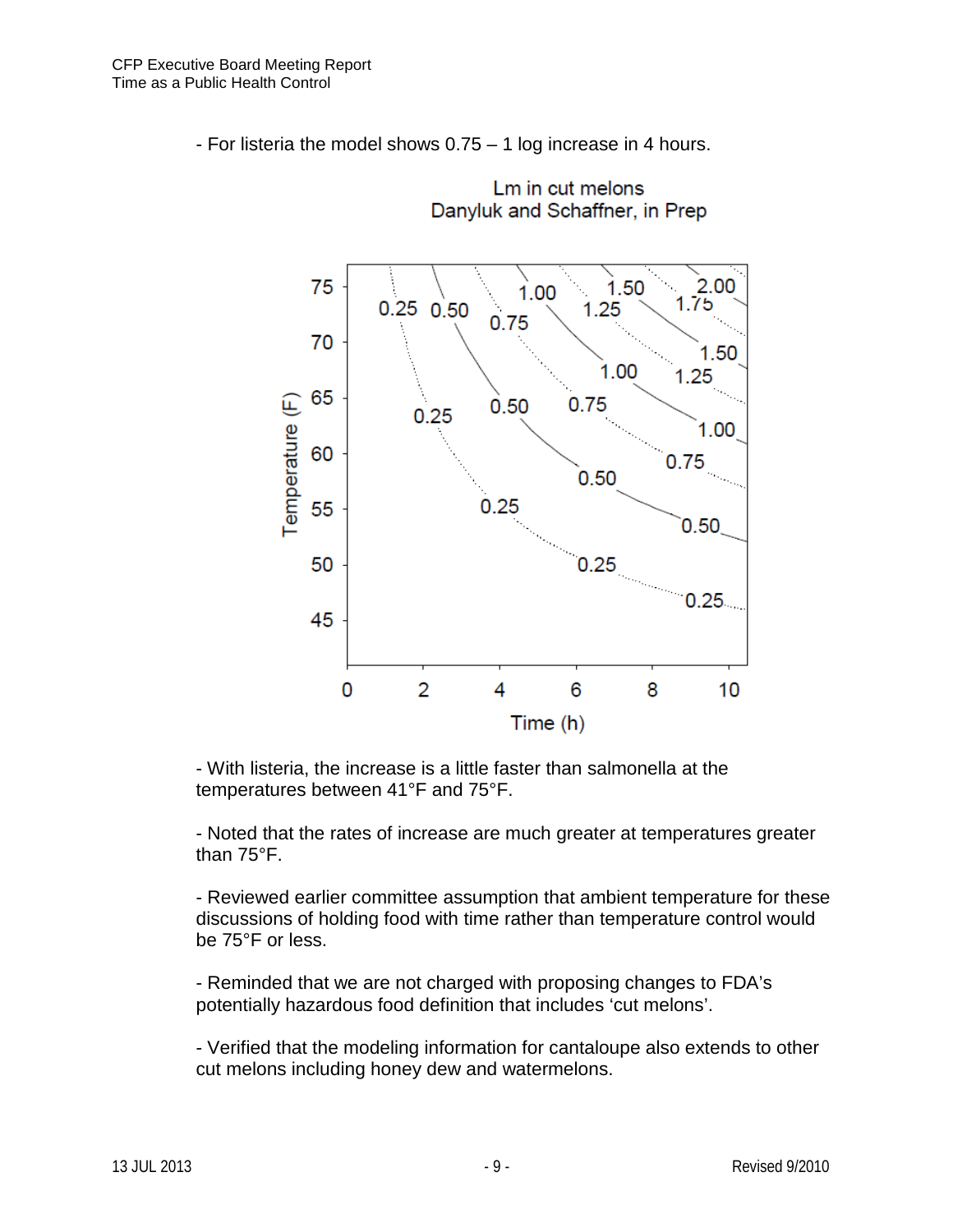- Manuscript with this modeling information has been accepted for publication and should be considered 'in press'.

- ComBase models for cantaloupe are included in the manuscript and are in agreement with this model for growth rates.

- Outbreak information, if available, should be checked for length of time abuse prior to consumption.

- Operational reality issues should be considered by the committee to add to the growth prediction science.

- Risk management needs to address: a. validity of model; b. acceptable log increase before it is dangerous for the consumer; and c. different levels of pathogens have different infectious doses.

• Leafy greens - Tim Jenkins & Amanda Douglas

The following committee data chart was reviewed by committee members: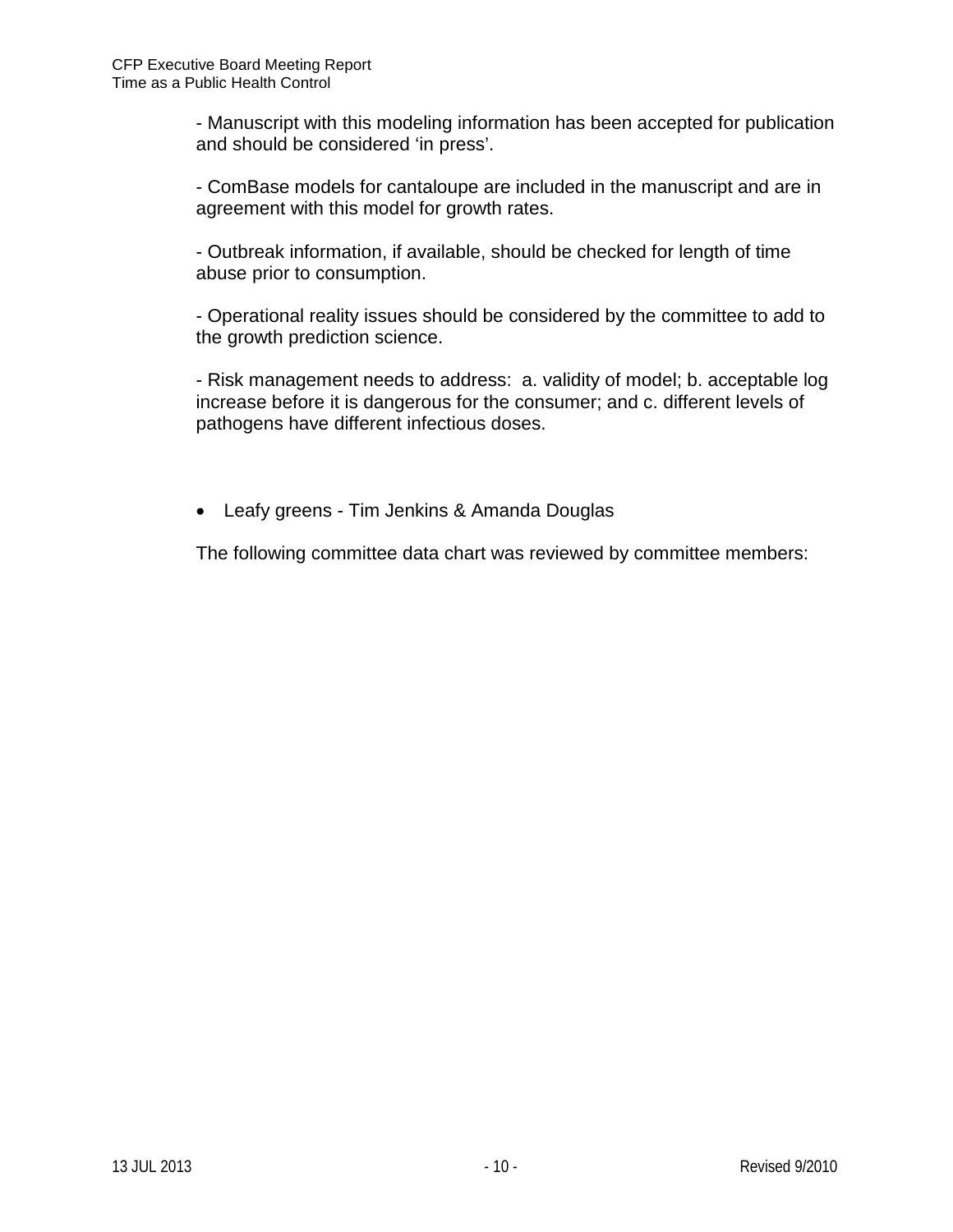| <b>Cut Leafy</b> |                                                                                                                                                                                                                                                |                                                                                                                   |                                                                                                                            | Group Members: Tim Jenkins & Amanda Douglas                                                                               |                                                                                                                    |  |  |  |  |  |
|------------------|------------------------------------------------------------------------------------------------------------------------------------------------------------------------------------------------------------------------------------------------|-------------------------------------------------------------------------------------------------------------------|----------------------------------------------------------------------------------------------------------------------------|---------------------------------------------------------------------------------------------------------------------------|--------------------------------------------------------------------------------------------------------------------|--|--|--|--|--|
| <b>Greens</b>    |                                                                                                                                                                                                                                                |                                                                                                                   |                                                                                                                            |                                                                                                                           |                                                                                                                    |  |  |  |  |  |
|                  |                                                                                                                                                                                                                                                |                                                                                                                   |                                                                                                                            | Examples & Fresh-cut (minimally processed) fruit and vegetable sales have grown to approximately \$15 billion per year in |                                                                                                                    |  |  |  |  |  |
|                  |                                                                                                                                                                                                                                                |                                                                                                                   | Description: the North American foodservice and retail market and account for nearly 15% of all produce sales. The largest |                                                                                                                           |                                                                                                                    |  |  |  |  |  |
|                  |                                                                                                                                                                                                                                                | portion of US fresh-cut produce sales at retail are fresh-cut salads, with sales of \$2.7 billion per annum (24). |                                                                                                                            |                                                                                                                           |                                                                                                                    |  |  |  |  |  |
|                  |                                                                                                                                                                                                                                                | FDA Food Code Definition: Fresh leafy greens whose leaves have been cut, shredded, sliced, chopped, or torn.      |                                                                                                                            |                                                                                                                           |                                                                                                                    |  |  |  |  |  |
|                  |                                                                                                                                                                                                                                                |                                                                                                                   |                                                                                                                            |                                                                                                                           | The term "leafy greens" includes iceberg lettuce, romaine lettuce, leaf lettuce, butter lettuce, baby leaf lettuce |  |  |  |  |  |
|                  |                                                                                                                                                                                                                                                |                                                                                                                   |                                                                                                                            |                                                                                                                           | (i.e., immature lettuce or leafy greens), escarole, endive, spring mix, spinach, cabbage, kale, arugula and chard. |  |  |  |  |  |
|                  |                                                                                                                                                                                                                                                |                                                                                                                   | The term "leafy greens" does not include herbs such as cilantro or parsley.                                                |                                                                                                                           |                                                                                                                    |  |  |  |  |  |
|                  |                                                                                                                                                                                                                                                |                                                                                                                   |                                                                                                                            |                                                                                                                           | Cut Leafy greens were designated as TCS food because they provide a medium that readily supports the growth        |  |  |  |  |  |
|                  |                                                                                                                                                                                                                                                |                                                                                                                   |                                                                                                                            |                                                                                                                           | of pathogens when they are held without temperature control after the internal fluid and nutrients are exposed     |  |  |  |  |  |
|                  |                                                                                                                                                                                                                                                |                                                                                                                   | by cutting the leaf. Cutting or shredding alters the physical properties (i.e., damages the waxy cuticle) and              |                                                                                                                           |                                                                                                                    |  |  |  |  |  |
|                  |                                                                                                                                                                                                                                                |                                                                                                                   |                                                                                                                            |                                                                                                                           | biochemical processes of the leaf and provides opportunities for microbial invasion of tissues. Studies show that  |  |  |  |  |  |
|                  |                                                                                                                                                                                                                                                |                                                                                                                   |                                                                                                                            |                                                                                                                           | E. coli O157:H7 is more likely than Pseudomonas, a predominant psychotropic spoilage microorganism that is         |  |  |  |  |  |
|                  |                                                                                                                                                                                                                                                |                                                                                                                   |                                                                                                                            |                                                                                                                           | able to grow at refrigeration temperatures, to become attached in the stomata and cut edges of the lettuce leaf    |  |  |  |  |  |
|                  |                                                                                                                                                                                                                                                |                                                                                                                   | $(15)$ . Studies on the survival and growth of E. coli O157:H7 in lettuce demonstrate that E. coli O157:H7 will            |                                                                                                                           |                                                                                                                    |  |  |  |  |  |
|                  |                                                                                                                                                                                                                                                |                                                                                                                   | decrease in numbers if stored at $39^\circ - 41^\circ F$ but increase at higher temperatures.                              |                                                                                                                           |                                                                                                                    |  |  |  |  |  |
|                  |                                                                                                                                                                                                                                                |                                                                                                                   | The types of leafy greens to be considered are pre-washed, bagged cut leafy greens supplied by a produce                   |                                                                                                                           |                                                                                                                    |  |  |  |  |  |
|                  |                                                                                                                                                                                                                                                |                                                                                                                   |                                                                                                                            |                                                                                                                           | manufacturer and/or leafy greens prepared by the retail establishment. Retail establishments have varying          |  |  |  |  |  |
|                  |                                                                                                                                                                                                                                                |                                                                                                                   |                                                                                                                            |                                                                                                                           | levels of performance on temperature control during storage. Bagged leafy greens displayed in retail grocery       |  |  |  |  |  |
|                  |                                                                                                                                                                                                                                                |                                                                                                                   |                                                                                                                            |                                                                                                                           | cases can remain several days before sale. Overcrowding and equipment performance may cause temperature            |  |  |  |  |  |
|                  |                                                                                                                                                                                                                                                |                                                                                                                   |                                                                                                                            |                                                                                                                           | abuse. In smaller groceries and some larger groceries that have delis and/or salad bars, bagged lettuce from the   |  |  |  |  |  |
|                  |                                                                                                                                                                                                                                                |                                                                                                                   |                                                                                                                            |                                                                                                                           | retail display, which may have been temperature abused, potentially may be used to make packaged salads or         |  |  |  |  |  |
|                  |                                                                                                                                                                                                                                                |                                                                                                                   |                                                                                                                            |                                                                                                                           |                                                                                                                    |  |  |  |  |  |
|                  |                                                                                                                                                                                                                                                | set out at a self-serve salad bar.                                                                                |                                                                                                                            |                                                                                                                           |                                                                                                                    |  |  |  |  |  |
|                  | Need scientific information on the rate of pathogen growth if leafy green are not chilled to 41°F prior to TPHC.<br>Product Pathogens of concern Contamination Pathogens of<br><b>Outbreak Information/data</b><br>pH<br><b>Water Activity</b> |                                                                                                                   |                                                                                                                            |                                                                                                                           |                                                                                                                    |  |  |  |  |  |
|                  |                                                                                                                                                                                                                                                |                                                                                                                   |                                                                                                                            | concern                                                                                                                   |                                                                                                                    |  |  |  |  |  |
|                  |                                                                                                                                                                                                                                                |                                                                                                                   | E. coli 0157:H7.                                                                                                           | Salmonella, Listeria                                                                                                      | See Info Below.                                                                                                    |  |  |  |  |  |
|                  |                                                                                                                                                                                                                                                |                                                                                                                   | Studies on survival and growth Monocytogenes.                                                                              |                                                                                                                           |                                                                                                                    |  |  |  |  |  |
|                  |                                                                                                                                                                                                                                                |                                                                                                                   | of pathogens on lettuce and                                                                                                |                                                                                                                           |                                                                                                                    |  |  |  |  |  |
|                  |                                                                                                                                                                                                                                                |                                                                                                                   | parsley have shown that                                                                                                    |                                                                                                                           |                                                                                                                    |  |  |  |  |  |
|                  |                                                                                                                                                                                                                                                |                                                                                                                   | Shigella sonnei and E. coli                                                                                                |                                                                                                                           |                                                                                                                    |  |  |  |  |  |
|                  |                                                                                                                                                                                                                                                |                                                                                                                   | O157:H7 will decrease in                                                                                                   |                                                                                                                           |                                                                                                                    |  |  |  |  |  |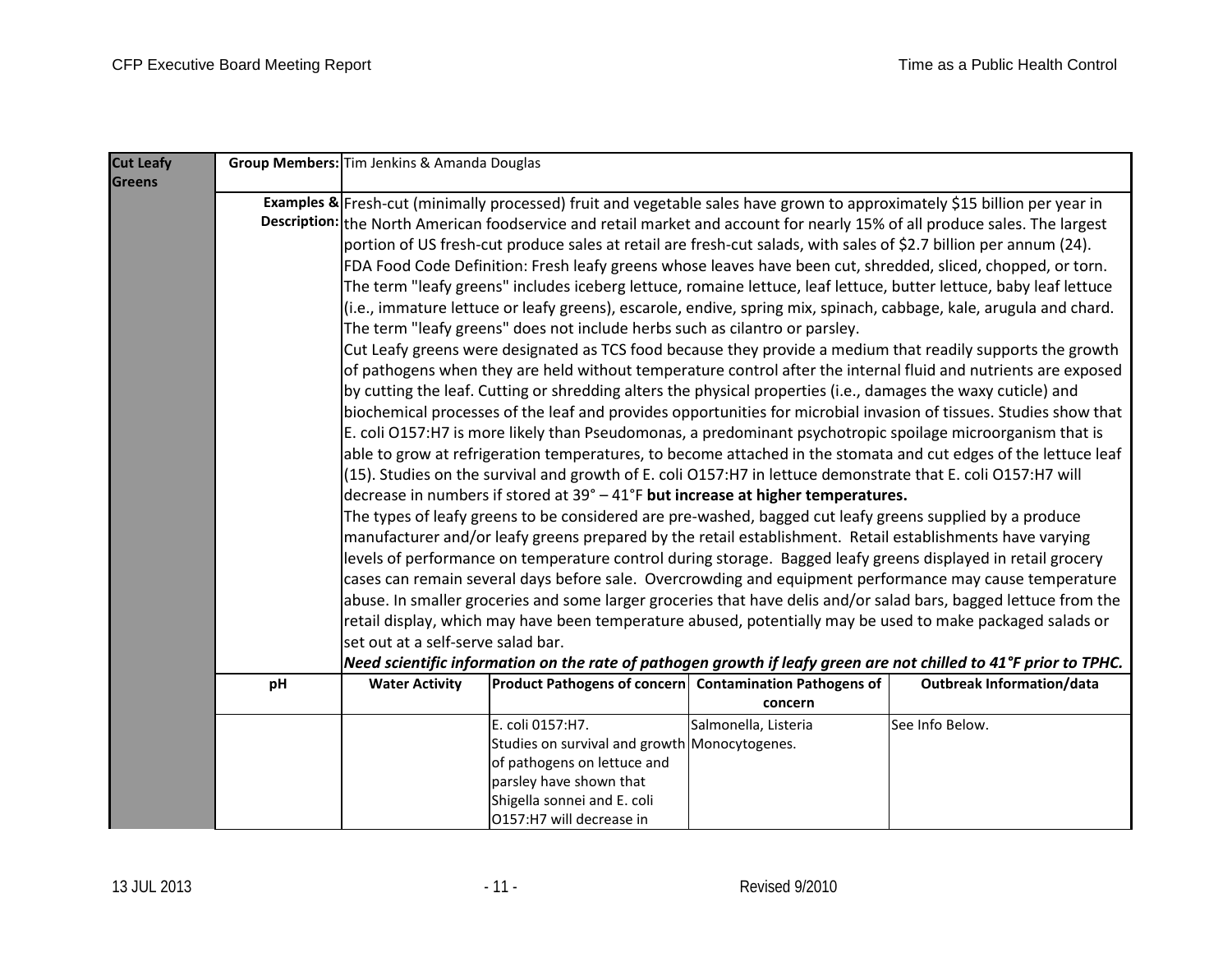|                                         |                                                                                                                                                                                                                                                                                                                                                                                                                                                                                                                                                                                                                                                                                                                                                                                                                                                                                                                                                                                                                                                                                                                                                                                                                                                                                                                        | numbers when the produce is<br>stored at 4°-5°C/39°-41°F but<br>increase at 12°C/54°F (E. coli<br>O157:H7) and 21°C/70°F (both<br>pathogens)(1, 28). Seo and<br><b>Frank (20)</b>                                                                                                                                                                                                                                                                                                                                                                                                                                                                                                                                                                                                                                                                                                                                                                                                                                                       |  |  |  |  |  |  |
|-----------------------------------------|------------------------------------------------------------------------------------------------------------------------------------------------------------------------------------------------------------------------------------------------------------------------------------------------------------------------------------------------------------------------------------------------------------------------------------------------------------------------------------------------------------------------------------------------------------------------------------------------------------------------------------------------------------------------------------------------------------------------------------------------------------------------------------------------------------------------------------------------------------------------------------------------------------------------------------------------------------------------------------------------------------------------------------------------------------------------------------------------------------------------------------------------------------------------------------------------------------------------------------------------------------------------------------------------------------------------|-----------------------------------------------------------------------------------------------------------------------------------------------------------------------------------------------------------------------------------------------------------------------------------------------------------------------------------------------------------------------------------------------------------------------------------------------------------------------------------------------------------------------------------------------------------------------------------------------------------------------------------------------------------------------------------------------------------------------------------------------------------------------------------------------------------------------------------------------------------------------------------------------------------------------------------------------------------------------------------------------------------------------------------------|--|--|--|--|--|--|
|                                         | 1. A review of eleven years of foodborne illness data has revealed that, between 1998 and 2008, leafy green vegetables and dairy sickened the<br>greatest number of people, while poultry caused the most deaths. A full 46 percent of these illnesses were attributed to produce items, led by<br>leafy greens, which alone accounted for 22 percent of illnesses. Dairy was the next leading source of sickness, linked to 14 percent of cases,<br>followed by fruits and nuts.<br>2. Since 1995, FDA records indicate that 22 US outbreaks of foodborne illness caused by Escherichia coli O157:H7 have been associated with<br>consumption of fresh or fresh-cut lettuce and two with pre-washed spinach (9). In 2006, a large E. coli O157:H7 outbreak associated with pre-<br>washed spinach affected over 200 people in more than 20 states (10). This outbreak was followed by two restaurant-associated outbreaks<br>linked to consumption of pre-washed lettuce. An outbreak of E. coli O157:H7 in 2005, in Minnesota, was epidemiologically associated with pre-<br>washed bagged salad products containing romaine lettuce (7).<br>3. The number of produce associated outbreaks has risen from <20 in the 1970s to >100 in the 1990s, a majority (48%) of produce outbreaks<br>were caused by Salmonella. |                                                                                                                                                                                                                                                                                                                                                                                                                                                                                                                                                                                                                                                                                                                                                                                                                                                                                                                                                                                                                                         |  |  |  |  |  |  |
| literature<br>reviewed &<br>references: | and Display in Retail Food Establishments                                                                                                                                                                                                                                                                                                                                                                                                                                                                                                                                                                                                                                                                                                                                                                                                                                                                                                                                                                                                                                                                                                                                                                                                                                                                              | FDA Food Code 2009: Chapter 1 - Purpose & Definitions<br>Quantitative Assessment of the Microbial Risk of Leafy Greens from Farm to Consumption: Prelimary Framework<br>Leafy Greens, Dairy Top Foodborne Illness Causes at Turn of 21st Century. Poultry leading cause of death. Food Safety News<br>AFDO Guidance for Processing Fresh-cut Produce in Retail Operations<br>FDA Program Information Manual Retail Food Protection: Recommendations for the Temperature Control of Cut Leafy Greens during Storage<br>Abstract 2012 International Association of Food Protection Annual Conference (39 related to leafy greens)<br>How do pathogens get into produce? Food Safety News, Jan 2013.<br>Food Service Recommendation for handling fresh cut leafy greens for retail. Food Protection Trends, 2007.<br>Two sides of the coin for leafy greens. Food Safety News, February 21, 2013.<br>Survey of Temp and Consumption Patterns Fresh Cut Leafy Greens. JFP 2007.<br>-Combase Search Result PH & Water Activity Cut Products. |  |  |  |  |  |  |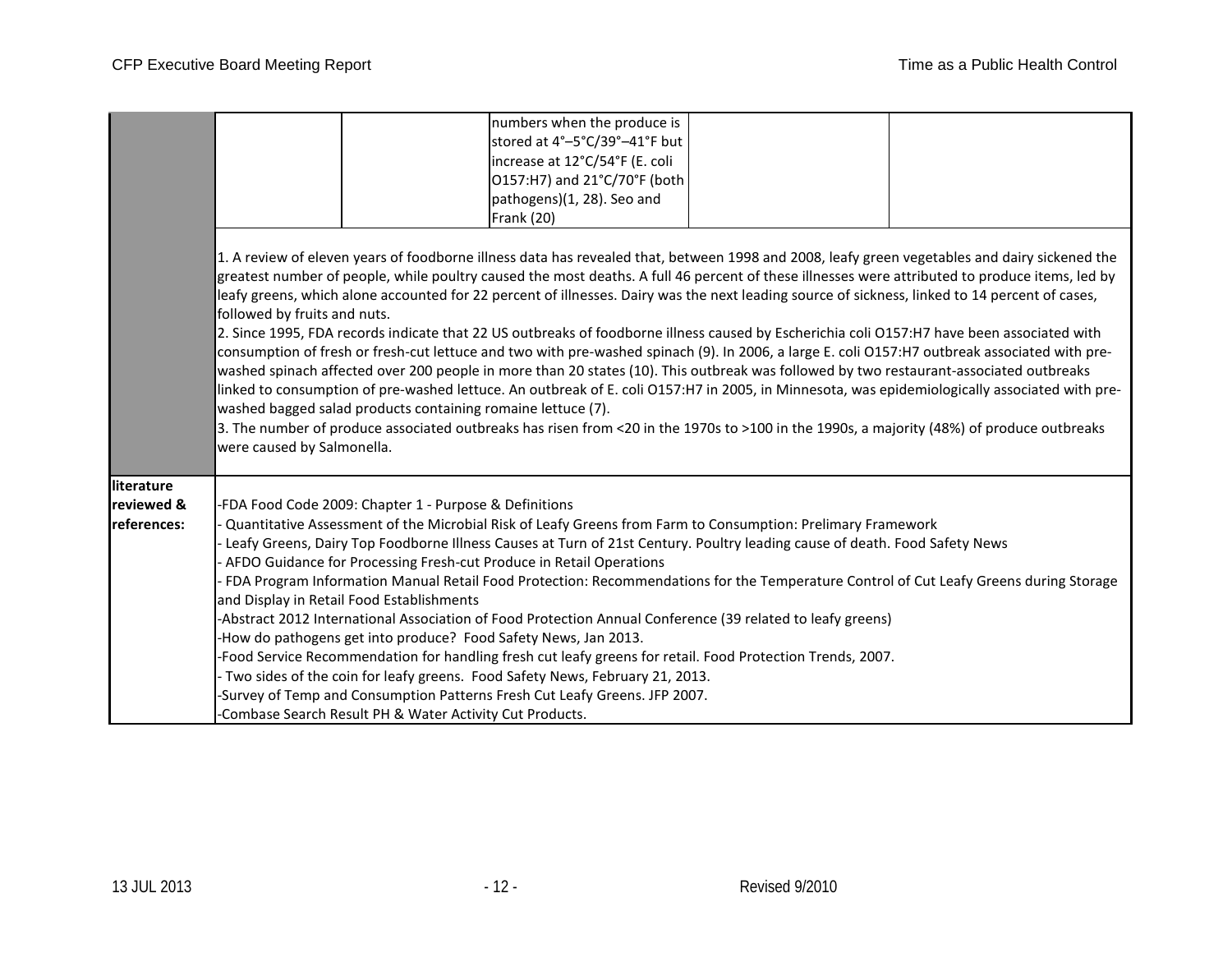Discussion on leafy greens also included the following points:

- Review of data also included the FDA Program Information Manual Guidance on Cut Leafy Greens.

- Leafy greens cover a wide variety of products including the bagged, fresh market items.

- Over the past 11 years, 46% of the *E. coli* O157:H7 outbreaks have been attributed to leafy greens.

- Operational issues need to be addressed in committee discussions including refrigeration performance and employee practices including unfamiliarity of cut leafy greens being a potentially hazardous food.

- Leafy greens as a potential pathogen vehicle and growth media is still evolving through large number of studies still being conducted on this commodity as evidenced by high number of recent publications.

- Contour plots of log growth of time vs. temperature show similarities to those of melons.

- At 75°F, the contour plot shows a little more than a log growth of *E. coli*  O157:H7 in four hours.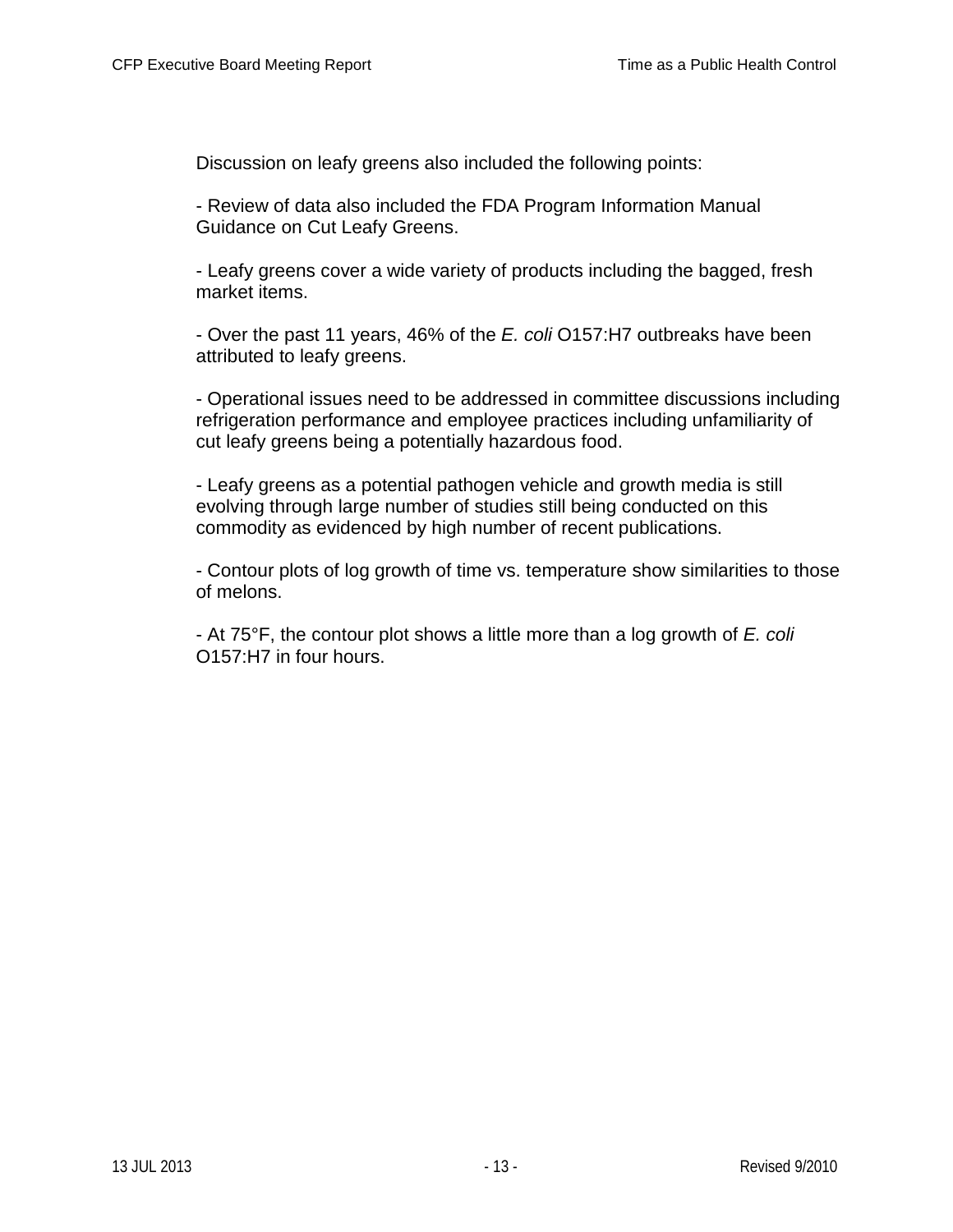

E. coli O157:H7 in leafy greens McKellar and Delaquis, 2011

- Listeria risk may be lower than E. coli because of higher infectious dose.

- Outbreak risk higher with cut leafy greens because of general temperature abuse by uninformed food employees.

- Turnover with leafy greens can be a long time, often in the danger zone. Cut leafy greens in a retail market setting can move from retail display to salad bar operations extending the exposure to ambient temperatures in poorly performing refrigeration cases.

- Cut cabbage is one commodity covered in the FDA guidance, but again is not linked in the managers and workers minds as a product requiring temperature controls. Processing the product into a vinegar or mayonnaise coleslaw mixture does not change the concerns without controls being instituted.

- A Listeria outbreak was noted from shredded cabbage made into sauerkraut and the reference will be furnished to the committee.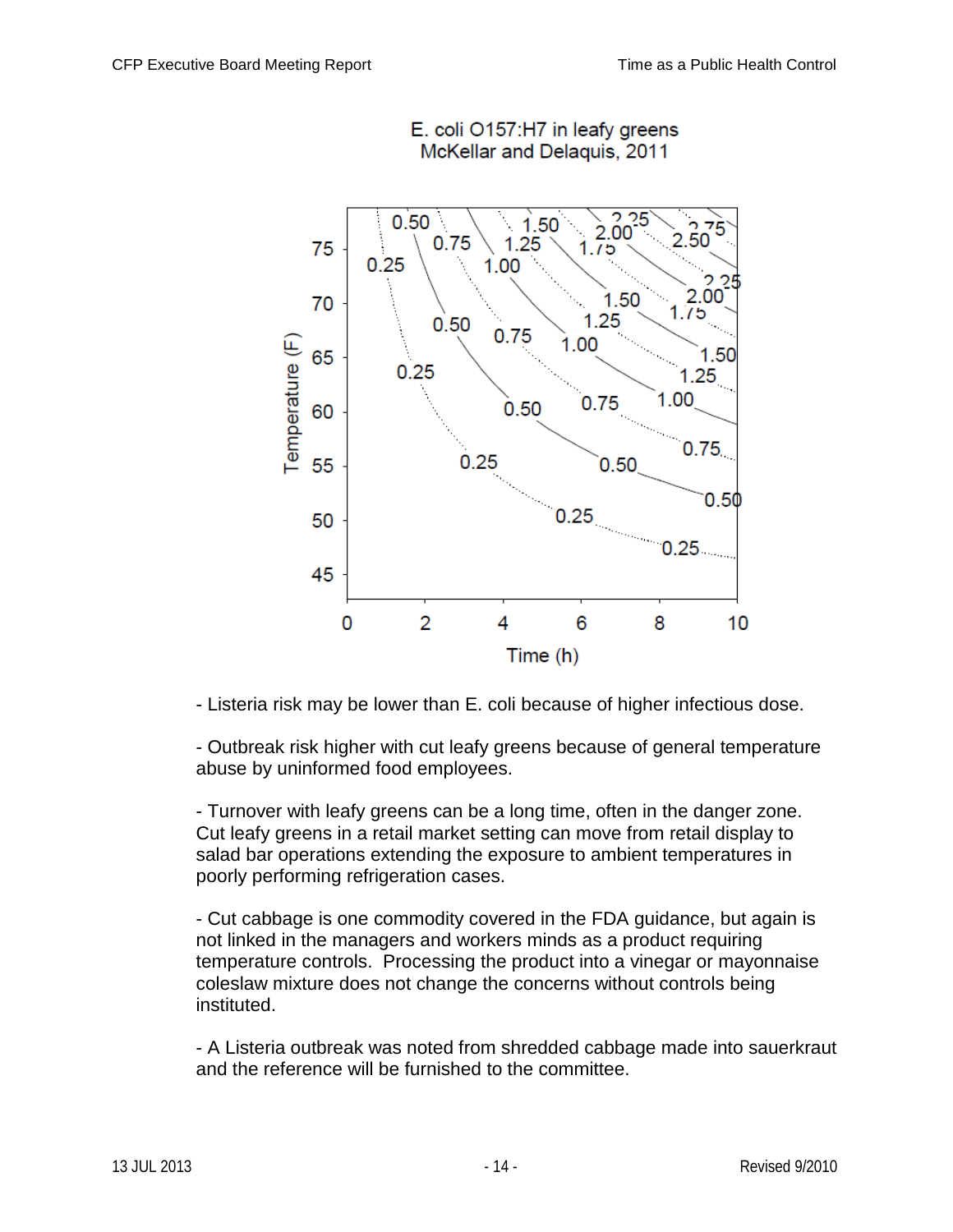- Local food movements often source greens and cut greens from parts of the food supply chain not familiar with the recently recognized hazards of these products.

- Committee generally agreed that more research information was needed on leafy greens before the members would feel comfortable making a recommendation related to the Conference charge.

- EHS-Net studies were cited on retail processing practices like coring leafy greens and washing affecting product temperature.

- Consideration should be given by the committee to separating out various leafy greens into categories rather than treating all the same with our recommendations to the Conference.

- Committee was cautioned about drifting into recategorizing FDA's PHF/TCS product examples in the Food Code definition.

- Discussion was held on how to properly evaluate the temperature of cut leafy greens, including bagged and bulk product, with reference to FDA PIM on Cut Leafy Greens and still forthcoming FDA guidance on this issue.

- All committee members were encourage to read the references provided on these and other products commodities under review as we move forward with consensus discussions for our final report.

### **8. Selection of Next Food Items for Assessment Discussions**

Lisa Weddig and George Zameska volunteered for leading canned tuna review for our next committee meeting. Sue Tyjewski and Donna Wanucha also volunteered for directing the chopped garlic and oil discussions.

Remaining food items to be discussed by the committee and the confirmed / potential data collectors:

**Hummus -Commercially Prepared** / **Prepared at Location**/ Hector Dela Cruz, Kenneth Watt *& Becky Krzyzanowski - To Be Confirmed*

**Open Canned Product - Sole Product** / Bob Brown *& Gina Nicholson - To Be Confirmed*

**Open Canned Product - Mixed with Other Products** / *Henry Blade, Girvin Liggans & Vito Palazzolo - To Be Confirmed*

### **9. Set Date for Next Meeting**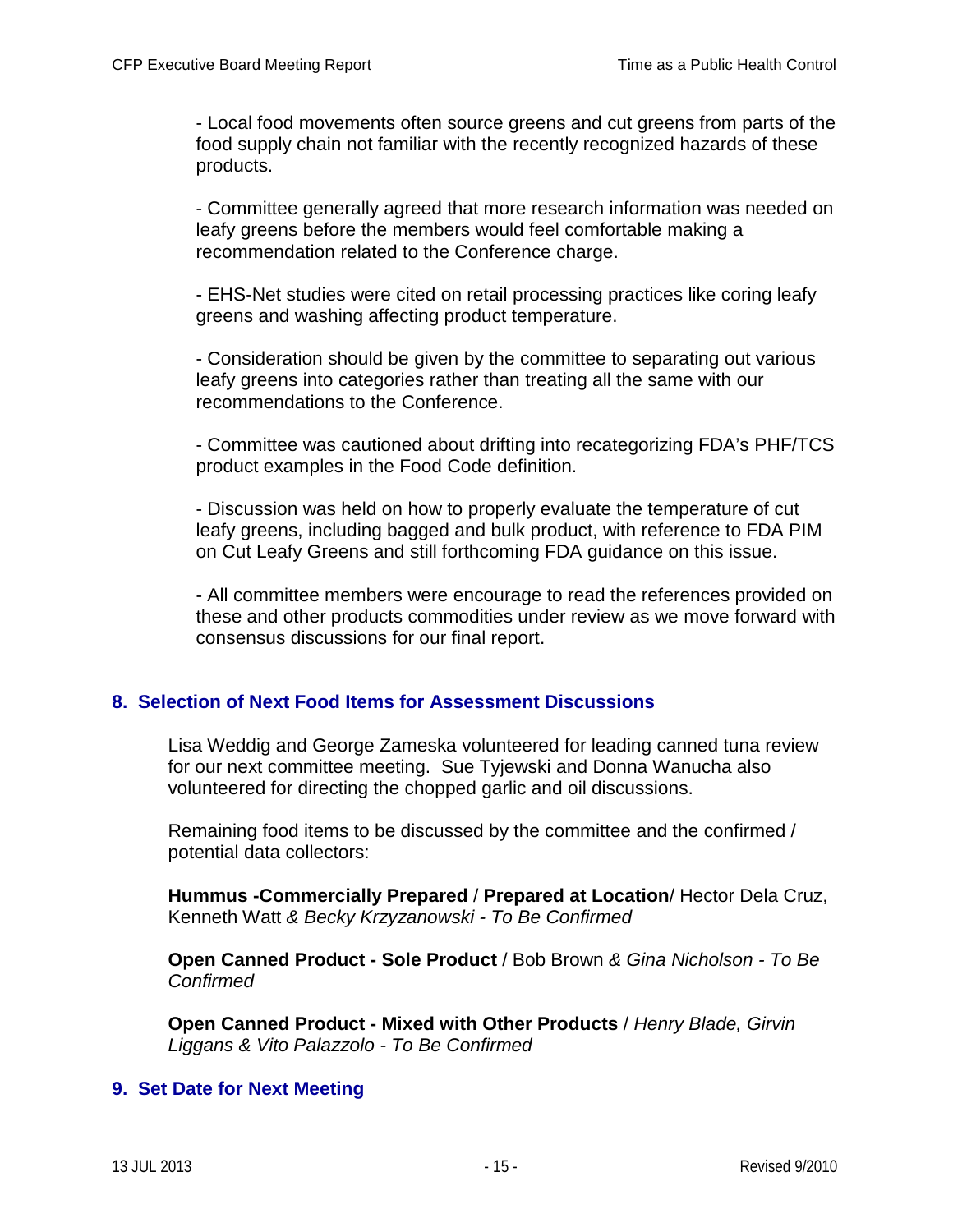Committee discussed the possibility of two meetings in May to expedite the work on completion of the committee charge. **Meeting 06** could be **May 5 or 6** and **Meeting 07 could be May 28 or 29**. After general agreement, it was decided to poll these dates with all committee members for availability.

## **10. Adjourn**

The committee adjourned the meeting about 2:25 PM.

## **11. Meeting 05 Recording Link**

You can also review our April 22 web meeting on the recording at:

Direct Viewing Link: **[View Recording](https://www.livemeeting.com/cc/cdc/view?id=K9MP4T&pw=2013-04-22-A)**

Alternate Logon Information:

| Subject:       | CFPIII Time As A Public Health Control - Meeting 05 |  |
|----------------|-----------------------------------------------------|--|
| Recording URL: | https://www.livemeeting.com/cc/cdc/view             |  |
| Recording ID:  | K9MP4T                                              |  |
| Attendee Key:  | 2013-04-22-A                                        |  |

#### **Notes:**

Select High Fidelity format for best viewing option that uses a web browser format for a player. Select WMV option for replay in a lower quality windows media format.

Use your computer's speaker volume control to increase and decrease the recording's volume that varied with the different participant's audio connections.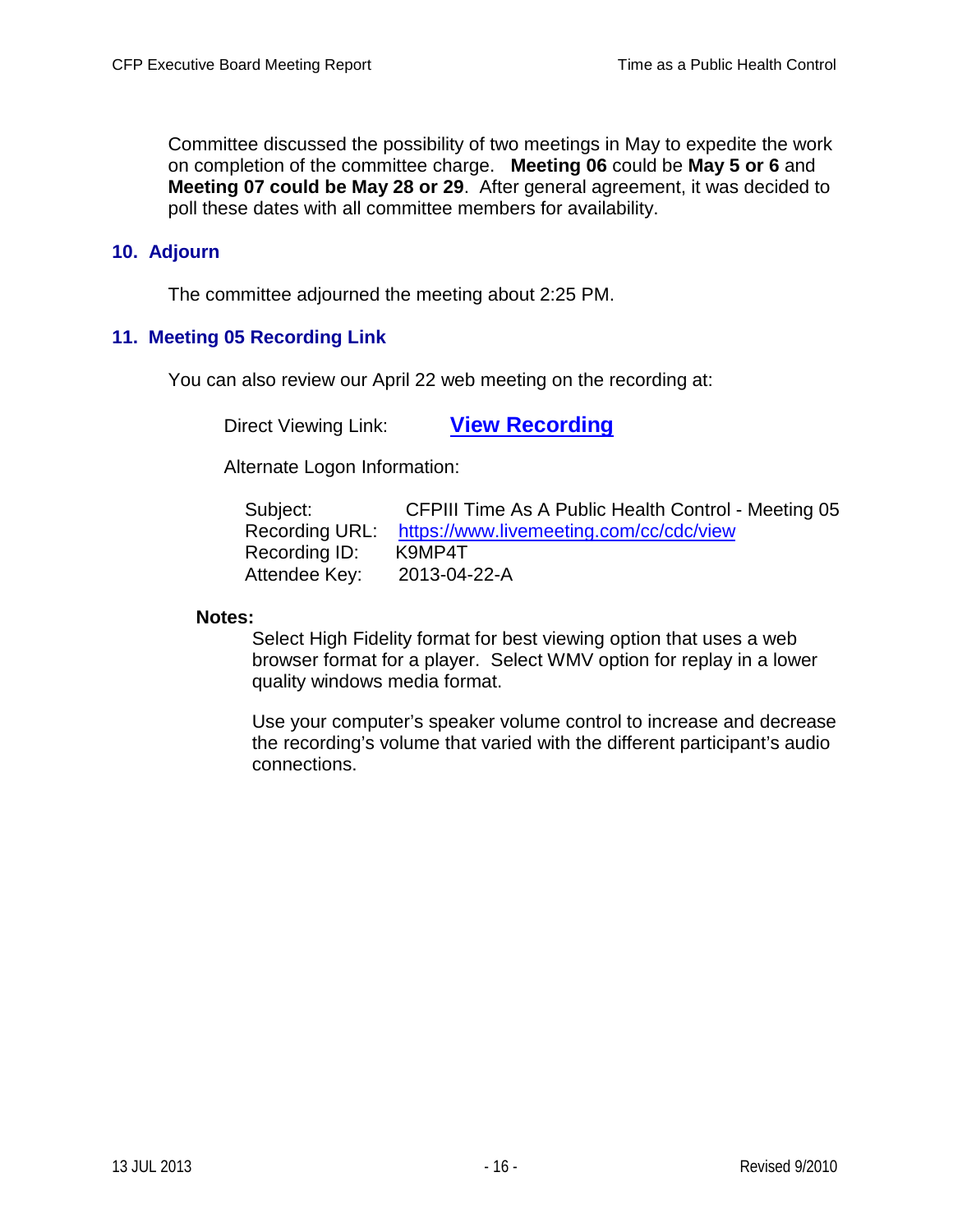## *Corrected DRAFT Minutes*

## **CFP Council lll Time as a Public Health Control Committee Meeting 06**

## **May 28, 2013 – 1:00 – 2:30 PM EDT**

### **1. Agenda Review**

### **2. Roll Call:**

| Charles Otto (Co-Chair)    | X. | <b>Gina Nicholson</b>              | X |
|----------------------------|----|------------------------------------|---|
| Sue Vergne (Co-Chair)      | Χ  | Vito Palazzolo                     |   |
| Henry Blade                | Χ  | Sue Tyjewski                       | X |
| <b>Bob Brown</b>           | X  | Kenneth Watt (Ken)                 |   |
| Deborah Carney (Deb)       |    | Lisa Weddig                        |   |
| <b>Hector Dela Cruz</b>    | X  | George Zameska                     | X |
| Amanda Douglas             |    | Girvin Liggans (FDA Consultant)    | X |
| Bob Jue                    |    | Donna Wanucha (FDA Consultant)     | Χ |
| <b>Tim Jenkins</b>         |    | Don Schaffner (Science Consultant) | Χ |
| Becky Krzyzanowski         | Χ  |                                    |   |
| <b>Guests: Todd Rossow</b> |    |                                    |   |

### **3. Review Committee Charge**

The Conference recommends:

That a committee be formed to identify safe times at which foods can be held without temperature control and without cooling to 41°F, supported by scientific information (e.g., challenge studies, modeling tools).

The committee's charge shall include, but not be limited to, the following foods and food categories:

- Cut tomatoes
- Cut cantaloupe
- Chopped leafy greens
- Chopped garlic and oil
- Opened canned tuna
- Opened canned beans (e.g., green beans, chickpeas, black beans)
- Hummus
- Opened canned product used as sole item
- Opened canned product used as an ingredient in a formulation

The committee may wish to consider a document published by Institute of Food Technologists (IFT) in 2001 and a National Advisory Committee for the Microbiological Criteria for Foods (NACMCF) challenge study document.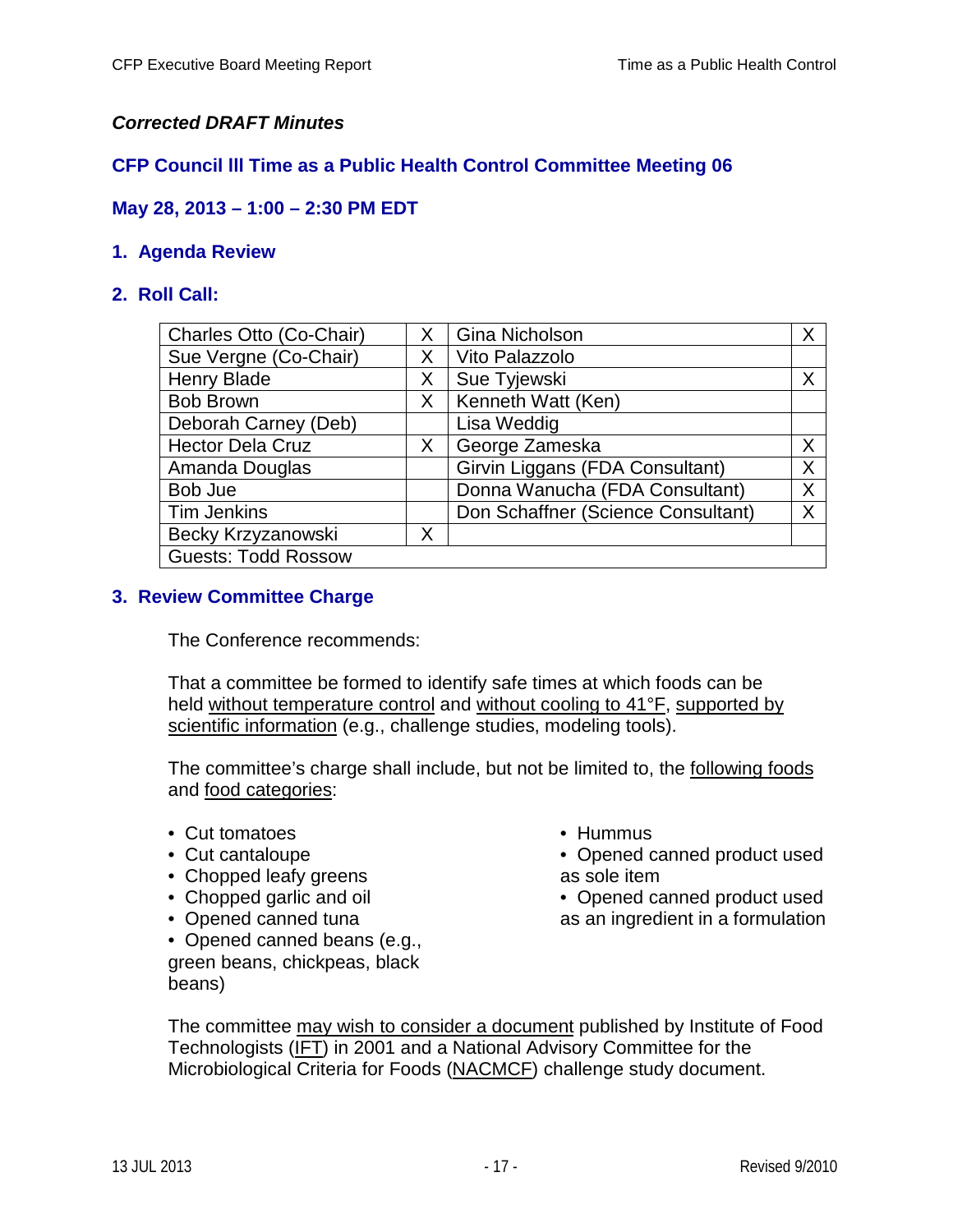The committee is also charged to report recommendations back to the 2014 CFP biennial meeting.

#### **4. Meeting Note Taker**

Hector Dela Cruz & Bob Brown volunteered to record the notes and prepare the draft minutes for this meeting.

#### **5. Review / Approve Minutes – 4/22/2013**

Charles Otto served as the recorder for this meeting and was recognized for his diligent work on behalf of the committee. The minutes were amended to correct a spelling error "contour plot" and approved as amended.

The web meeting recording of the meeting is available at:

Direct Viewing Link: **[View Recording](https://www.livemeeting.com/cc/cdc/view?id=K9MP4T&pw=2013-04-22-A)**

Alternate Logon Information:

| Subject:       | CFPIII Time As A Public Health Control - Meeting 05 |
|----------------|-----------------------------------------------------|
| Recording URL: | https://www.livemeeting.com/cc/cdc/view             |
| Recording ID:  | K9MP4T                                              |
| Attendee Key:  | 2013-04-22-A                                        |

#### **Notes:**

Select High Fidelity format for best viewing option that uses a web browser format for a player. Select WMV option for replay in a lower quality windows media format.

Use your computer's speaker volume control to increase and decrease the recording's volume that varied with the different participant's audio connections.

### **6. Committee Discussion – Products and Commodities**

• Opened Canned Tuna – Lisa Weddig and George Zameski

George presented information from their investigation into this commodity:

- pH:  $5.8 6.0$
- $a_W: 0.97$  in water and slightly less in oil
- Pathogen of concern: histamine production
- Tuna from a can will be sterile
- Most studies deal with the production of histamines
- If clean utensils, pans etc. are used the product will hold up for a while without growth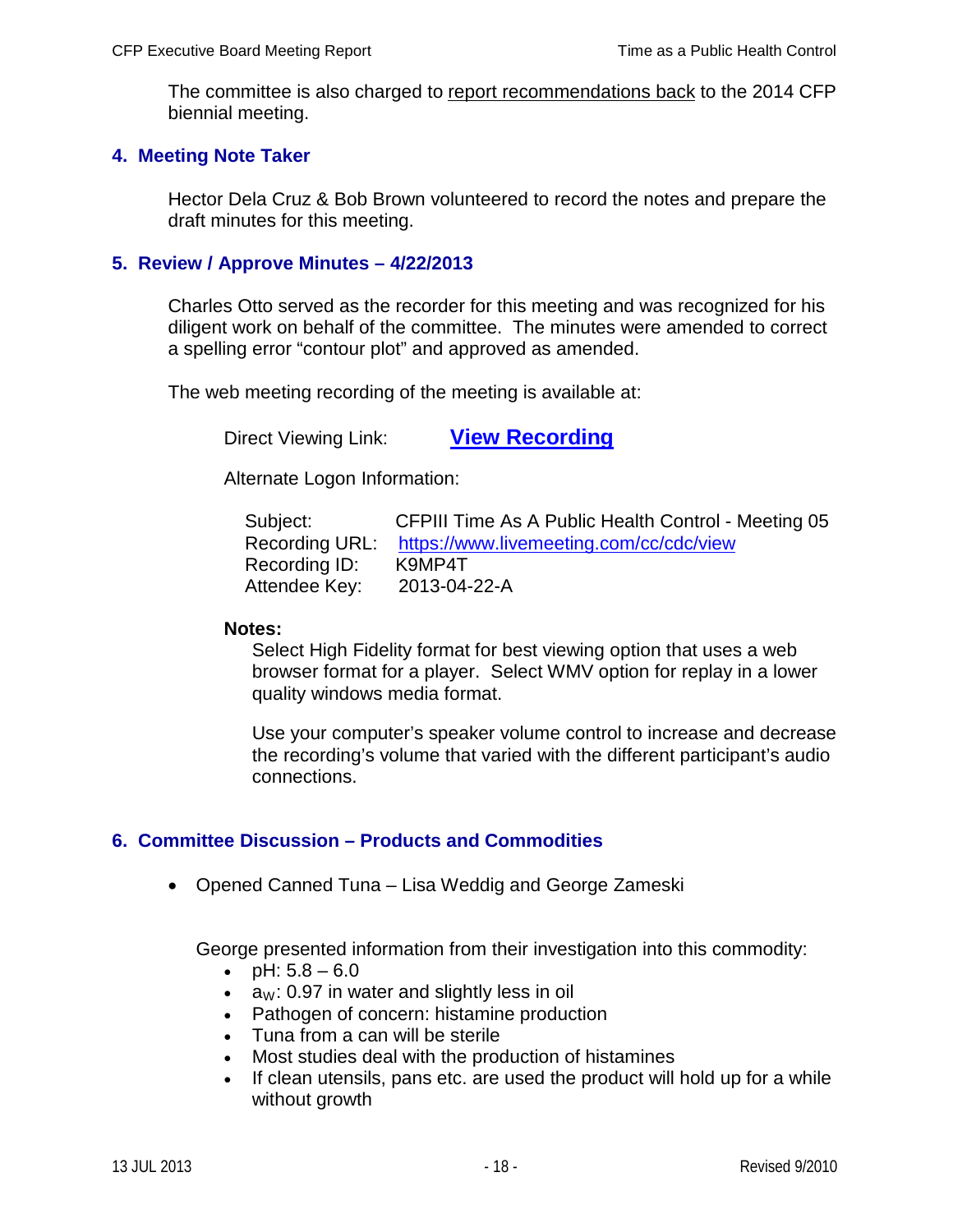- No outbreaks associated with canned tuna
- Canned tuna must be inoculated with a species of histamine producing bacteria in order for histamine to develop
- Canned tuna has been associated with histamine outbreaks but this was attributed to the raw tuna having developed histamine prior to canning
- Histamine is not destroyed during the canning process so the quality of the incoming raw product is critical to avoid histamine issues
- Produce items (onion, celery, etc.) added to canned tuna will increase the risks of introducing pathogens or histamine producing species of bacteria
- Tuna can easily be held safely at ambient for 4 hours however, adding other ingredinets can increase risks
- One of the most frequent issues identified during inspections is dirty can openers that could introduce bacteria i.e. listeria, histamine producing species etc.
- According to Don; growth models show that based on the pH and  $a_w$  of canned tuna there would be less than a 1-log growth of Staph aureus and listeria in canned tuna after 4 hours at ambient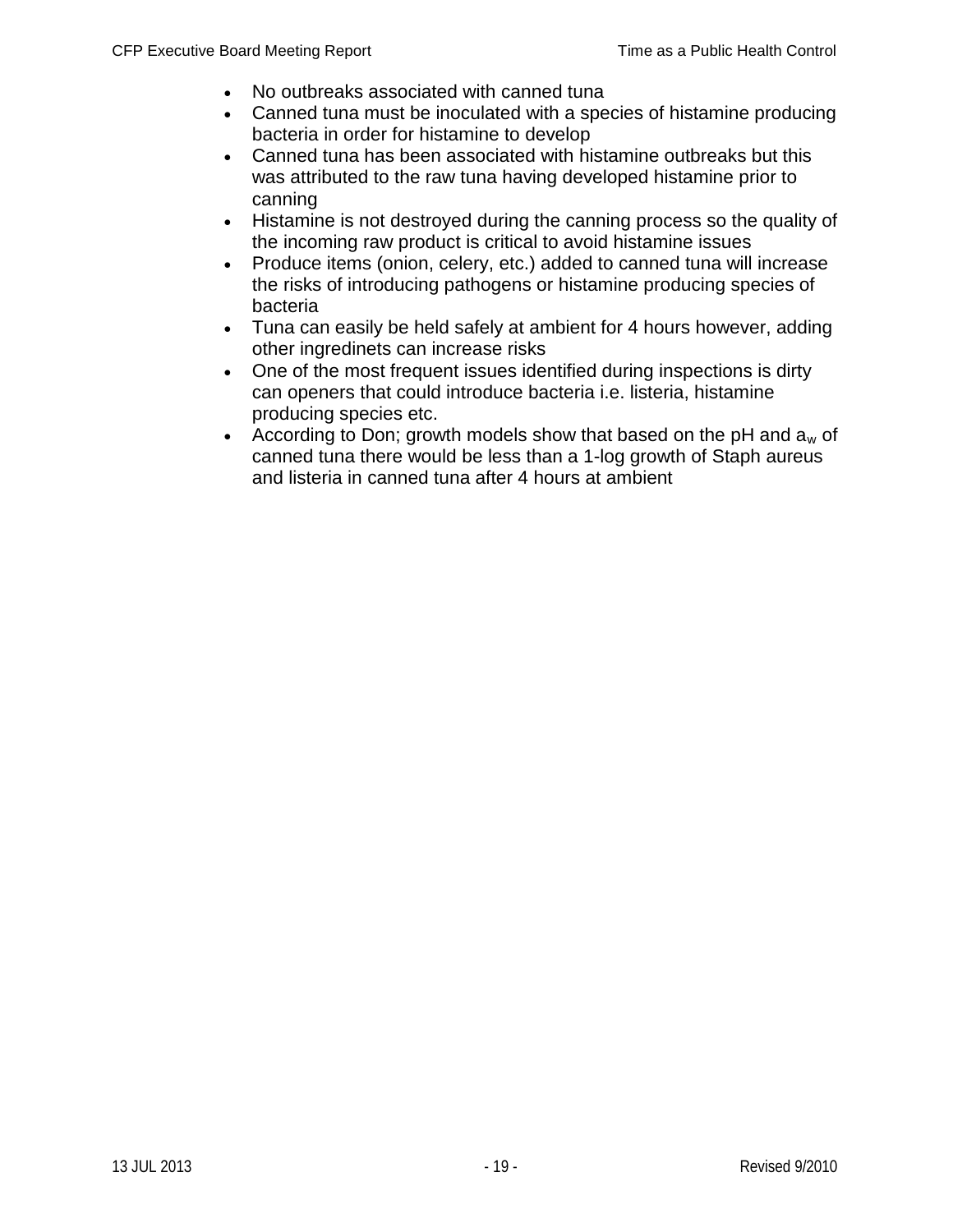|                       | Group                   |                              |                                                                                            |                  |
|-----------------------|-------------------------|------------------------------|--------------------------------------------------------------------------------------------|------------------|
|                       | <b>Members:</b>         | Lisa Weddig & George Zameska |                                                                                            |                  |
|                       |                         |                              |                                                                                            | SPC/g 30°C       |
|                       | Examples & Description: |                              |                                                                                            | - 3 days         |
|                       |                         |                              |                                                                                            |                  |
|                       |                         |                              |                                                                                            |                  |
|                       |                         | 0010057-01a                  | Shredded Tuna (chunky, nice looking texture). In serving container upon purchase.          | $<$ 250          |
|                       |                         |                              |                                                                                            |                  |
|                       |                         | 0010057-04a                  | Finely shredded to pasty Tuna (average) Straight out of tin - Home Brand Sandwich Tuna     | $<$ 250          |
|                       |                         |                              |                                                                                            |                  |
| Opened                |                         | 0010057-05a                  | Shredded Tuna (chunky, nice looking texture). In serving container upon purchase.          | 140,000          |
|                       |                         |                              | Flaked / Shredded Tuna (chunky, nice looking texture). Straight out of tin (Ocean Blue     |                  |
|                       |                         | 0010057-06a                  | Tuna in brine).                                                                            | < 250            |
| <b>Canned</b><br>Tuna |                         |                              |                                                                                            |                  |
|                       |                         | 0010057-07a                  | Shredded Tuna (chunky, nice looking texture) Approx In serving container upon<br>purchase. | 210,000          |
|                       |                         |                              |                                                                                            |                  |
|                       |                         | 0010057-08a                  | Shredded Tuna (chunky, nice looking texture). In serving container upon purchase.          | 9,200            |
|                       |                         |                              |                                                                                            |                  |
|                       |                         | 0010057-09a                  | Shredded Tuna (chunky, nice looking texture). In serving container upon purchase.          | $>30 \times 106$ |
|                       |                         |                              |                                                                                            |                  |
|                       |                         | 0010057-10a                  | Finely shredded to pasty Tuna (average). Straight out of tin.                              | 13,000           |
|                       |                         |                              |                                                                                            |                  |
|                       |                         | 0010057-11a                  | Finely shredded to pasty Tuna (average). Straight out of tin.                              | 1.200            |
|                       |                         |                              |                                                                                            |                  |
|                       |                         | 0010057-12a                  | Shredded Tuna (chunky, nice looking texture). In serving container upon purchase.          | 770              |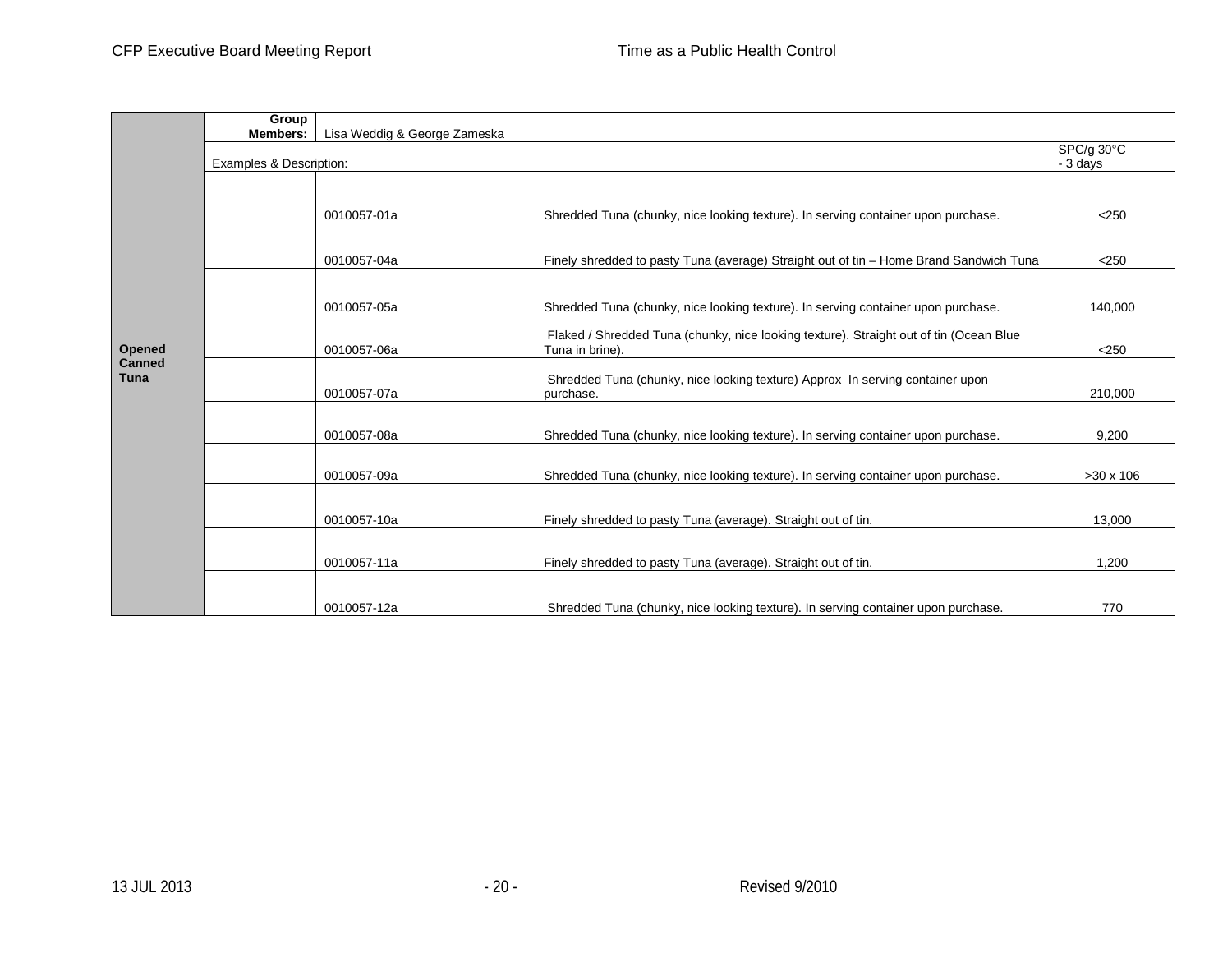|             |                              |                       |                                                                                                                                                                                                                                                                                                                            | <b>Contamination Pathogens of</b>            |                                  |
|-------------|------------------------------|-----------------------|----------------------------------------------------------------------------------------------------------------------------------------------------------------------------------------------------------------------------------------------------------------------------------------------------------------------------|----------------------------------------------|----------------------------------|
|             |                              |                       |                                                                                                                                                                                                                                                                                                                            | concern(histamine production                 |                                  |
|             | pH                           | <b>Water Activity</b> | <b>Product Pathogens of concern</b>                                                                                                                                                                                                                                                                                        | $level > 500$ ppm<br>(50mg/100g)action level | <b>Outbreak Information/data</b> |
|             |                              |                       |                                                                                                                                                                                                                                                                                                                            |                                              |                                  |
|             | low acidity level<br>of 5.8. |                       |                                                                                                                                                                                                                                                                                                                            |                                              |                                  |
|             | Generally                    | High water activity > |                                                                                                                                                                                                                                                                                                                            |                                              |                                  |
|             | above 6.0                    | .95aw                 | Fresh Tuna Fillet A, 17°C/62.6°F                                                                                                                                                                                                                                                                                           | 17ppm                                        | 30 hr, Day 1+                    |
|             |                              |                       |                                                                                                                                                                                                                                                                                                                            |                                              |                                  |
|             |                              |                       | Fresh Tuna Fillet A, 17°C/62.6°F                                                                                                                                                                                                                                                                                           |                                              |                                  |
|             |                              |                       |                                                                                                                                                                                                                                                                                                                            | 500ppm                                       | 65 hrs, Day $2 +$                |
|             |                              |                       |                                                                                                                                                                                                                                                                                                                            |                                              |                                  |
|             |                              |                       | Fresh Tuna Fillet A, 17°C/62.6°F                                                                                                                                                                                                                                                                                           | 730ppm                                       | 72 hrs, Day 3                    |
|             |                              |                       |                                                                                                                                                                                                                                                                                                                            |                                              |                                  |
|             |                              |                       | Fresh Tuna Fillet A, 17°C/62.6°F                                                                                                                                                                                                                                                                                           | 1200ppm                                      | 96 hours, Day 4                  |
|             |                              |                       |                                                                                                                                                                                                                                                                                                                            |                                              |                                  |
|             |                              |                       | Fresh Tuna Fillet B, 17°C/62.6°F                                                                                                                                                                                                                                                                                           | 38ppm                                        | 30 hours, Day 1+                 |
|             |                              |                       |                                                                                                                                                                                                                                                                                                                            |                                              |                                  |
|             |                              |                       |                                                                                                                                                                                                                                                                                                                            |                                              |                                  |
|             |                              |                       | Fresh Tuna Fillet B, 17°C/62.6°F                                                                                                                                                                                                                                                                                           | 500ppm                                       | 55 hrs Day 2                     |
|             |                              |                       |                                                                                                                                                                                                                                                                                                                            |                                              |                                  |
|             |                              |                       | Fresh Tuna Fillet B, 17°C/62.6°F                                                                                                                                                                                                                                                                                           | 1200ppm                                      | 72 hours Day 3                   |
|             |                              |                       |                                                                                                                                                                                                                                                                                                                            |                                              |                                  |
|             |                              |                       | Fresh Tuna Fillet B, 17°C/62.6°F                                                                                                                                                                                                                                                                                           |                                              |                                  |
|             | 1.                           |                       | Effect of Storage Conditions on Histamine Formation in Fresh and Canned Tuna, Maurice Kerr, Paul lawicki, Sylvia Aquirre and Carl Rayner, State Chemistry Lab,                                                                                                                                                             |                                              |                                  |
| literature  |                              |                       | Weribe, Apr-02, Public Health Division, Victorian Government Department of Human Services, Edition 1, 28102002 (www.foodsafety.vic.gov.au                                                                                                                                                                                  |                                              |                                  |
| reviewed &  |                              |                       |                                                                                                                                                                                                                                                                                                                            |                                              |                                  |
| references: |                              |                       | 2. FERNANDEZ-SALGUERO, J., ALCALA, M., MARCOS, A., ESTEBAN, Ma. A., CABEZAS, L. and GOMEZ, R. (1989), Determination of water activity of canned fish<br>using gravimetric, hygrometric and psychrometric methods. International Journal of Food Science & Technology, 24: 233-236. doi: 10.1111/j.1365-2621.1989.tb00640.x |                                              |                                  |
|             |                              |                       |                                                                                                                                                                                                                                                                                                                            |                                              |                                  |
|             |                              |                       |                                                                                                                                                                                                                                                                                                                            |                                              |                                  |
|             |                              |                       |                                                                                                                                                                                                                                                                                                                            |                                              |                                  |
|             | <b>Examples &amp;</b>        |                       | Histamine production by Raoultella ornithinolytica in canned tuna meat at various storage temperatures                                                                                                                                                                                                                     |                                              |                                  |
|             | <b>Description:</b>          |                       | Histamine-producing strains R. planticola (40 strains) and R. ornithinolytica (13 strains)                                                                                                                                                                                                                                 |                                              |                                  |
|             |                              |                       |                                                                                                                                                                                                                                                                                                                            |                                              |                                  |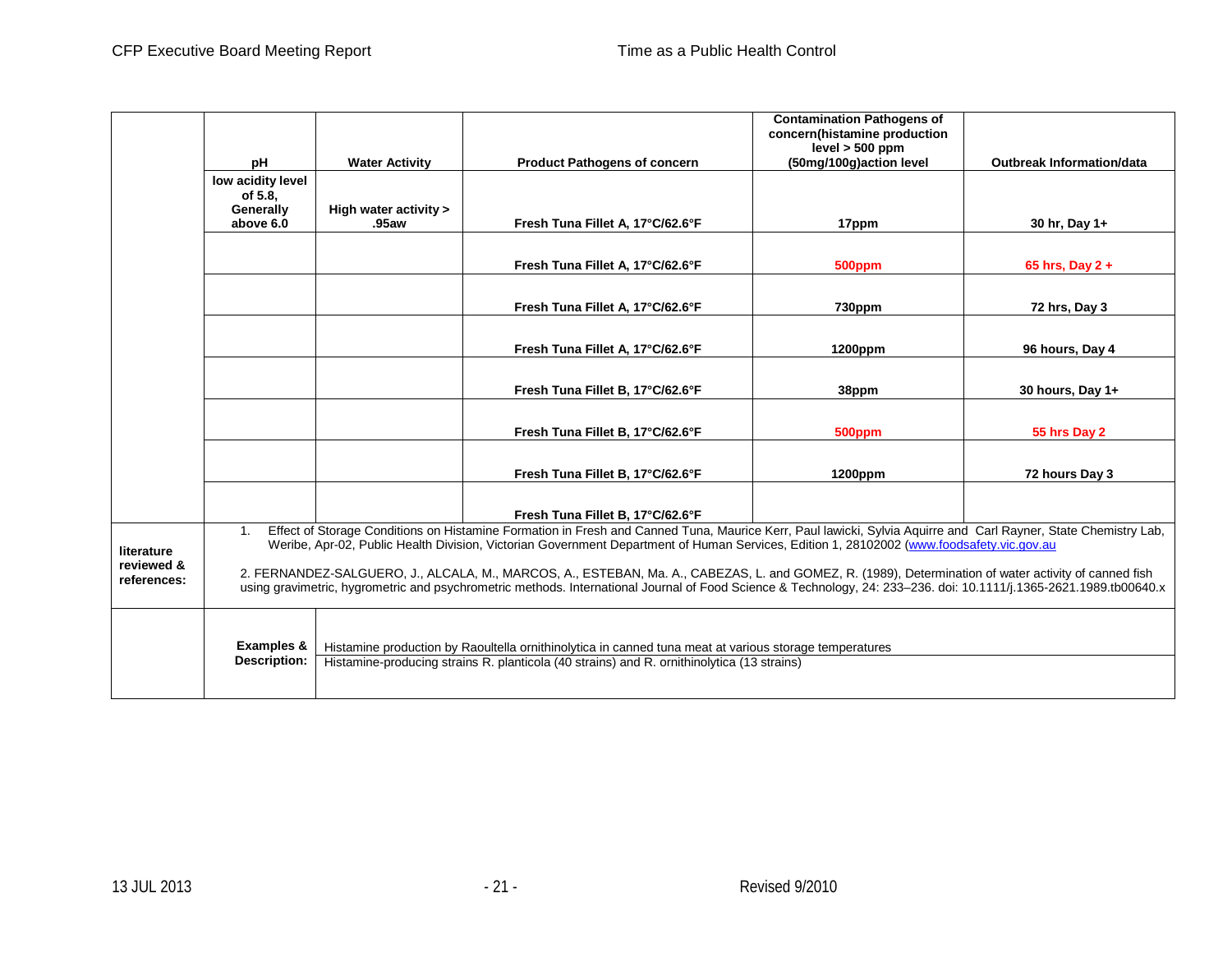|                                         |                                                                                                                                                                                                                                                                                                                                                                                                                                                                                                                                                                                                                                                                                                                                                                                                                                           |                       |                                                                                                           | <b>Contamination Pathogens of</b><br>concern (histamine production                                        |                             |  |  |
|-----------------------------------------|-------------------------------------------------------------------------------------------------------------------------------------------------------------------------------------------------------------------------------------------------------------------------------------------------------------------------------------------------------------------------------------------------------------------------------------------------------------------------------------------------------------------------------------------------------------------------------------------------------------------------------------------------------------------------------------------------------------------------------------------------------------------------------------------------------------------------------------------|-----------------------|-----------------------------------------------------------------------------------------------------------|-----------------------------------------------------------------------------------------------------------|-----------------------------|--|--|
|                                         |                                                                                                                                                                                                                                                                                                                                                                                                                                                                                                                                                                                                                                                                                                                                                                                                                                           |                       |                                                                                                           | level                                                                                                     | <b>Outbreak Information</b> |  |  |
|                                         | рH                                                                                                                                                                                                                                                                                                                                                                                                                                                                                                                                                                                                                                                                                                                                                                                                                                        | <b>Water Activity</b> | <b>Product Pathogens of concern</b>                                                                       | $>$ 500 ppm (50mg/100g)action<br>level                                                                    | /data                       |  |  |
|                                         |                                                                                                                                                                                                                                                                                                                                                                                                                                                                                                                                                                                                                                                                                                                                                                                                                                           |                       | Raoultella ornithinolytica at a innoculum level<br>of 2.0 log CFU/g 37°C/98.6°F                           | 500ppm histamine<br>37°C/98.6°F                                                                           | 12 hours                    |  |  |
|                                         |                                                                                                                                                                                                                                                                                                                                                                                                                                                                                                                                                                                                                                                                                                                                                                                                                                           |                       | Raoultella ornithinolytica at a innoculum level<br>of 5.0 log CFU/g (high) $25^{\circ}$ C/77 $^{\circ}$ F | 25°C/77°F<br>500ppm histamine                                                                             | 12 hours                    |  |  |
| literature<br>reviewed &<br>references: | Histamine production by Raoultella ornithinolytica in canned tuna meat at various storage temperatures, Chia-Min Lina et. All, Department of Seafood Science,<br>National Kaohsiung Marine University, No. 142, Hai-Chuan Rd., Nan-Tzu, Kaohsiung 811, Taiwan, ROC, Department of Biotechnology, Tajen University, Pingtung,<br>Taiwan, ROC, Seafood Research and Education Center, Oregon State University, Astoria, OR 97103, USA<br>Klebsiella pneumoniae Produces No Histamine: Raoultella planticola and Raoultella ornithinolytica Strains Are Histamine Producers, Masashi Kanki,* Tomoko<br>2.<br>Yoda, Teizo Tsukamoto, and Tadayoshi Shibata, Osaka Prefectural Institute of Public Health, Higashinari-ku, Osaka 537-0025, Japan, Appl Environ Microbiol.<br>2002 July; 68(7): 3462-3466. http://aem.asm.org/content/68/7/3462 |                       |                                                                                                           |                                                                                                           |                             |  |  |
|                                         | Examples & Description:                                                                                                                                                                                                                                                                                                                                                                                                                                                                                                                                                                                                                                                                                                                                                                                                                   |                       |                                                                                                           |                                                                                                           | SPC/g 30°C - 3 days         |  |  |
|                                         |                                                                                                                                                                                                                                                                                                                                                                                                                                                                                                                                                                                                                                                                                                                                                                                                                                           | 0010057-02a           |                                                                                                           | Shredded to Pasty<br>Tuna with spring<br>onions (OK) In<br>serving container<br>upon purchase             | 380,000                     |  |  |
|                                         |                                                                                                                                                                                                                                                                                                                                                                                                                                                                                                                                                                                                                                                                                                                                                                                                                                           | 0010057-02a           |                                                                                                           | Shredded to Pasty<br>Tuna with spring<br>onions and corn<br>(OK) In serving<br>container upon<br>purchase | 74,000                      |  |  |
|                                         |                                                                                                                                                                                                                                                                                                                                                                                                                                                                                                                                                                                                                                                                                                                                                                                                                                           |                       | FDA study, tuna mixutres, bacteria growth and histamine production, ambient conditions                    |                                                                                                           |                             |  |  |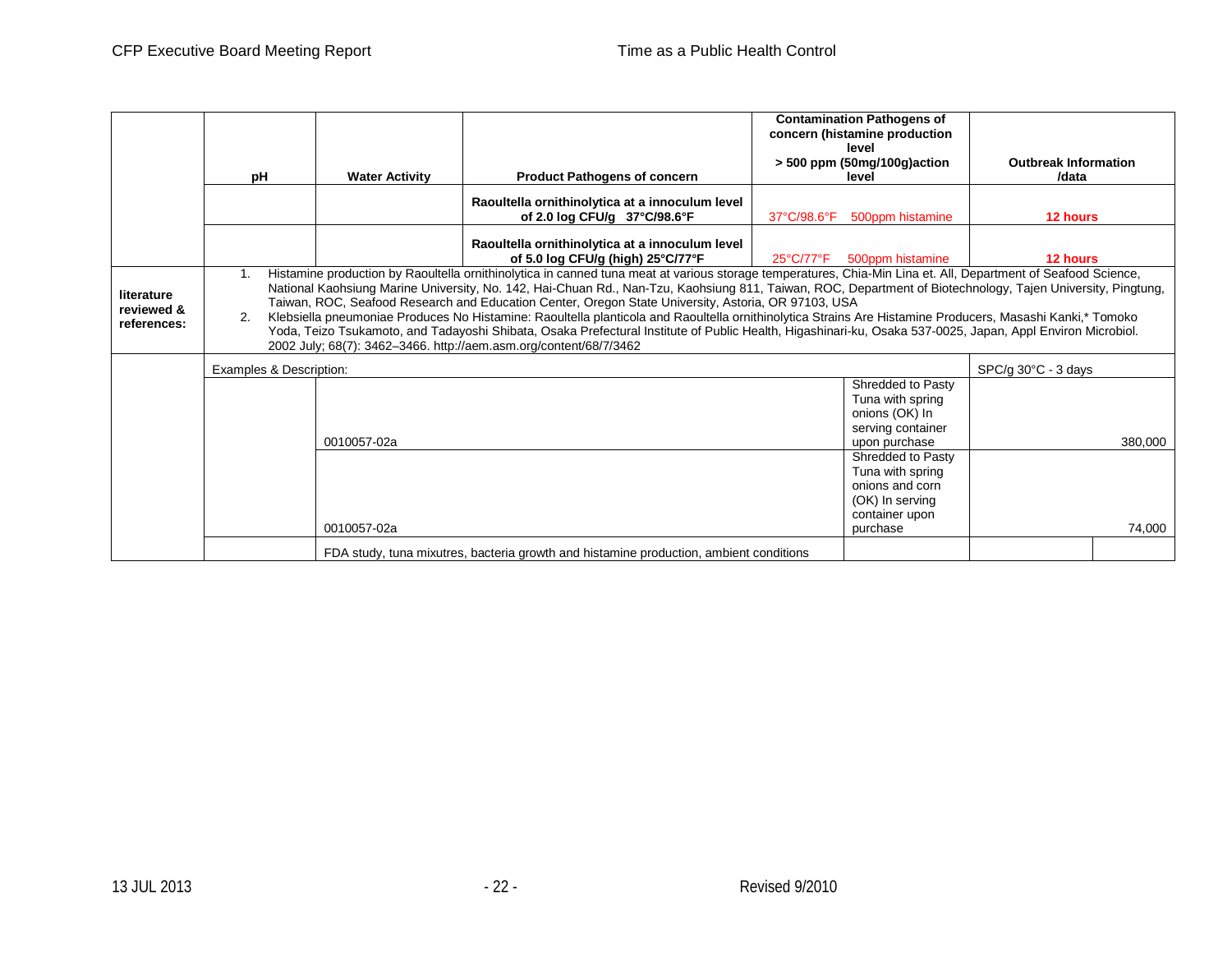| рH          | <b>Water Activity</b> | <b>Product Pathogens of concern</b>                                                                       | <b>Contamination Pathogens of concern</b>              | <b>Outbreak Information/data</b><br>(source CDC)                                                                                                     |
|-------------|-----------------------|-----------------------------------------------------------------------------------------------------------|--------------------------------------------------------|------------------------------------------------------------------------------------------------------------------------------------------------------|
| $5.8 - 6.2$ | High> .95aw           |                                                                                                           | Scombroid toxin (Histamine)                            | Tuna Burger, tuna salad, tuna<br>steak, raw tuna, BBQ tuna<br>canned tuna, pouch tuna,<br>unspecified,                                               |
|             |                       |                                                                                                           | <b>Norovirus</b>                                       | 2003 Restaurant, raw tuna,<br>2001 Church-tuna crossant,<br>Restaurant-tuna salad, 2000<br>Camp/school - tuna salad, 2006<br>(2) Church - tuna salad |
|             |                       |                                                                                                           | <b>Rotovirus</b>                                       | 2002 Rest. Tuna salad                                                                                                                                |
|             |                       |                                                                                                           | Staphylococcus aureus                                  | 2004 Rest - tuna salad                                                                                                                               |
|             |                       |                                                                                                           | <b>Clostridium botulinum</b>                           | 1998 unspecfied                                                                                                                                      |
|             |                       |                                                                                                           | Salmonella enterica                                    | 2004 Prison -tuna unspecified                                                                                                                        |
|             |                       | Tuna & Mayo - innoculum<br>Morganella morganii (fish) 3.0 log<br>CFU/g                                    | 25°C/77°F (>3000ppm)                                   | 24 hours                                                                                                                                             |
|             |                       | Tuna & Mayo - innoculum Pantose<br>spp./Erwina spp.(organic celery)<br>3.3 log CFU/g                      | 25°C/77°F growth 6-8 log CFU/g,<br><50ppm histamine    | 3 days                                                                                                                                               |
|             |                       | Tuna & Mayo - innoculum Erwinina<br>persicine (celery) 2.5 log CFU/g                                      | 25°C/77°F no growth, <50ppm<br>histamine               | 3days                                                                                                                                                |
|             |                       | Tuna & Mayo - innoculumErwineia<br>spp. Rhapontici/persicinuus)<br>(organic celery) 2.8 log CFU/g         | 25°C/77°F no growth, <50ppm<br>histamine               | 3days                                                                                                                                                |
|             |                       | Tuna & Mayo - innoculum<br>Enterobacter pyrinus (organic &<br>conventional celery) 3.2 log CFU/g          | 25°C/77°F growth 6-8 log CFU/g,<br><50ppm histamine    | 3 days                                                                                                                                               |
|             |                       | Tuna & Mayo 400gm- innoculum<br>Pantose spp./Erwina spp.(organic<br>celery) 3.3 log CFU/g                 | 30°C/86°F, growth 5 log, no histamine<br>production    | 3 days                                                                                                                                               |
|             |                       | Tuna & Mayo 400gm- innoculum<br>Erwinina persicine (celery) 2.5 log<br>CFU/g                              | 30°C/86°F, growth 1 log no histamine<br>production     | 3 days                                                                                                                                               |
|             |                       | Tuna & Mayo 400gm-<br>innoculumErwineia spp.<br>Rhapontici/persicinuus) (organic<br>celery) 2.8 log CFU/g | 30°C/86°F, growth 1 log no histamine<br>production     | 3 days                                                                                                                                               |
|             |                       | Tuna & Mayo 400gm- innoculum<br>Enterobacter pyrinus (organic &<br>conventional celery) 3.2 log CFU/g     | growth 5 log 30°C/86°F,<br><b>513 ppm</b><br>histamine | 3 days                                                                                                                                               |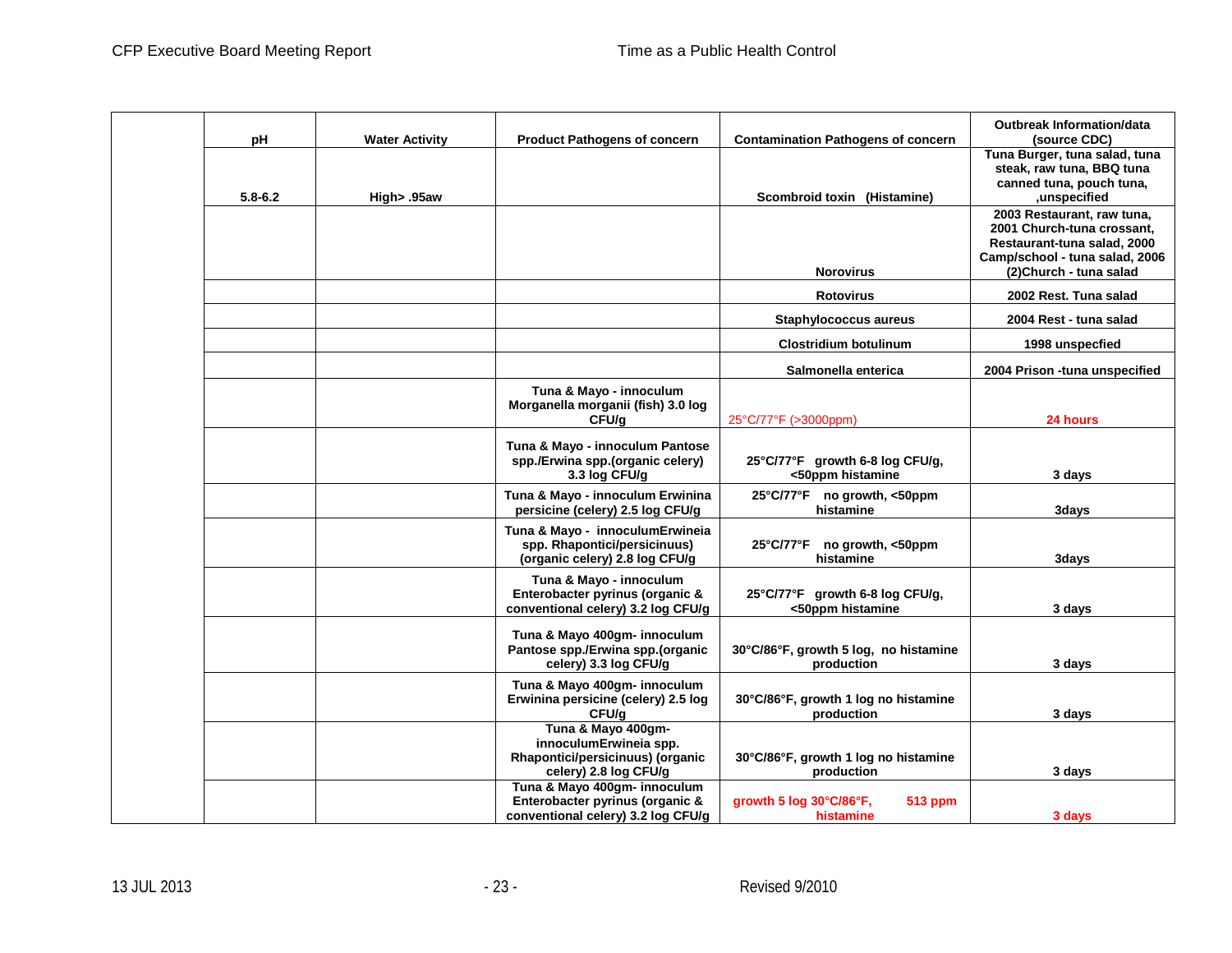|  | Tuna & Mayo 400gm & 40 gm<br>celery - innoculum Pantose<br>spp./Erwina spp.(organic celery)<br>3.3 log CFU/g                          | 30°C/86°F growth -1log<br>$50$ ppm<br>histamine      | 3 days |
|--|---------------------------------------------------------------------------------------------------------------------------------------|------------------------------------------------------|--------|
|  | Tuna & Mayo 400gm & 40 gm<br>celery - innoculum Erwinina<br>persicine (celery) 2.5 log CFU/g                                          | 30°C/86°F growth 3 log <50ppm<br>histamine           | 3 days |
|  | Tuna & Mayo 400gm & 40 gm<br>celery - innoculumErwineia spp.<br>Rhapontici/persicinuus) (organic<br>celery) 2.8 log CFU/g             | 30°C/86°F growth 4.3 log 115 ppm<br>histamine        | 3 days |
|  | Tuna & Mayo 400gm & 40 gm<br>celery - innoculum Enterobacter<br>pyrinus (organic & conventional<br>celery) 3.2 log CFU/g              | growth 7 log 30°C/86°F 2046 ppm<br>hisatime          | 3 days |
|  | Tuna & Mayo 400gm & 25gm onion<br>- innoculum Pantose spp./Erwina<br>spp.(organic celery) 3.3 log CFU/g                               | 30°C/86°F growth -1log<br>$50$ ppm<br>histamine      | 3 days |
|  | Tuna & Mayo 400gm & 25gm onion<br>- innoculum Erwinina persicine<br>(celery) 2.5 log CFU/g                                            | 30°C/86°F growth 3 log <50ppm<br>histamine           | 3 days |
|  | Tuna & Mayo 400gm & 25gm onion<br>- innoculumErwineia spp.<br>Rhapontici/persicinuus) (organic<br>celery) 2.8 log CFU/g               | 30°C/86°F growth 2.7 log <50ppm<br>histamine         | 3 days |
|  | Tuna & Mayo 400gm & 25gm onion<br>- innoculum Enterobacter pyrinus<br>(organic & conventional celery) 3.2<br>log CFU/g                | 30°C/86°F growth 7 log <920ppm<br>histamine          | 3 days |
|  | Tuna & Mayo 400gm & 20%<br>distilled vinegar - innoculum<br>Pantose spp./Erwina spp.(organic<br>celery) 3.3 log CFU/g                 | 30°C/86°F growth -10 log no histamine<br>production  | 3 days |
|  | Tuna & Mayo 400gm & 20%<br>distilled vinegar - innoculum<br>Erwinina persicine (celery) 2.5 log<br>CFU/g                              | 30°C/86°F growth - 10 log no histamine<br>production | 3 days |
|  | Tuna & Mayo 400gm & 20%<br>distilled vinegar -<br>innoculumErwineia spp.<br>Rhapontici/persicinuus) (organic<br>celery) 2.8 log CFU/g | 30°C/86°F growth -10 log no histamine<br>production  | 3 days |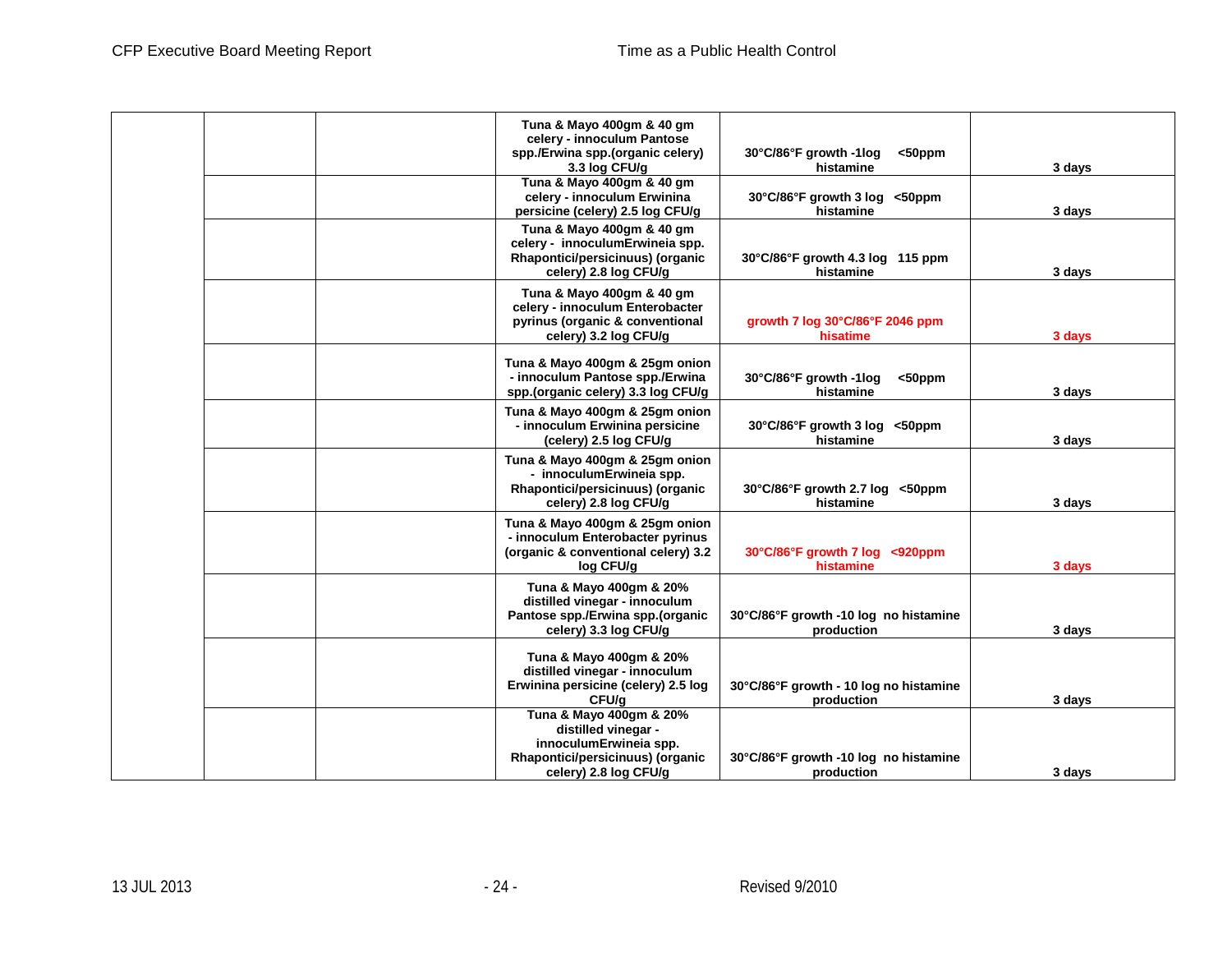|                                         |                                                                                                                                                                                                                                                                                                                                                                                                                                                                                                                                                                                                                                                                                       |  | Tuna & Mayo 400gm & 20%<br>distilled vinegar - innoculum<br>Enterobacter pyrinus (organic &<br>conventional celery) 3.2 log CFU/g | 30°C/86°F - no growth no histamine<br>production                         | 3 days |  |  |
|-----------------------------------------|---------------------------------------------------------------------------------------------------------------------------------------------------------------------------------------------------------------------------------------------------------------------------------------------------------------------------------------------------------------------------------------------------------------------------------------------------------------------------------------------------------------------------------------------------------------------------------------------------------------------------------------------------------------------------------------|--|-----------------------------------------------------------------------------------------------------------------------------------|--------------------------------------------------------------------------|--------|--|--|
|                                         |                                                                                                                                                                                                                                                                                                                                                                                                                                                                                                                                                                                                                                                                                       |  | Tuna & Mayo 400gm -innoculum<br>Morganella (fish) 2.7 log CFU/g                                                                   | 18°C/65°F growth 3.5 log no histamine<br>production                      | 3 days |  |  |
|                                         |                                                                                                                                                                                                                                                                                                                                                                                                                                                                                                                                                                                                                                                                                       |  | Tuna & Mayo 400gm & 40 gm<br>celery -innoculum Morganella<br>(fish) 2.7 log CFU/g                                                 | 18°C/65°F growth 3.5 log 1101 ppm<br>histamine production                | 3 days |  |  |
|                                         |                                                                                                                                                                                                                                                                                                                                                                                                                                                                                                                                                                                                                                                                                       |  | Tuna & Mayo 400gm & 25gm onion<br>-innoculum Morganella (fish) 2.7<br>log CFU/g                                                   | 18°C/65°F growth 2 log no histamine<br>production                        | 3 days |  |  |
|                                         |                                                                                                                                                                                                                                                                                                                                                                                                                                                                                                                                                                                                                                                                                       |  | Tuna & Mayo 400gm & 20%<br>distilled vinegar -innoculum<br>Morganella (fish) 2.7 log CFU/g                                        | 18°C/65°F no growth no histamine<br>production                           | 3 days |  |  |
|                                         |                                                                                                                                                                                                                                                                                                                                                                                                                                                                                                                                                                                                                                                                                       |  | Tuna & Mayo 400gm -innoculum<br>Morganella (fish) 2.7 log CFU/g                                                                   | 30°C/86°F - growth 4.5 log 3083 ppm<br>histamine (after 1st day 298 ppm) | 2 days |  |  |
|                                         |                                                                                                                                                                                                                                                                                                                                                                                                                                                                                                                                                                                                                                                                                       |  | Tuna & Mayo 400gm & 40 gm<br>celery -innoculum Morganella<br>$(fish)$ 2.7 log CFU/g                                               | 30°C/86°F - growth 4 log, 1315 ppm<br>histamine                          | 1 day  |  |  |
|                                         |                                                                                                                                                                                                                                                                                                                                                                                                                                                                                                                                                                                                                                                                                       |  | Tuna & Mayo 400gm & 25gm onion<br>-innoculum Morganella (fish) 2.7<br>log CFU/g                                                   | 30°C/86°F - growth 5.5 log 2400 ppm<br>histamine                         | 3 days |  |  |
|                                         |                                                                                                                                                                                                                                                                                                                                                                                                                                                                                                                                                                                                                                                                                       |  | Tuna & Mayo 400qm & 20%<br>distilled vinegar -innoculum<br>Morganella (fish) 2.7 log CFU/g                                        | 30°C/86°F - growth 3 log, no histamine<br>production                     |        |  |  |
| literature<br>reviewed &<br>references: | 1. Effect of Storage Conditions on Histamine Formation in Fresh and Canned Tuna, Maurice Kerr, Paul lawicki, Sylvia Aquirre and Carl Rayner, State Chemistry Lab,<br>Weribe, Apr-02, Public Health Division, Victorian Government Department of Human Services, Edition 1, 28102002 (www.foodsafety.vic.gov.au)<br>2. Center for Disease Control, Foodborne Outbreak Online Database (FOOD), http://wwwn.cdc.gov/foodborneoutbreaks/<br>3. Bacterial Growth and Histamine Production in Tuna Salad Preparation, McCarty Susan, et. all, US Food & Administration, Gulf Coast Seafood Laboratory, Dauphin Island,<br>AL, 36528, World Technology Ingredients, Inc. Jefferson, GA 30549 |  |                                                                                                                                   |                                                                          |        |  |  |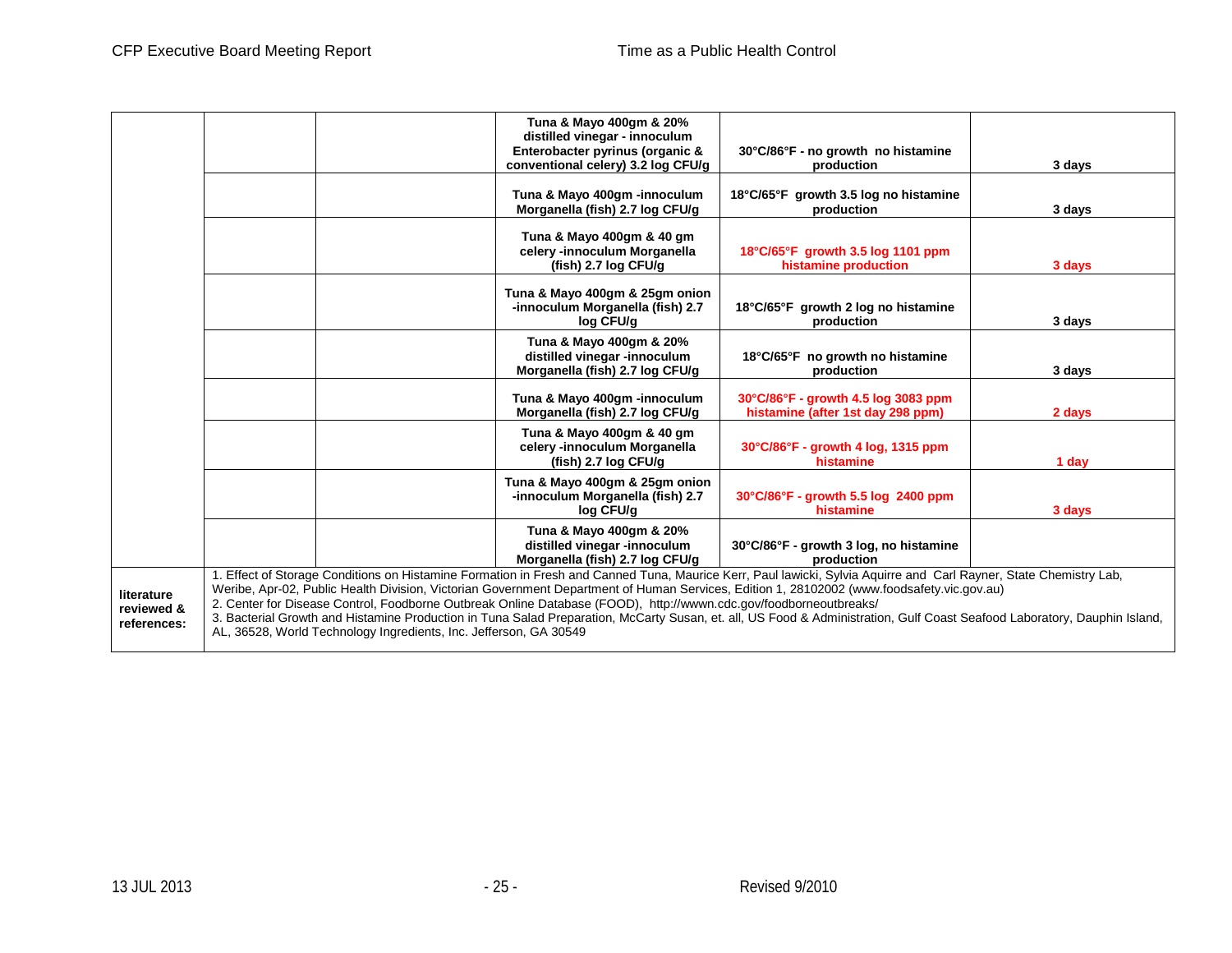| <b>Summary</b> | Canned tuna undergoes a 12 D thermal process with the target organism being Clostridium botulinum. Minimum Critical Limits: Retort          |
|----------------|---------------------------------------------------------------------------------------------------------------------------------------------|
| Report         | venting for at least 10 minutes to at least 230°F. Canned tuna when properly handled prior to processing and subsequently processed is      |
| base on        | commercially sterile. Pathogen growth or toxin formation in opened canned tuna will only occur when microorganism of concern are            |
| literature     | introduced. Research studies referenced indicate that bacteria capable of producing histamines can be introduced to canned tuna by          |
| review         | addition of produce (celery & onion) commonly done to produce tuna mixtures. Tuna that does not have produce directly introduced can        |
|                | be subject to cross contamination occurring from product preparation activities. Cross contamination of histamine producing bacteria from   |
|                | raw fish when handled in the same environment with canned tuna poses the same hazard. Canned tuna once opened is a TCS food and             |
|                | will readily support growth of food pathogens if introduced into the tuna. FDA action level for human health concern due to the presence of |
|                | histamine is 500ppm. Studies used this figure as the bench mark for evaluation of histamine production concern. Studies indicate that       |
|                | histamine production does not occur quickly. Ideal condition histamine production (high inoculum dose loading and human body                |
|                | temperature ambient conditions) required a minimum of 8 -12 hours for significant histamine production. Normal time periods range from 1    |
|                | to 3 days depending upon the bacteria species, dose level and ambient temperature.                                                          |
|                |                                                                                                                                             |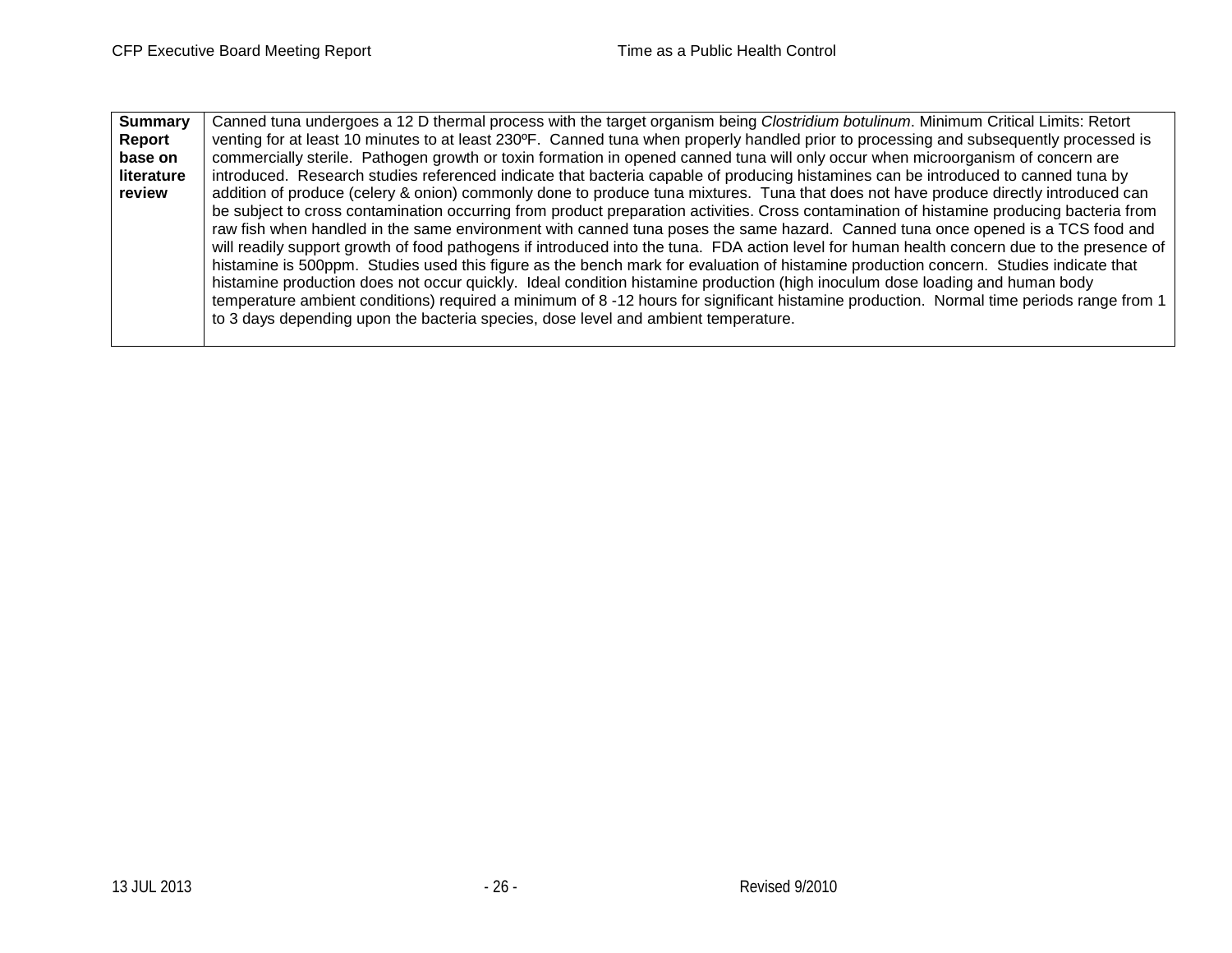• Garlic and Oil Mixtures – Sue Tyjewski and Donna Wanucha

Sue and Donna presented the following information from their investigation into this commodity:

- pH: 5.7
- $a_W$ : not known (no data available)
- C. bot is the pathogen of concern
- There have been no issues with post 1990 commercially prepared garlic and oil products that have been acidified
- There is no modeling available for C. bot growth
- The Skinner Larkin model could possibly be used but it uses lower temperatures 50°F (10°C)
- Don will attempt to provide modeling
- According to lab tests; at 95°F, 1-log of toxin can develop in 1 day
- An outbreak has been document for onions in oil when they were held overnight at ambient
- Rarely are kitchens at 70°F and garlic & oil is generally stored near cooking areas where the temperature is much higher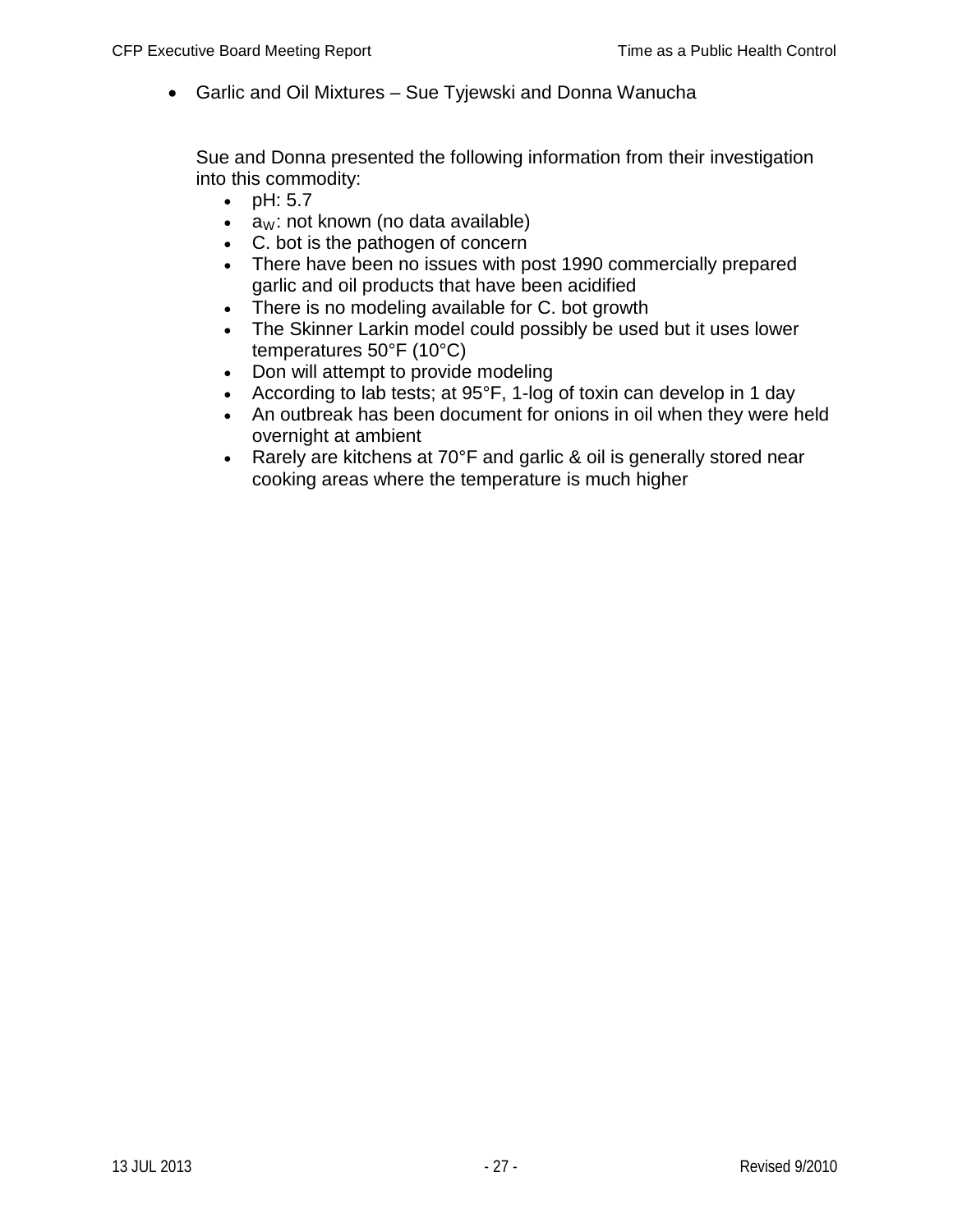|                                         | <b>Group Members:</b>                                                                                                                                                 | Sue Tyjewski & Donna Wanucha                                                                                                                                                                         |                                                                                                      |                                                            |                                                                                                                                                                                                                                                                                                                                                                    |  |  |  |
|-----------------------------------------|-----------------------------------------------------------------------------------------------------------------------------------------------------------------------|------------------------------------------------------------------------------------------------------------------------------------------------------------------------------------------------------|------------------------------------------------------------------------------------------------------|------------------------------------------------------------|--------------------------------------------------------------------------------------------------------------------------------------------------------------------------------------------------------------------------------------------------------------------------------------------------------------------------------------------------------------------|--|--|--|
|                                         | <b>Examples &amp; Description:</b>                                                                                                                                    | fresh garlic in oil mixtures                                                                                                                                                                         |                                                                                                      |                                                            |                                                                                                                                                                                                                                                                                                                                                                    |  |  |  |
|                                         | рH                                                                                                                                                                    | <b>Water Activity</b>                                                                                                                                                                                | <b>Product Pathogens of</b><br>concern                                                               | <b>Contamination Pathogens</b><br>of concern               | <b>Outbreak</b><br>Information/data                                                                                                                                                                                                                                                                                                                                |  |  |  |
| Chopped<br><b>Garlic &amp; Oil</b>      | >4.6 (Safe Practices for Food<br>Processes 6/15/2012                                                                                                                  | fresh garlic- >.88                                                                                                                                                                                   | C. botulinum                                                                                         | Lm if conditions are<br>conducive to facultative<br>growth | 1985- Canada,<br>Restaurant chopped<br>garlic in oil, involved<br>dehydrated and<br>rehydrated garlic,<br>labeled "keep<br>refrigerated". 1985-<br>NY, home setting,<br>purchased chopped<br>garlic labeled "keep<br>refrigerated,<br>time/temp abused<br>1989-garlic bread<br>made with garlic and<br>oil 1991 and 1992,<br>home bottled garlic<br>and oil, pH5.7 |  |  |  |
| literature<br>reviewed &<br>references: | Solomon, H.M. and D.A.<br>Kautter, 1988. Outgrowth<br>and toxin production by<br>Clostridium botulinum in<br>bottled chopped garlic. J.<br>Food Prot. 51(11):862-865. | Am J Public Health. 1990<br>Nov;80(11):1372-3.<br>Garlic-in-oil associated<br>botulism: episode leads to<br>product modification.<br>Morse DL, Pickard LK,<br>Guzewich JJ, Devine BD,<br>Shayegani M | C. botulinum Type A<br>@95F(35C) increases by 1<br>log, NIH Toxin Production<br>of C. botulinum 1979 |                                                            |                                                                                                                                                                                                                                                                                                                                                                    |  |  |  |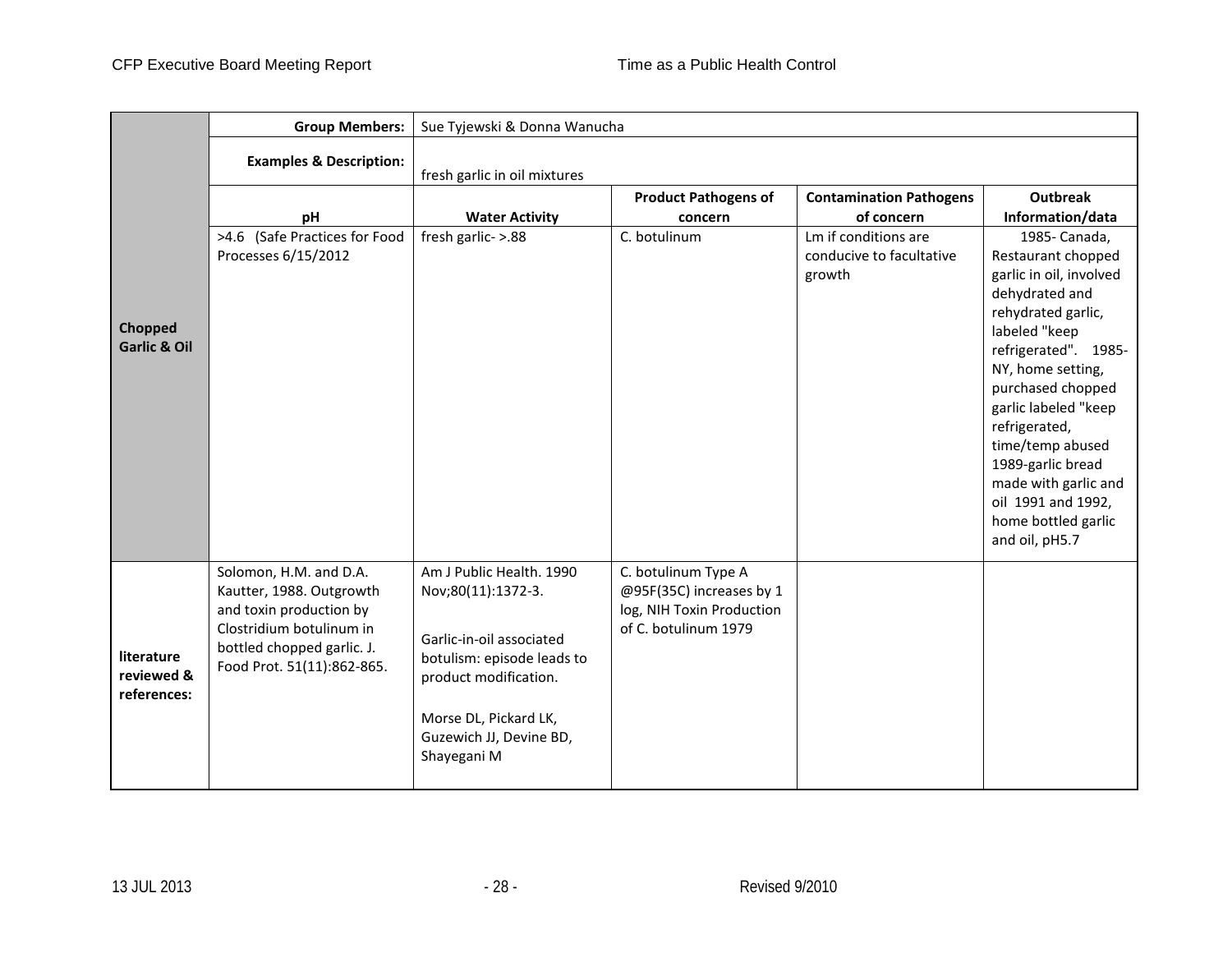### **7. Selection of Next Food Items for Assessment Discussions**

Remaining food items to be discussed by the committee and the confirmed data collectors are:

**Hummus -Commercially Prepared** / **Prepared at Location**/ Hector Dela Cruz, Kenneth Watt & Becky Krzyzanowski

**Open Canned Product - Sole Product** / Bob Brown & Gina Nicholson

**Open Canned Product - Mixed with Other Products** / Henry Blade (confirmed to be a secondary with limited participation due to a time commitment with the CFP Listeria committee), Girvin Liggans & Vito Palazzolo

All sub-committees agreed that they would be ready to present information on their commodity during the July meeting.

### **8. Consensus Building**

Rather than presenting the remaining commodity groups during our next meeting the committee with be working on coming to consensus concerning the following commodities that have already been presented.

- Cut tomatoes
- Cut cantaloupe
- Chopped leafy greens
- Chopped garlic and oil
- Opened canned tuna
- Opened canned beans (e.g., green beans, chickpeas, black beans)

Committee members need to be thinking about whether we have enough information to come to a consensus on the length of time these commodities can be safely held without temperature control and without cooling to ≤41°F.

Charles will work on developing a table to support the committees discussions around these commodities.

#### **9. Committee Reports**

The Committee's  $1<sup>st</sup>$  Report to the Board was accepted. The  $2<sup>nd</sup>$  Report is due to the Board in July and the Final Report is due on December 16<sup>th</sup>.

### **10. Set Date for Next Meeting**

The committee discussed possible meeting dates of June  $18^{th}$ ,  $19^{th}$  or  $20^{th}$ . A poll will be distributed to determine the availability of all committee members; the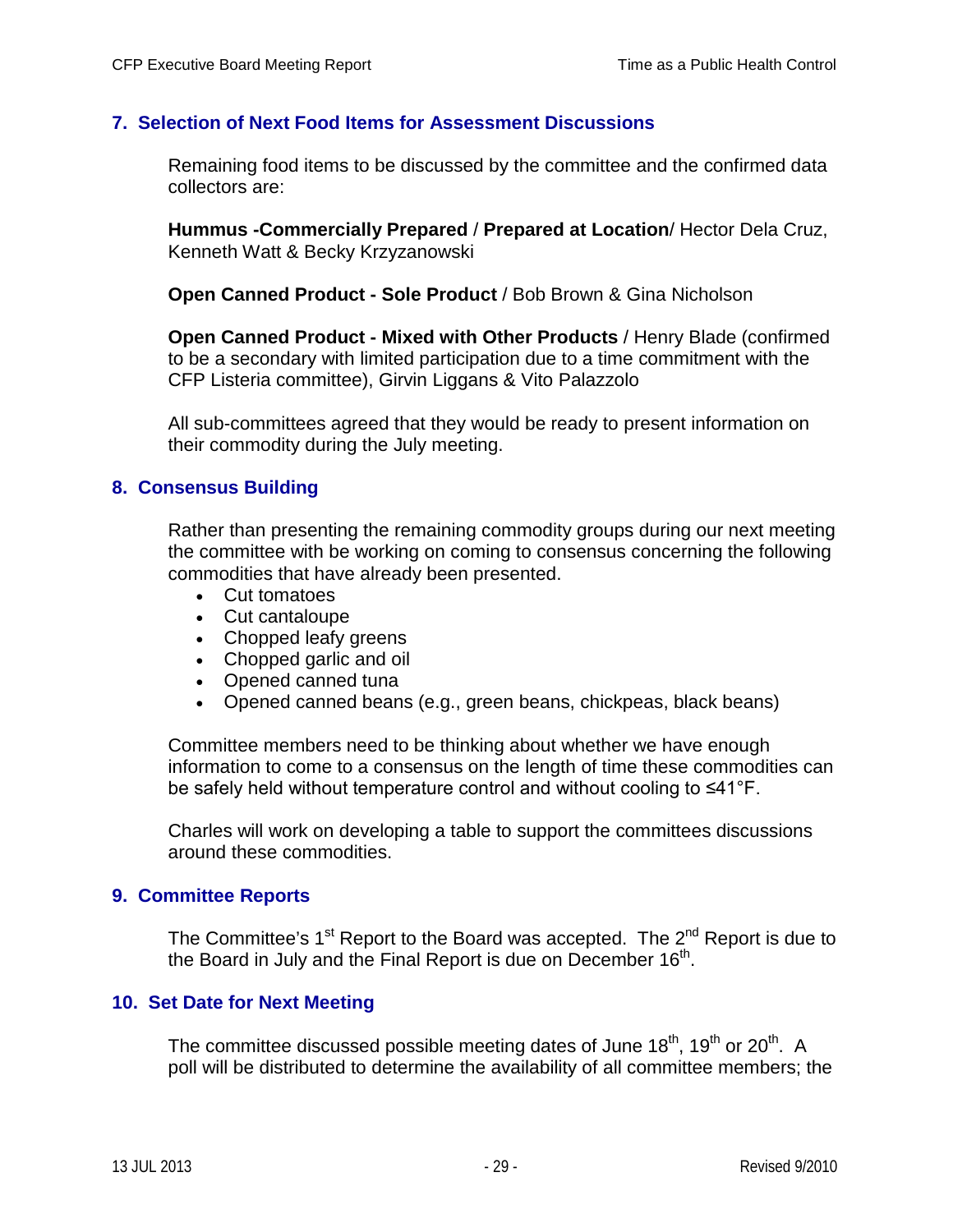June meeting will be scheduled based on the date that works best for committee members.

### **11. Adjourn**

The committee adjourned the meeting about 2:25 PM.

## **12. Meeting 06 Recording Link**

You can also review our May  $28<sup>th</sup>$  web meeting on the recording at:

Direct Viewing Link: **[View Recording](https://www.livemeeting.com/cc/cdc/view?id=FJT69D&pw=2013-05-28-A)**

Alternate Logon Information:

| Subject:      | CFPIII Time As A Public Health Control - Meeting 06    |
|---------------|--------------------------------------------------------|
|               | Recording URL: https://www.livemeeting.com/cc/cdc/view |
| Recording ID: | FJT69D                                                 |
| Attendee Key: | 2013-05-28-A                                           |

#### **Notes:**

Select High Fidelity format for best viewing option that uses a web browser format for a player. Select WMV option for replay in a lower quality windows media format.

Use your computer's speaker volume control to increase and decrease the recording's volume that varied with the different participant's audio connections.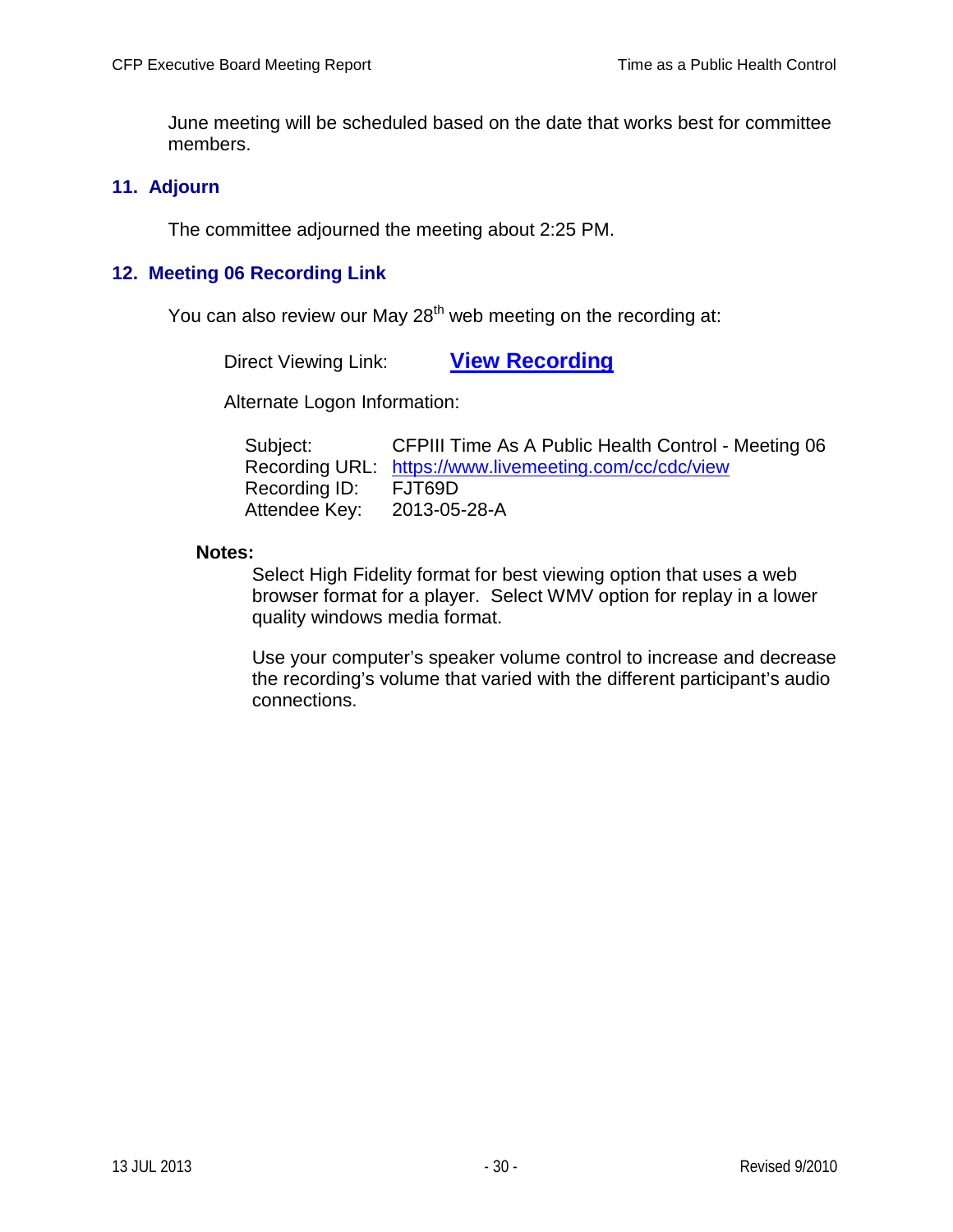#### **CFP Time as a Public Health Control Committee** *DRAFT* **Meeting Minutes**

*Seventh Meeting June 19, 2013 1:00pm EDT Next meeting* TBD: Projected to be in next 4 weeks.

#### **1. Agenda Review**

#### **2. Attendees**

| Name                       | Present |
|----------------------------|---------|
| Charles Otto (Co-Chair)    | x       |
| Sue Vergne (Co-Chair)      | x       |
| <b>Henry Blade</b>         |         |
| <b>Bob Brown</b>           |         |
| Deborah Carney             |         |
| <b>Hector Dela Cruz</b>    |         |
| Amanda Douglas             | x       |
| Robert Jue                 | x       |
| <b>Tim Jenkins</b>         | x       |
| Becky Krzyzanowski         |         |
| Gina Nicholson             |         |
| Vito Palazzolo             |         |
| Sue Tyjewski               |         |
| Kenneth Watt               |         |
| Lisa Weddig                | x       |
| George Zameska             | x       |
| Girvin Liggans             |         |
| Donna Wanucha              |         |
| <b>Guest - Todd Rossow</b> | x       |

*Charles Otto stated that due to limited participation by committee members a quorum could not be reached, so today is considered an advisory meeting*.

#### **3. Meeting Recorders**

Amanda Douglas and Lisa Weddig served as the recorders for this meeting.

With permission of the attendees, the meeting was recorded for the benefit of those who could not attend and for the Committee's records. The web meeting recording of the meeting is available at:

Direct Viewing Link: **[View Recording](https://www.livemeeting.com/cc/cdc/view?id=FRKB2J&pw=2013-06-19-A)**

Alternate Logon Information: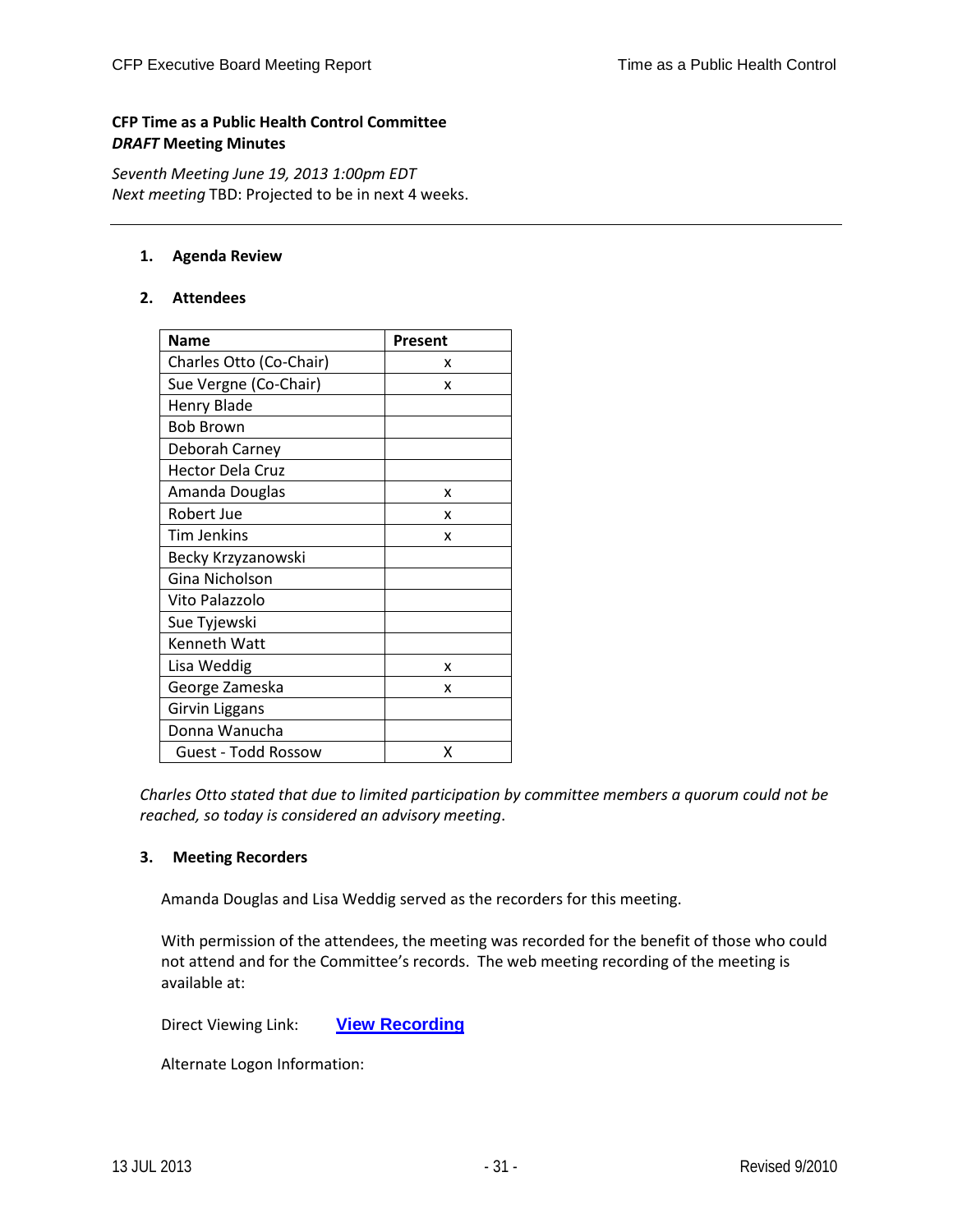Subject: CFPIII Time As A Public Health Control - Meeting 07 Recording URL: <https://www.livemeeting.com/cc/cdc/view> Recording ID: FRKB2J Attendee Key: 2013-06-19-A

#### **Notes:**

Select High Fidelity format for best viewing option that uses a web browser format for a player. Select WMV option for replay in a lower quality windows media format.

Use your computer's speaker volume control to increase and decrease the recording's volume that varied with the different participant's audio connections.

#### **4. Reviewed Minutes from Last Meeting 05.28.13.**

Bob Brown and Hector Dela Cruz served as the recorders for this meeting and were recognized for their diligent work on behalf of the Committee. The minutes were amended to add Todd Rossow as a guest and the canned tuna table provided by George Zameska and Lisa Weddig will be added. *Since a quorum was not reached the amended minutes were recognized as being correct and would be approved during the next call.* Charles also stated that the board accepted the first report that was submitted.

#### **5.** Update on CFP Board Meeting on May 14<sup>th</sup> & 15<sup>th</sup> in Orlando, FL.

Todd Rossow the Vice Chair from Council III joined the meeting to provide an update on the CFP Board meeting that took place on May  $14<sup>th</sup>/15<sup>th</sup>$ . Todd provided the following highlights:

- Hamilton County Ohio received the CFP Crumbine award.
- The 2016 CFP Biennial meeting is scheduled to take place in Boise, Idaho.
- Arrangements for the May 3-7, 2014 CFP Biennial meeting in Orlando, FL are going well.
- An update on the number of CFP members was provided: 519 Total (139 – Food Industry, 150 – Regulated industry, 194 – Regulatory, 3 – Consumers and 33 – Academia)
- No issues were highlighted with the Committee report outs.
- Dave Gifford suggested a convening of the different Councils to ensure there is an understanding of the rules for resolving issues and to make sure that everything is submitted well to streamline the process.
- The next CFP Board meeting is to be held in Louisville, Kentucky on August  $13^{th}/14^{th}$ 2013. Charles highlighted that we need to get our issue finalized so that:

1) The report from the Committee is finalized and submitted.

2) The Committee decides if there needs to be a new issue submitted by December 16<sup>th</sup> 2013.

• The online application for CFP Members to apply for consideration to sit on a CFP Council at the 2014 Biennial Meeting is now open. The application process will end on July 8, 2013. Applications are reviewed by the Council Chairs and Vice Chairs and selections will be made based upon a number of criteria, some of which are constitutionally defined. For example, Councils must be balanced by constituency and geographic distribution. Applicants must have attended at least one previous Biennial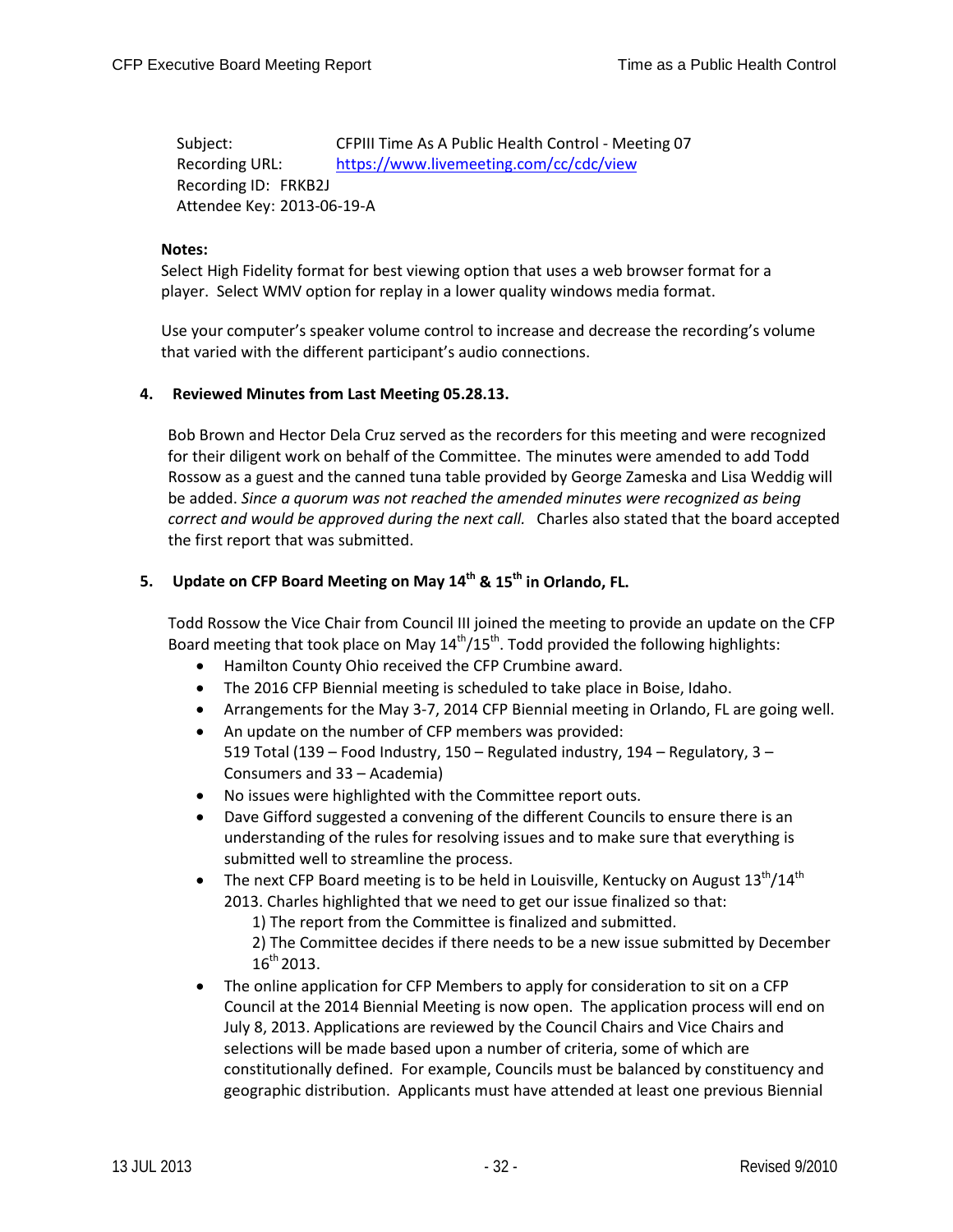Meeting. Charles reiterated that active committee participation increases the chance of being selected and encouraged interested committee members to apply. Sue Vergne asked whether when applying for a Council would there be a conflict of interest if applying for Council III. Charles confirmed that there is no conflict and a Committee member can apply for any Council. Charles thanked Todd Rossow for his report out and support.

#### **6. Review Committee Charge**

Sue Vergne reviewed the Committee's charge. The Conference recommends:

That a Committee be formed to identify safe times at which foods can be held without temperature control and without cooling to 41°F, supported by scientific information (e.g., challenge studies, modeling tools).

The Committee's charge shall include, but not be limited to, the following foods and food categories:

- Cut tomatoes
- Cut cantaloupe
- Chopped leafy greens
- Chopped garlic and oil
- Opened canned tuna
- Opened canned beans (e.g., green beans, chickpeas, black beans)

The Committee may wish to consider a document published by Institute of Food Technologists (IFT) in 2001 and a National Advisory Committee for the Microbiological Criteria for Foods (NACMCF) challenge study document. The Committee is also charged to report recommendations back to the 2014 CFP biennial meeting.

Charles asked if everyone on the call is comfortable with the process, George Zameska asked whether a specific product would be reviewed today. Charles confirmed that the outstanding products are still being worked on and will be reviewed in July.

#### **7. Preliminary Consensus Form Discussion**

Charles stated that due to there not being a quorum the consensus form will be preliminarily discussed today and the discussion results recorded in the minutes. The consensus form will be reviewed and discussed again during our next meeting to ensure all committee members have input into our issue consensus. George asked Charles to review the consensus form process, Charles then went through each product with the group to complete the table below: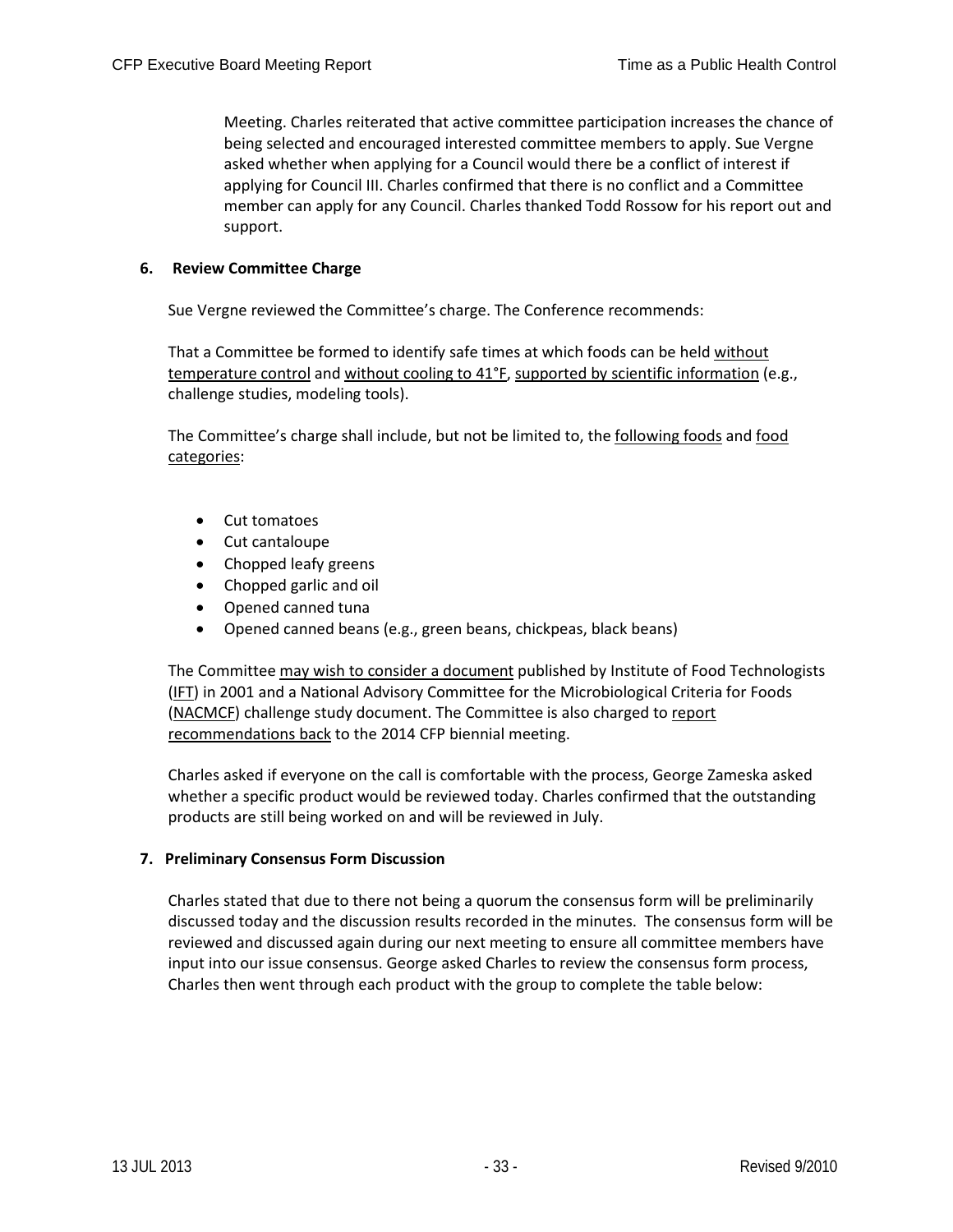| <b>Issues</b>                                                            | at ≤ 75°F. (The product must not go above 75°F during the                                                                          | 1. Starting Time Control<br><b>Four Hours)</b>                                                                                                   |                | 2. Holding Time Out of Temperature - Four<br><b>Hours</b><br>- if > or < than Four Hours - Add Remarks in<br><b>Comments</b> |                |                | Comments /<br><b>Concerns</b>                                                                                                             |  |
|--------------------------------------------------------------------------|------------------------------------------------------------------------------------------------------------------------------------|--------------------------------------------------------------------------------------------------------------------------------------------------|----------------|------------------------------------------------------------------------------------------------------------------------------|----------------|----------------|-------------------------------------------------------------------------------------------------------------------------------------------|--|
| <b>Consensus Position</b><br>on These Products /<br><b>Commodities</b>   | <b>Support</b>                                                                                                                     | <b>Neutral</b>                                                                                                                                   | <b>Opposed</b> | <b>Support</b>                                                                                                               | <b>Neutral</b> | <b>Opposed</b> |                                                                                                                                           |  |
| Cut tomatoes                                                             | $\mathsf X$<br>Due to FDA<br>Guidance:<br>Time as a Public<br><b>Health Control for</b><br><b>Cut Tomatoes</b>                     |                                                                                                                                                  |                | X                                                                                                                            |                |                | Caveat:<br>Tomatoes<br>need to be of<br>sound<br>condition.                                                                               |  |
| Opened canned<br>beans (e.g., green<br>beans, chickpeas,<br>black beans) | x<br>Thermal process<br>renders the<br>product<br>commercially<br>sterile                                                          |                                                                                                                                                  |                | $\pmb{\mathsf{X}}$                                                                                                           |                |                | Caveat: Cans<br>need to be of<br>sound<br>condition with<br>no dents.                                                                     |  |
| Cut cantaloupe                                                           | X<br>Modeling program<br>states it took 4<br>hours for 1 log<br>growth. FDA Food<br>code language<br>regarding produce<br>washing. |                                                                                                                                                  |                | $\pmb{\mathsf{X}}$                                                                                                           |                |                | Caveat: Melons<br>need to be of<br>sound<br>condition and<br>cleaned<br>according to<br>food code<br>provisions for<br>washing<br>produce |  |
| *Chopped leafy<br>greens                                                 |                                                                                                                                    | $\mathsf{x}$<br>The product is<br>difficult to<br>clean and<br>determine<br>condition.<br>Need more<br>Information to<br>be able to<br>determine |                | Not<br>discussed. To<br>be<br>determined                                                                                     |                |                |                                                                                                                                           |  |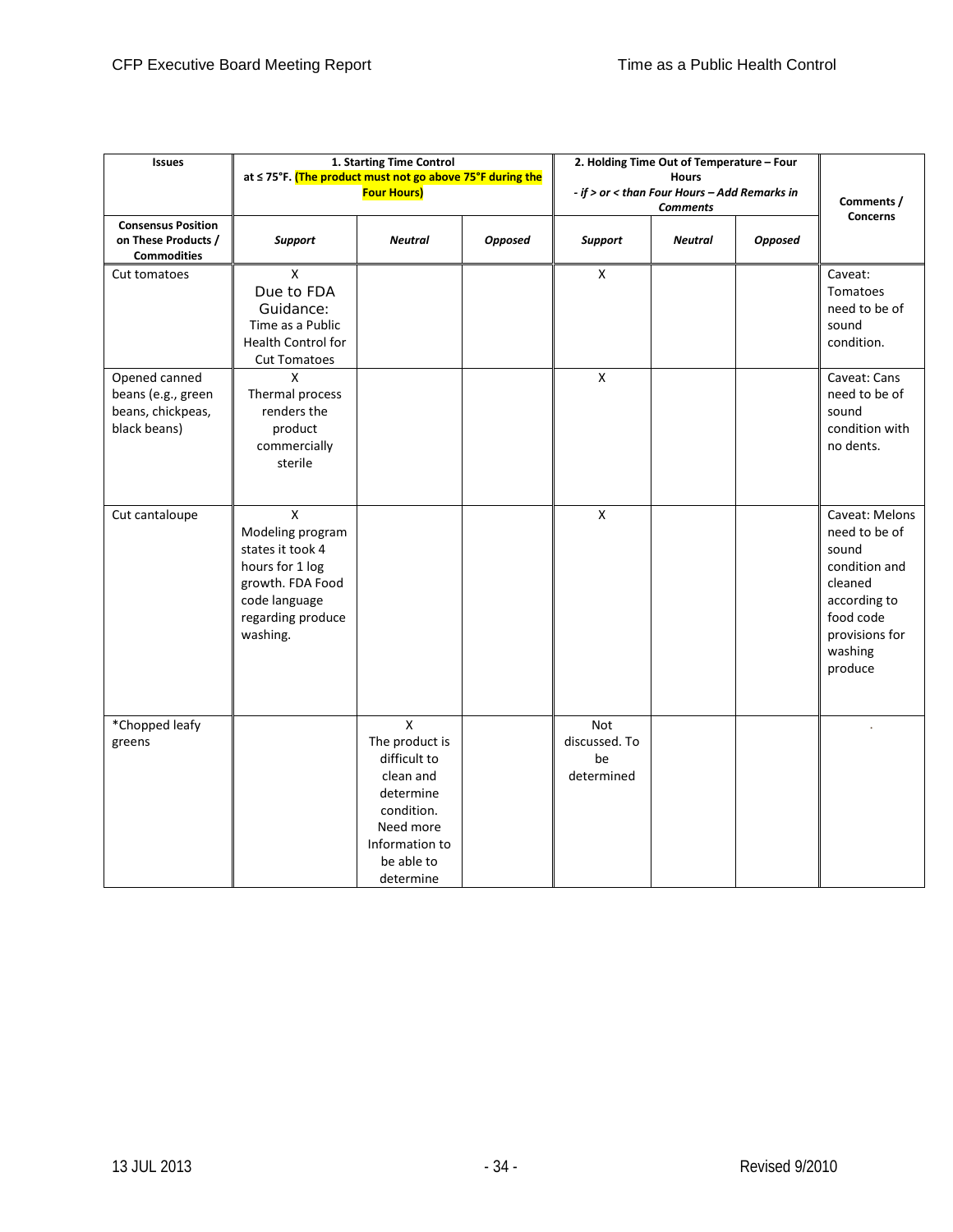| <b>Issues</b>                                                          | 1. Starting Time Control<br>at ≤ 75°F. (The product must not go above 75°F during the                                                                                                                                                                               |                    | 2. Holding Time Out of Temperature - Four                 |                                                 |                                                                 |                |                                                                                     |
|------------------------------------------------------------------------|---------------------------------------------------------------------------------------------------------------------------------------------------------------------------------------------------------------------------------------------------------------------|--------------------|-----------------------------------------------------------|-------------------------------------------------|-----------------------------------------------------------------|----------------|-------------------------------------------------------------------------------------|
|                                                                        |                                                                                                                                                                                                                                                                     | <b>Four Hours)</b> |                                                           |                                                 | - if > or < than Four Hours - Add Remarks in<br><b>Comments</b> |                |                                                                                     |
| <b>Consensus Position</b><br>on These Products /<br><b>Commodities</b> | <b>Support</b>                                                                                                                                                                                                                                                      | <b>Neutral</b>     | <b>Opposed</b>                                            | Support                                         | <b>Neutral</b>                                                  | <b>Opposed</b> | <b>Concerns</b>                                                                     |
| Commercial<br>chopped garlic and<br>oil                                | X<br>Acidified product<br><b>FDA Food Code</b><br><b>identifies Garlic in</b><br>Oil that has been<br>acidified as a Non<br><b>TCS Food.</b><br>Commercial oil<br>and garlic is<br>acidified, so<br>question whether<br>or not this is<br>included in the<br>charge |                    |                                                           |                                                 |                                                                 |                |                                                                                     |
| Restaurant<br>chopped garlic<br>and oil                                |                                                                                                                                                                                                                                                                     |                    | $\mathsf{x}$<br>Need<br>further<br>review of<br>the data. | <b>Not</b><br>discussed. To<br>be<br>determined |                                                                 |                | George to<br>provide<br>more<br>information.<br>Need to<br>explore<br>Home<br>Made. |
| Opened canned<br>tuna                                                  | $\mathsf{x}$<br>Thermal<br>process<br>renders the<br>product<br>commercially<br>sterile.                                                                                                                                                                            |                    |                                                           | X                                               |                                                                 |                | Caveat:<br>Cans need<br>to be of<br>sound<br>condition<br>with no<br>dents.         |

\*FDA Food Code Definition of cut leafy greens: means fresh leafy greens whose leaves have been cut, shredded, sliced, chopped, or torn. The term "leafy greens" includes iceberg lettuce, romaine lettuce, leaf lettuce, butter lettuce, baby leaf lettuce (i.e., immature lettuce or leafy greens), escarole, endive, spring mix, spinach, cabbage, kale, arugula and chard. The term "leafy greens" does not include herbs such as cilantro or parsley.

#### **8. Selection of Next Food Items for Assessment**

The next food items to be assessed at the next meeting are: hummus; opened canned product used as sole item; and opened canned product used as an ingredient in a formulation. Ideally these products will be assessed prior to the next board meeting report in August 2013, however if research isn't available the committee may need to defer on these products until further instructions are received from the Councils.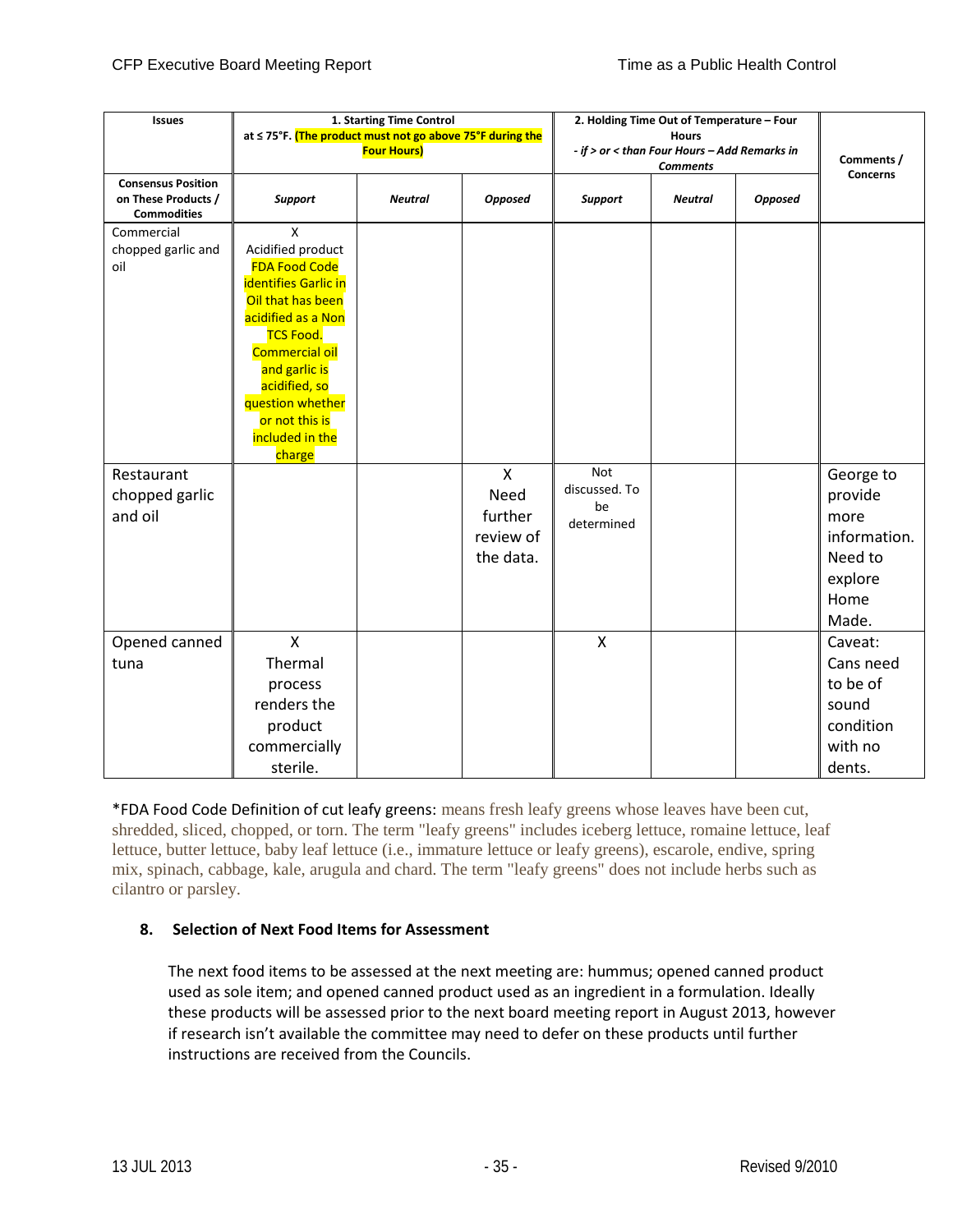### **9. Wrap up & Next Meeting**

Next meeting to be polled from four possible dates: July  $16^{th}$  /  $17^{th}$  /  $30^{th}$  /  $31^{st}$ . It was agreed that 1pm ET seems to be the most suitable time.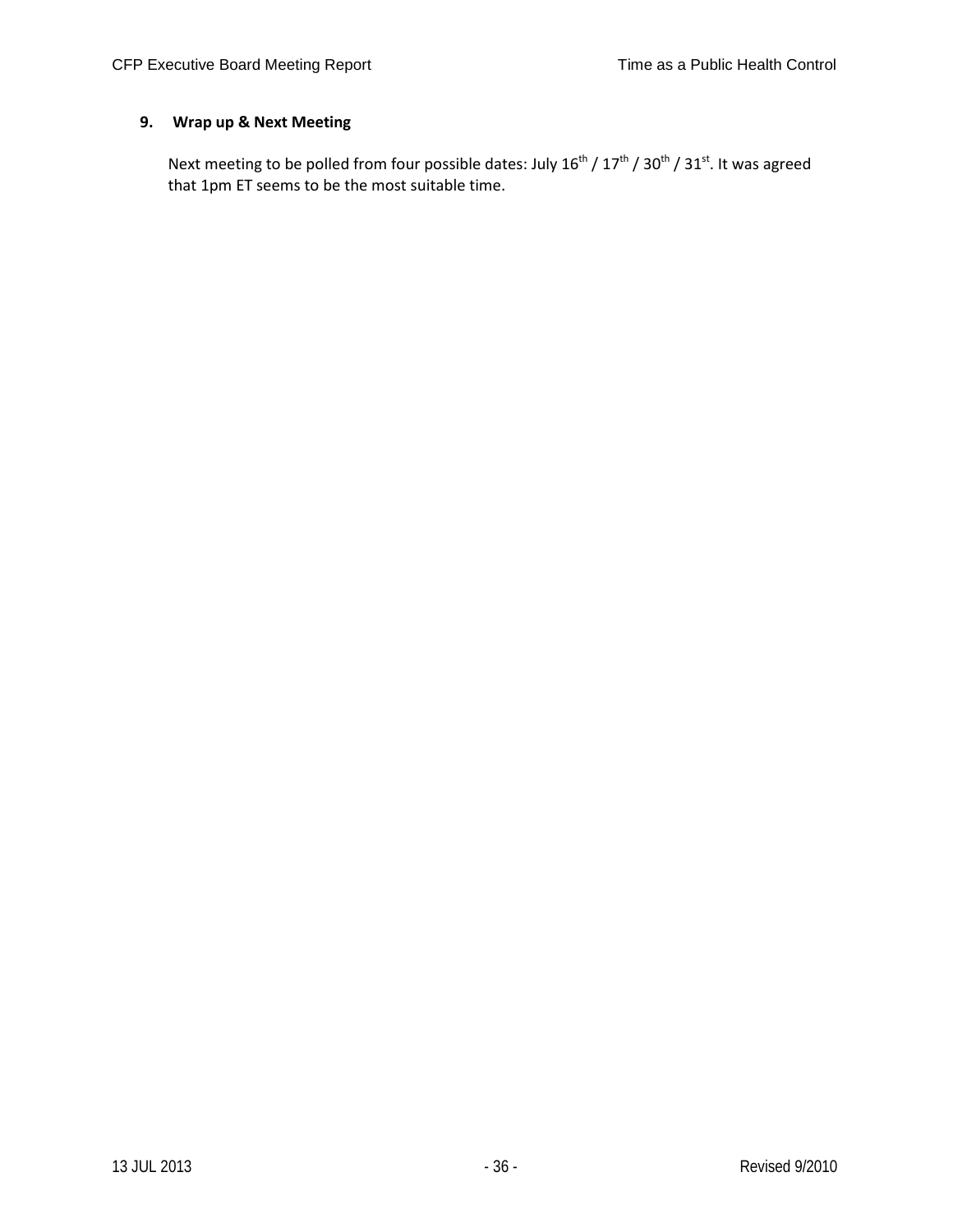## *Planned Next Meeting Information:*

# **CFPIII - Time as a Public Health Control - Meeting 08**

**Web Meeting Log-On Info:**

**When: Wednesday, July 30, 2013 1:00 PM – 2:30 PM (EDT)**

**Direct Web Access Link** – Click Here >> **[Join the meeting.](https://www.livemeeting.com/cc/cdc/join?id=S9CKB5&role=attend&pw=2013-07-30-A)**

**Audio Access Link: (877) 934-0229** Passcode**: 9977058**

*(Remember to Please Mute Your Telephones, Unless You Are Speaking)*

### **Alternate Web Access Info:**

- 1. Copy this address and paste it into your web browser: **<https://www.livemeeting.com/cc/cdc/join>**
- 2. Copy and paste the required information:

**Meeting ID: S9CKB5**

**Entry Code: 2013-07-30-A**

**First Time Users:** To save time before the meeting, **[check your system](http://go.microsoft.com/fwlink/?LinkId=90703)** to make sure it is ready to use Microsoft Office Live Meeting. You may need technical support to install the free Microsoft client software.

**Notice:** *Microsoft Office Live Meeting can be used to record meetings. By participating in this meeting, you agree that your communications may be monitored or recorded at any time during the meeting. Permission to record this meeting for our committee archives will be requested before the start of the committee meeting.*

Prior to the meeting, if you have trouble connecting, please call Charles Otto @ 678-488-0011 cell.

*Note: If you cannot join us Live for the meeting, please review the video link to be sent at your earliest convenience and contribute your ideas via a response to all on the committee. We need your input on the food safety questions that our committee is dealing with for the conference.*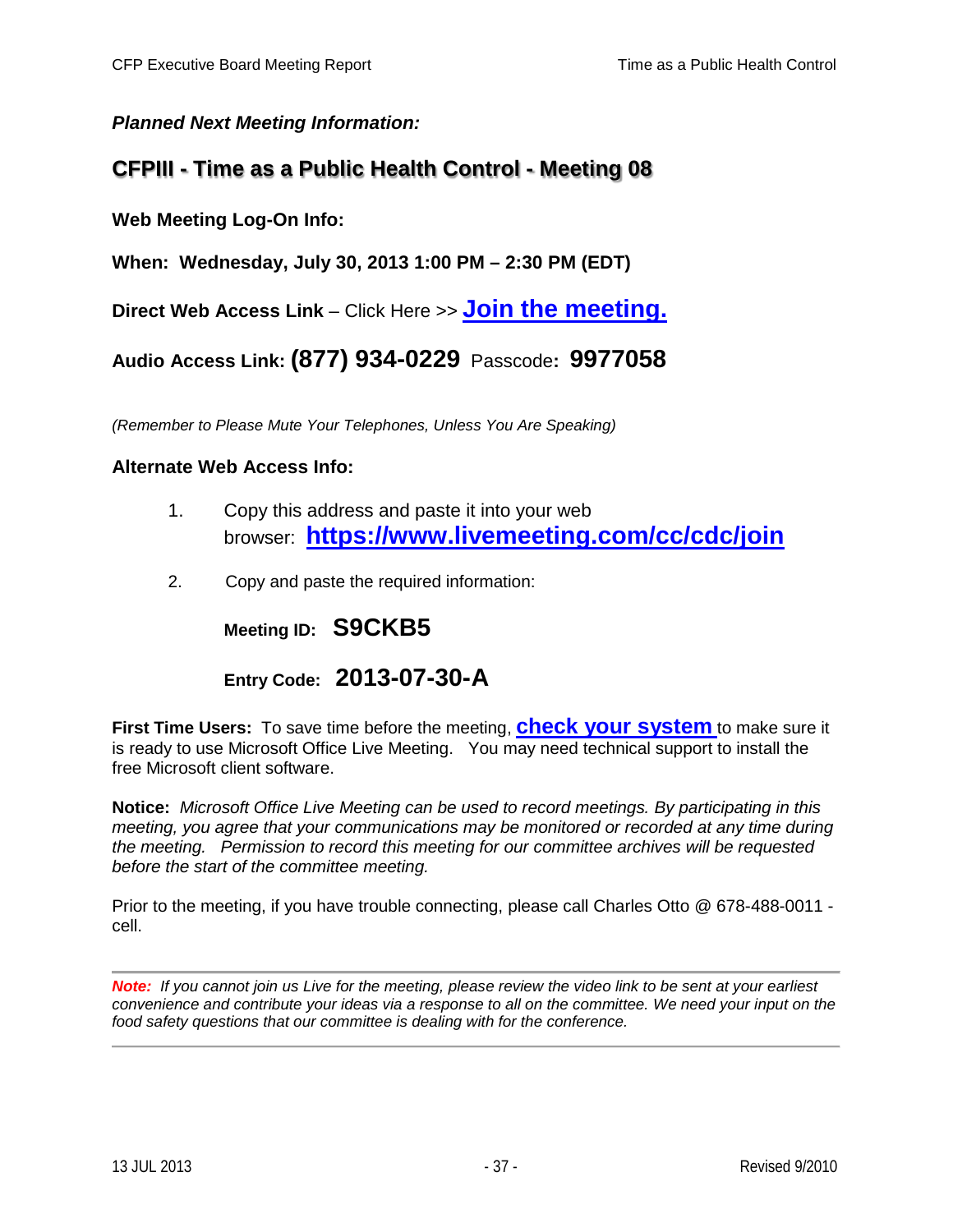# **Agenda**

## **Roll Call**

| <b>Name</b>                                      | X | <b>Name</b>     | X |
|--------------------------------------------------|---|-----------------|---|
| Charles Otto (Co-Chair)                          |   | Gina Nicholson  |   |
| Sue Vergne (Co-Chair)                            |   | Vito Palazzolo  |   |
| <b>Henry Blade</b>                               |   | Sue Tyjewski    |   |
| <b>Bob Brown</b>                                 |   | <b>Ken Watt</b> |   |
| Deb Carney                                       |   | Lisa Weddig     |   |
| <b>Hector Dela Cruz</b>                          |   | George Zameska  |   |
| Amanda Douglas                                   |   | Girvin Liggans  |   |
| Bob Jue                                          |   | Donna Wanucha   |   |
| <b>Tim Jenkins</b>                               |   | Don Schaffner   |   |
| Becky Krzyzanowski                               |   |                 |   |
| <b>Invited Guests: Dave Gifford, Todd Rossow</b> |   |                 |   |

## **Note Taker Recognition - Becky Krzyzanowski /** *TBD*

## **Review / Approve Minutes – 05/28/2013 and 06/19/2013**

*– Thanks Amanda Douglas and Lisa Weddig!*

**Review Committee Charge**